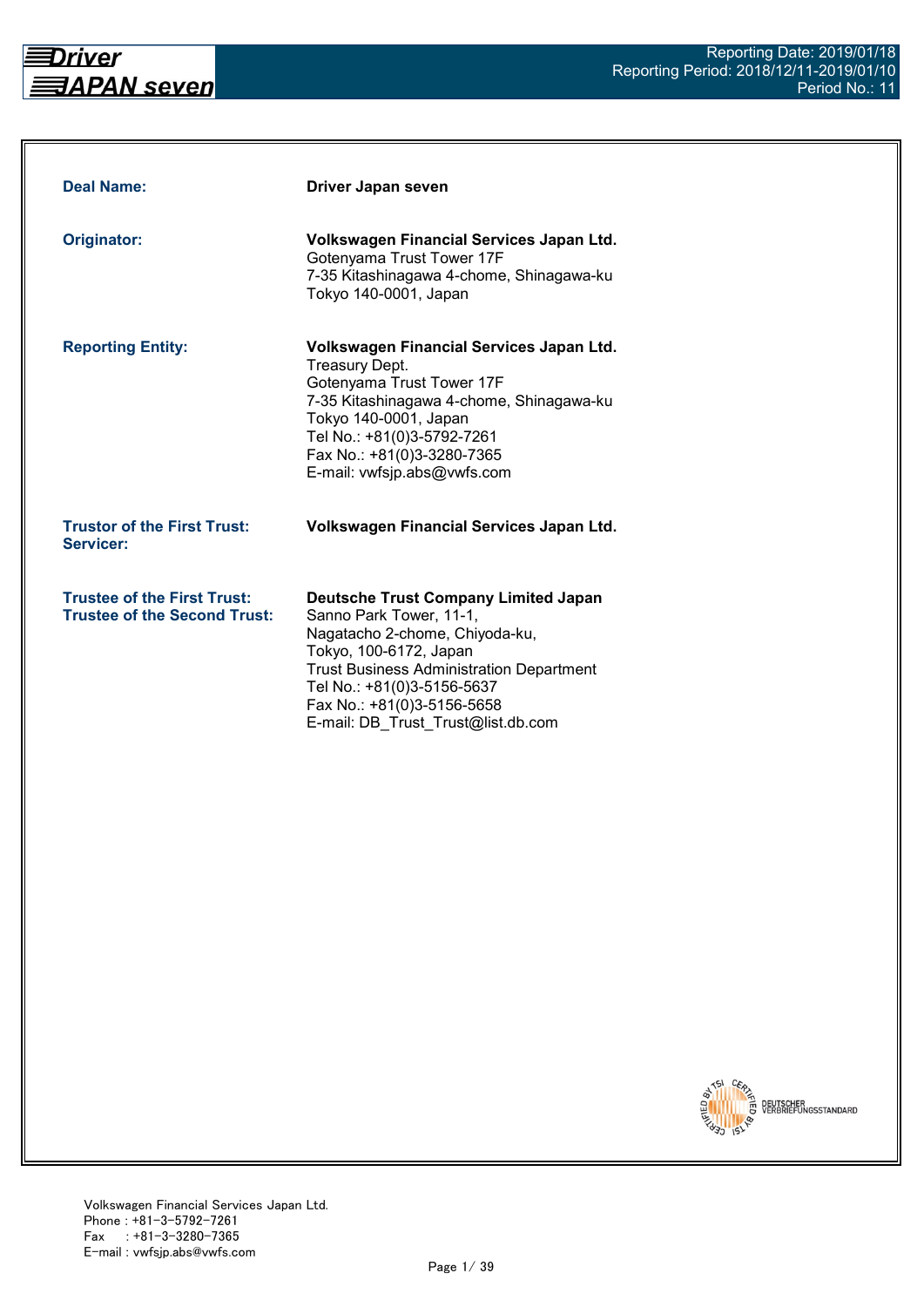#### **Contents**

| <b>Page</b> Tables of Contents                               |
|--------------------------------------------------------------|
| 1 Front Page                                                 |
| 2 Contents                                                   |
| <b>3 Deal Overview</b>                                       |
| 4 Deal Overview: Counterparties I                            |
| <b>5 Deal Overview: Counterparties II</b>                    |
| 6 Information regarding the TBI and ABL to the Second Trust  |
| <b>7</b> Pool Information                                    |
| <b>8 Available Distribution</b>                              |
| 9 Waterfall                                                  |
| <b>10 Credit Enhancement</b>                                 |
| 11 Cumulative Gross Loss Ratio & Performance Trigger         |
| 12 Cumulative Gross Loss Ratio & Performance Trigger (Chart) |
| 13 Default & Delinquencies                                   |
| 14 Run Out Schedule (Previous)                               |
| 15 Run Out Schedule                                          |
| 16 Expected Amortization to the Second Trust                 |
| 17 Sub-Servicer                                              |
| 18 Brand                                                     |
| 19 New and Used                                              |
| 20 Product Type                                              |
| <b>21 RV</b>                                                 |
| 22 Brand New and Used                                        |
| 23 Customer Type                                             |
| <b>24 Outstanding Discounted Principal Balance</b>           |
| <b>25 Original Principal Amount</b>                          |
| 26 Interest Rate paid by the Obligor                         |
| 27 Original Term                                             |
| 28 Remaining Term                                            |
| 29 Seasoning                                                 |
| 30 Type of Car                                               |
| 31 Brand and Model                                           |
| 32 Geographic Dist. by Prefecture                            |
| <b>33 Obligor Concentration</b>                              |
| <b>34 Contract Start Month</b>                               |
| 35 Contract End Month                                        |
| 36 Monthly payment                                           |
| 37 Bonus payment                                             |
| 38 Mortor Type                                               |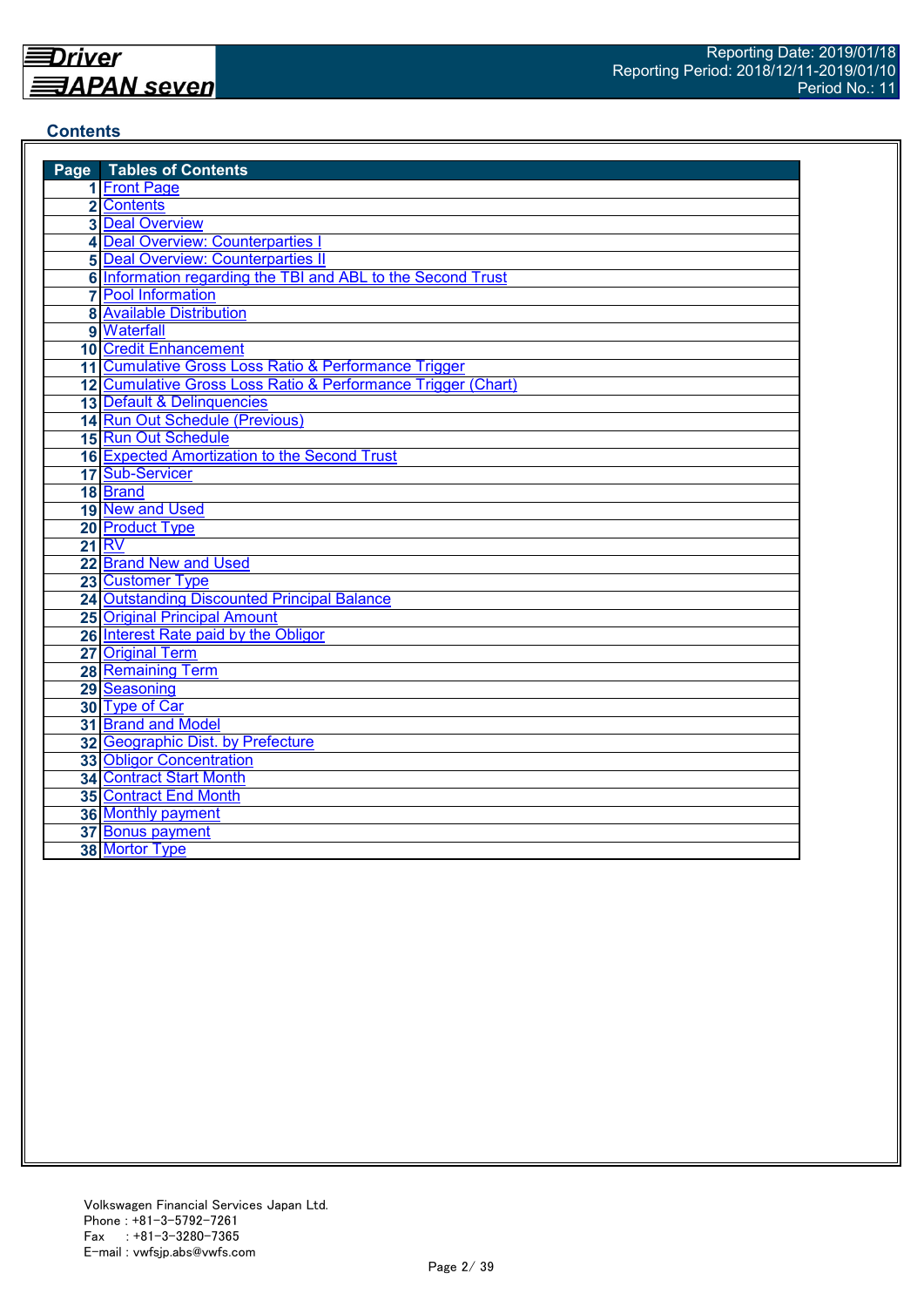#### **Deal Overview**

| <b>Cut Off Date:</b>                | 2018/02/10 |    |                                           |            |
|-------------------------------------|------------|----|-------------------------------------------|------------|
| <b>Trust Commencement Date:</b>     | 2018/03/23 |    | <b>Legal Maturity of the First Trust:</b> | 2026/06/26 |
| <b>Monthly Period:</b>              | 2018/12/11 | to | 2019/01/10                                |            |
| <b>Reporting Date:</b>              | 2019/01/18 |    |                                           |            |
| <b>Reporting Frequency:</b>         | monthly    |    |                                           |            |
| <b>Period No.:</b>                  | 11         |    |                                           |            |
| <b>Remittance Date:</b>             | 2019/01/22 |    |                                           |            |
| <b>Advance Payment Date:</b>        | 2019/01/22 |    |                                           |            |
| <b>Cash Adjustment Date:</b>        | 2019/01/22 |    |                                           |            |
| <b>Additional Entrustment Date:</b> | 2019/01/24 |    |                                           |            |
| <b>Trust Calculation Date:</b>      | 2019/01/24 |    |                                           |            |
| <b>Trust Calculation Period:</b>    | 2018/12/27 | to | 2019/01/24                                |            |
| <b>First Trust Payment Date:</b>    | 2019/01/25 |    |                                           |            |
| <b>Second Trust Payment Date:</b>   | 2019/01/28 |    |                                           |            |
| <b>Interest Calculation Period:</b> | 2018/12/29 | to | 2019/01/28                                |            |
| <b>Next Reporting Date:</b>         | 2019/02/18 |    |                                           |            |

#### **Pool information at the Initial Cut off Date**

|                         | <b>Contracts</b> | Number of Outstanding Discounted<br><b>Principal Balance</b> | <b>Outstanding Nominal</b><br><b>Balance</b> |
|-------------------------|------------------|--------------------------------------------------------------|----------------------------------------------|
| <b>Outstanding Pool</b> | 25,466           | 58,823,742,157 JPY                                           | 61,652,388,600 JPY                           |

| <b>Credit Type</b>            | of Loans    | <b>Percentage Outstanding Discounted</b><br><b>Principal Balance</b> | <b>Percentage of Balance</b> |
|-------------------------------|-------------|----------------------------------------------------------------------|------------------------------|
| <b>Balloon</b>                | 79.91 %     | 52,580,850,830 JPY                                                   | 89.39 %                      |
| <b>IEqual Instalment Loan</b> | 20.09 %     | 6,242,891,327 JPY                                                    | 10.61%                       |
| <b>Total</b>                  | $100.00 \%$ | 58,823,742,157 JPY                                                   | $100.00 \%$                  |

| <b>Type of Car</b> | of Loans    | <b>Percentage Outstanding Discounted</b><br><b>Principal Balance</b> | <b>Percentage of Balance</b> |
|--------------------|-------------|----------------------------------------------------------------------|------------------------------|
| <b>New</b>         | 65.02 %     | 44,831,636,726 JPY                                                   | 76.21 %                      |
| Used               | 34.98 %     | 13,992,105,431 JPY                                                   | 23.79 %                      |
| <b>Total</b>       | $100.00 \%$ | 58,823,742,157 JPY                                                   | 100.00 %                     |
|                    |             |                                                                      |                              |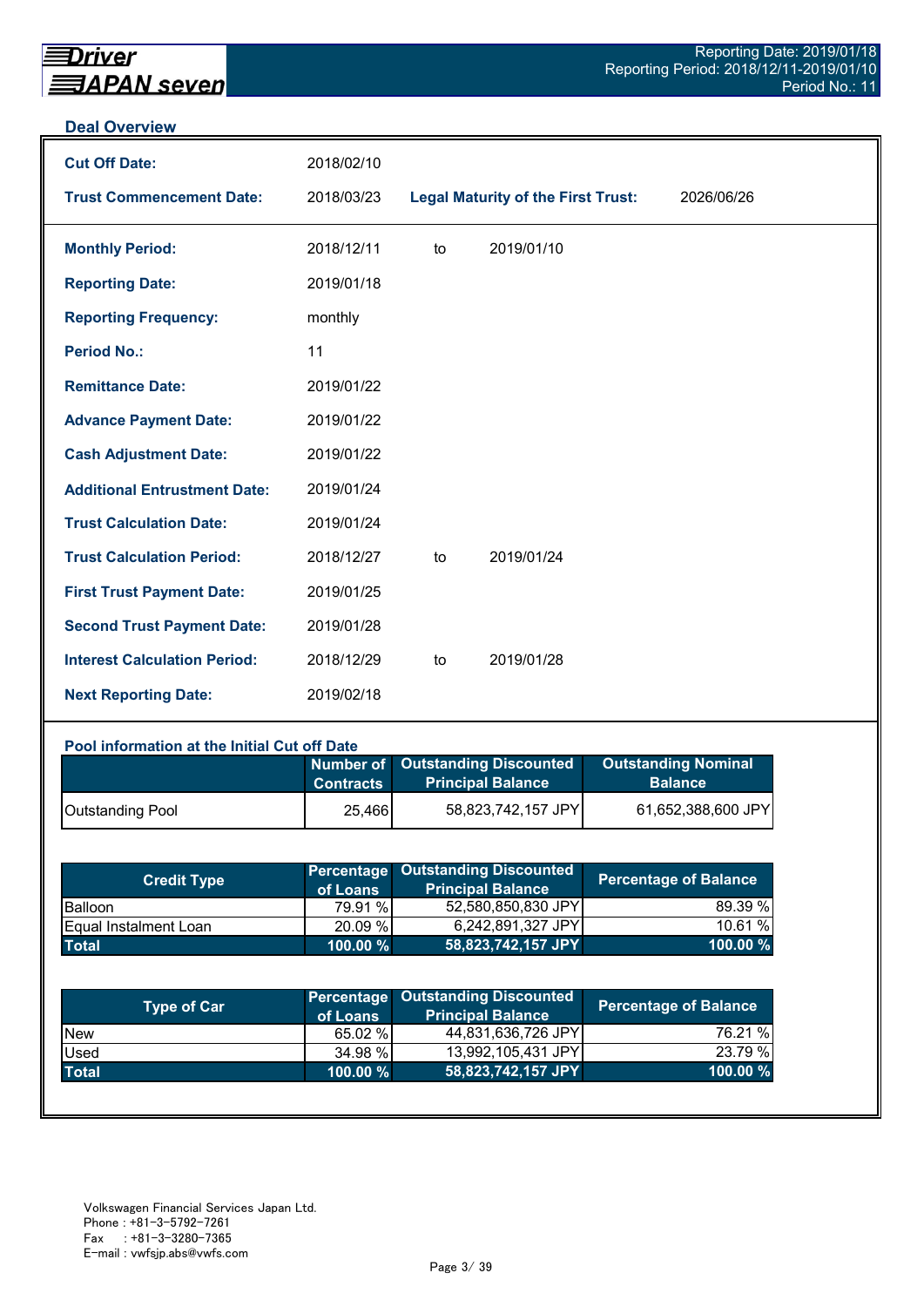## **Deal Overview: Counterparties I**

|                                                                                                                                             | Rating         |                |               |              |                |               |                     |               |               |
|---------------------------------------------------------------------------------------------------------------------------------------------|----------------|----------------|---------------|--------------|----------------|---------------|---------------------|---------------|---------------|
|                                                                                                                                             |                | <b>Moody's</b> |               | <b>Fitch</b> |                |               | <b>R&amp;I</b>      |               |               |
| <b>Joint Lead Managers:</b>                                                                                                                 | Long<br>Term   | Short<br>Term  | Outlook       | Long<br>Term | Short<br>Term  | Outlook       | Long<br><b>Term</b> | Short<br>Term | Outlook       |
| Mizuho Securities Co., Ltd.<br>Otemachi Tower, 5-5,<br>Otemachi 1-chome,<br>Chiyoda-ku,<br>Tokyo 100-8176, Japan                            | A <sub>1</sub> | $P-1$          | <b>Stable</b> | n.a.         | n.a.           | n.a.          | AA-                 | $a - 1 +$     | <b>Stable</b> |
| <b>BNP Paribas Securities (Japan) Limited</b><br>GranTokyo North Tower, 9-1,<br>Marunouchi 1-chome,<br>Chiyoda-ku,<br>Tokyo 100-6740, Japan | n.a.           | n.a.           | n.a.          | n.a.         | n.a.           | n.a.          | n.a.                | n.a.          | n.a.          |
| <b>Trust Management Account Bank:</b><br><b>MUFG Bank, Ltd.</b><br>4-2 Toranomon 1-chome,<br>Minato-ku<br>Tokyo 105-0001, Japan             | A <sub>1</sub> | $P-1$          | <b>Stable</b> | A            | F <sub>1</sub> | <b>Stable</b> | AA-                 | $a - 1 +$     | <b>Stable</b> |

#### **Originator: Trustor of the First Trust: Servicer: Volkswagen Financial Services Japan Ltd.** Gotenyama Trust Tower 17F 7-35 Kitashinagawa 4-chome, Shinagawa-ku Tokyo 140-0001, Japan

#### **Trustee of the First Trust:**

**Trustee of the Second Trust: Deutsche Trust Company Limited Japan** Attn.: Driver Japan Seven Trust Business Administration Department

#### **ABL Lender to the First Trust:**

**Trustor of the Second Trust:** Mizuho Securities Co., Ltd.

#### **Seller of the Trust Beneficial**

**Interest of the Second Trust** Mizuho Securities Co., Ltd. BNP Paribas Securities (Japan) Limited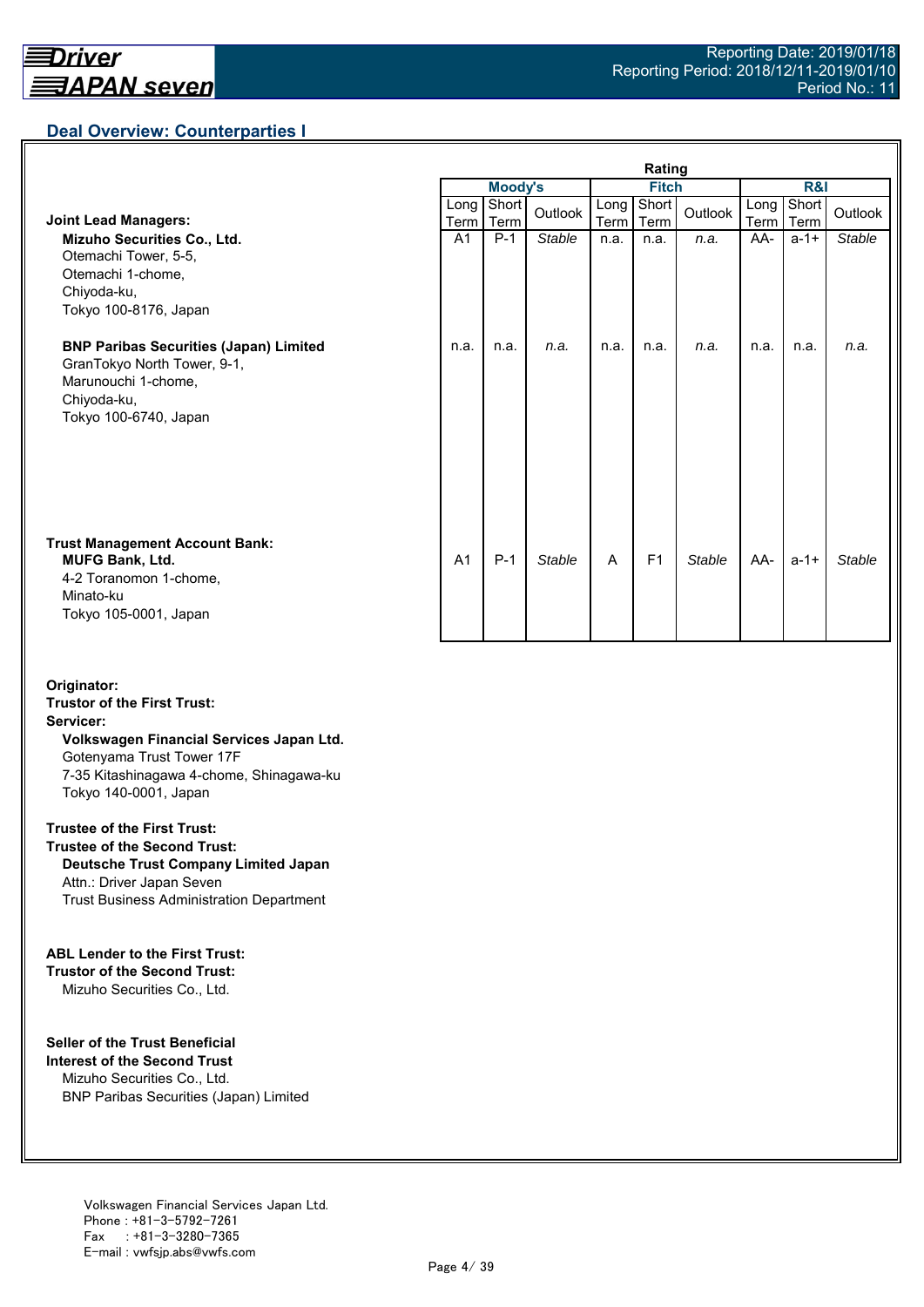## **Deal Overview: Counterparties II**

#### **Rating Agencies:**

**Moody's SF Japan K.K.** Attn.: Driver Japan seven Structure Finance Group Monitoring Division 5-1 Atago 2-chome, Minato-ku Tokyo 105-6220, Japan E-mail: monitor.msfj@moodys.com

#### **Fitch Ratings Japan Limited**

Attn.: Driver Japan seven Structured Finance Kojimachi Crystal City East Wing 3rd Floor, 4-8 Kōjimachi, Chiyoda-ku, Tokyo 102-0083, Japan E-mail: tokyo.surveillance@fitchratings.com

#### **Rating and Investment Information, Inc.**

Attn.: Monitoring Group Department: Structured Finance Department TERRACE SQUARE, 3-22, Kanda Nishikicho, Chiyoda-ku, Tokyo 101-0054, Japan E-mail: sfmonitor@r-i.co.jp

|                                         | naung       |    |               |                |      |               |         |      |         |  |
|-----------------------------------------|-------------|----|---------------|----------------|------|---------------|---------|------|---------|--|
| <b>Rating of VW</b>                     | Moody's     |    |               | <b>Fitch</b>   |      |               | R&I     |      |         |  |
|                                         | Short Long  |    | Outlook       | Short          | Long | Outlook       | Short I | Long | Outlook |  |
|                                         | Term   Term |    |               | erm            | Term |               | Геrm    | Term |         |  |
|                                         |             |    |               |                |      |               |         |      |         |  |
| <b>Volkswagen Financial Services AG</b> | $P-2$       | A3 | <b>Stable</b> | n.a.           | n.a. | n.a.          | n.a.    | n.a. | n.a.    |  |
|                                         |             |    |               |                |      |               |         |      |         |  |
| Volkswagen AG                           | $P-2$       | A3 | <b>Stable</b> | F <sub>2</sub> | BBB+ | <b>Stable</b> | n.a.    | n.a. | n.a.    |  |
|                                         |             |    |               |                |      |               |         |      |         |  |

**Rating**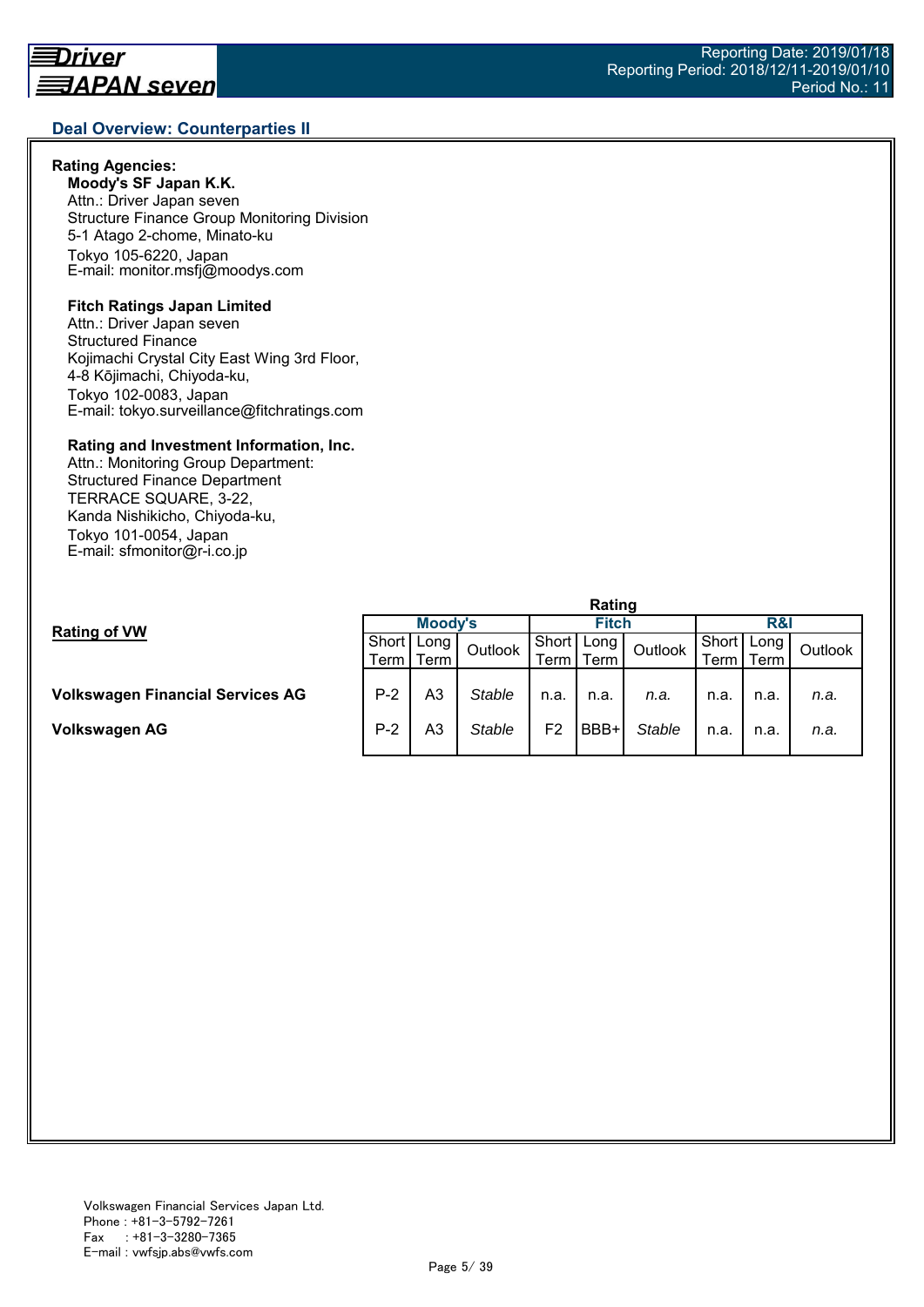## <u> ヨAPAN seven</u> **Information regarding Trust Beneficial Interest of the Second Trust & Asset Backed Loan to the Second Trust**

| <b>Rating Details</b>                                                                                                                                              | TBI                                                                   | <b>ABL</b>                                                                                             |
|--------------------------------------------------------------------------------------------------------------------------------------------------------------------|-----------------------------------------------------------------------|--------------------------------------------------------------------------------------------------------|
| <b>Rating at Issue Date</b><br>Moody's<br>Fitch<br>R&I                                                                                                             | Aaa(sf)<br>AAAsf<br><b>AAA</b>                                        | Aaa(sf)<br>AAAsf<br>AAA                                                                                |
| <b>Current Rating</b><br>Moody's<br>Fitch<br>R&I                                                                                                                   | Aaa(sf)<br>AAAsf<br>AAA                                               | Aaa(sf)<br>AAAsf<br>AAA                                                                                |
| <b>Information on TBI &amp; ABL</b>                                                                                                                                | <b>TBI</b>                                                            | <b>ABL</b>                                                                                             |
| <b>Initial Balance</b><br><b>Expected Maturity Date</b><br>Legal Maturity of the Second Trust<br><b>Payment Dates</b><br><b>Business Day Convention</b><br>Listing | 2022/05/30<br>2026/06/29<br>28th<br><b>Modified Following</b><br>None | 41,500,000,000 JPY 13,500,000,000 JPY<br>2022/05/30<br>2026/06/29<br>28th<br><b>Modified Following</b> |
|                                                                                                                                                                    |                                                                       |                                                                                                        |
| <b>Information on Interest</b>                                                                                                                                     | <b>TBI</b>                                                            | <b>ABL</b>                                                                                             |

## **Selling Restriction**

The holders of the Beneficial Interest and the ABL Lenders\* are prohibited from dividing, assigning, pledging or creating any other security interest over any of the Beneficial Interest and the Asset Backed Loans without the prior written approval of the Trustee of the Second Trust.

(\*)The holders of the Beneficial Interest and the ABL Lenders are limited to specified investors (*tokutei toushika* ) as defined under Paragraph 31 of Article 2 of the Financial Instruments and Exchange Act (Law no.25 of 1948 as amended).

#### **Clean-Up Call**

VWFS Japan as the Trustor of the First Trust has a right at its option to exercise a clean-up call to repurchase of all, but not part, of the outstanding Auto Loan Receivables from the Trustee of the First Trust on any Trust Calculation Date, the Discounted Principal Balance of all outstanding Auto Loan Receivables is expected to be less than ten percent (10%) of the Discounted Principal Balance of the Initial Auto Loan Receivables as of the Initial Cut-off Date after the distribution pursuant to Article 18.1 of the First Trust Agreement on the immediately following First Trust Payment Date.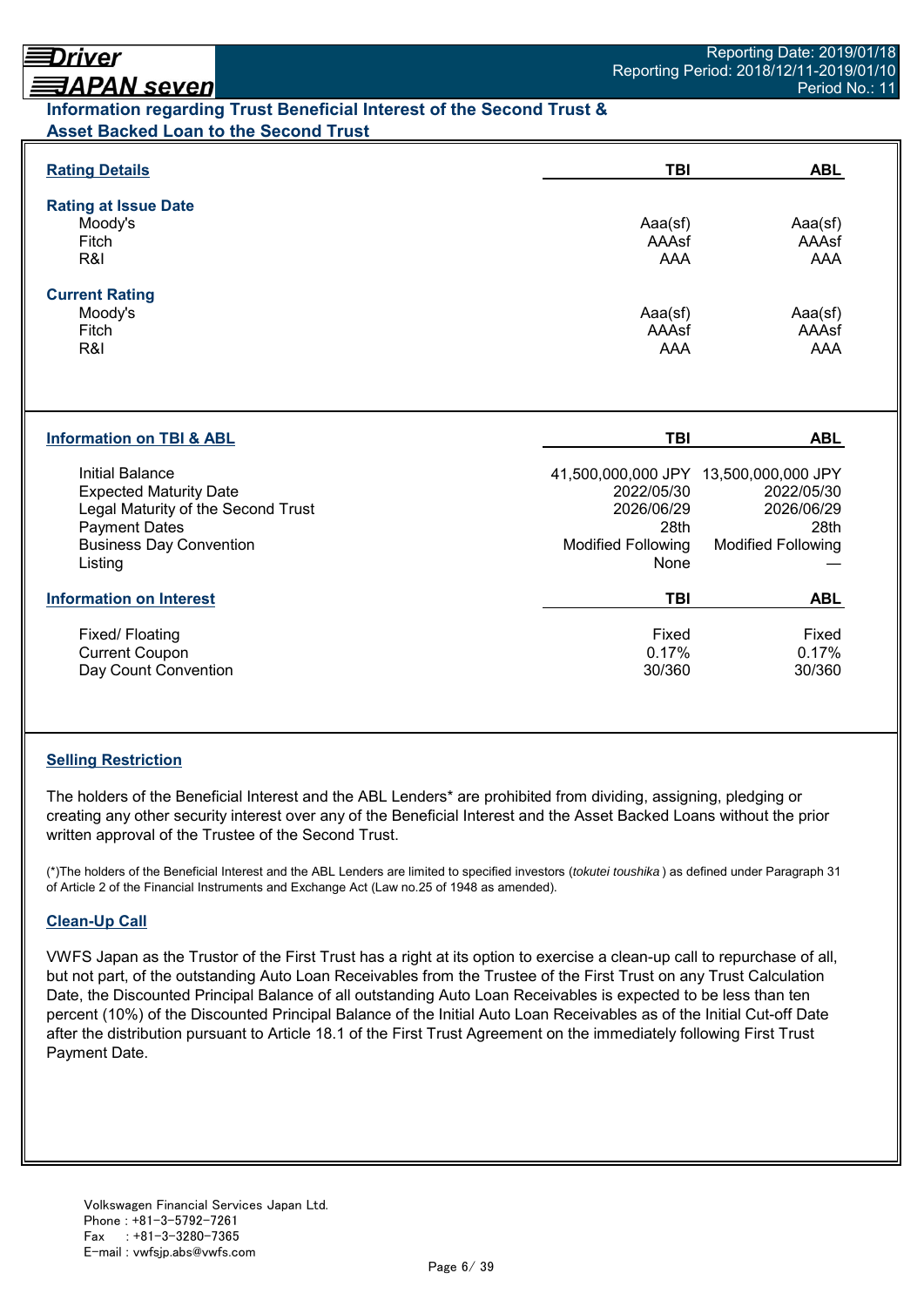#### **Pool Information**

#### **Pool Balance on Initial Cut-Off Date**

| <b>Status</b>                | <b>Number of</b><br><b>Contracts</b> | <b>Outstanding</b><br><b>Discounted</b><br><b>Principal Balance</b> |
|------------------------------|--------------------------------------|---------------------------------------------------------------------|
| Normal                       | 25,466                               | 58,823,742,157 JPY                                                  |
| Cancellation                 |                                      | 0 JPY                                                               |
| Early Termination            | 0                                    | 0 JPY                                                               |
| <b>Defaulted Receivables</b> | 0                                    | 0 JPY                                                               |
| Matured                      | ი                                    | 0 JPY                                                               |
| <b>Refinance Option</b>      | 0                                    | 0 JPY                                                               |
| Repurchase                   |                                      | 0 JPY                                                               |
| <b>Total</b>                 | 25.466                               | 58,823,742,157 JPY                                                  |

#### **Pool Balance before entrustment of Additional Auto Loan Receivables**

| <b>Status</b>                | <b>Number of</b><br><b>Contracts</b><br>on previous EoP | <b>Outstanding</b><br><b>Discounted</b><br><b>Principal Balance</b><br>on previous EoP | <b>Number of</b><br><b>Contracts</b><br>"as Collections"<br>during the<br>Period* | <b>Outstanding</b><br><b>Discounted</b><br><b>Principal Balance</b><br>"as Collections"<br>relevant Monthly during the relevant<br><b>Monthly Period*</b> | <b>Number of</b><br><b>Contracts</b><br><b>EoP</b> before<br>entrustment of<br><b>Additional Auto</b><br>Loan<br><b>Receivables</b> | <b>Outstanding</b><br><b>Discounted</b><br><b>Principal Balance</b><br><b>EoP</b> before<br>entrustment of<br><b>Additional Auto</b><br>Loan Receivables |
|------------------------------|---------------------------------------------------------|----------------------------------------------------------------------------------------|-----------------------------------------------------------------------------------|-----------------------------------------------------------------------------------------------------------------------------------------------------------|-------------------------------------------------------------------------------------------------------------------------------------|----------------------------------------------------------------------------------------------------------------------------------------------------------|
| Normal                       | 29.096                                                  | 60,109,973,418 JPY                                                                     | 28,507                                                                            | .880.091.312 JPY                                                                                                                                          | 28.507                                                                                                                              | 57,405,615,870 JPY                                                                                                                                       |
| Cancellation                 |                                                         | 0 JPY                                                                                  |                                                                                   | 0 JPY                                                                                                                                                     |                                                                                                                                     | 0 JPY                                                                                                                                                    |
| <b>Early Termination</b>     |                                                         | 0 JPY                                                                                  | 330                                                                               | 679,193,307 JPY                                                                                                                                           | 0                                                                                                                                   | 0 JPY                                                                                                                                                    |
| <b>Defaulted Receivables</b> |                                                         | 0 JPY                                                                                  | 3                                                                                 | 11.451.325 JPY                                                                                                                                            | 0                                                                                                                                   | 0 JPY                                                                                                                                                    |
| Matured                      |                                                         | 0 JPY                                                                                  | 225                                                                               | 94,480,286 JPY                                                                                                                                            | 0                                                                                                                                   | 0 JPY                                                                                                                                                    |
| <b>Refinance Option</b>      |                                                         | 0 JPY                                                                                  | 31                                                                                | 39.141.318 JPY                                                                                                                                            | 0                                                                                                                                   | 0 JPY                                                                                                                                                    |
| Repurchase                   |                                                         | 0 JPY                                                                                  | 0                                                                                 | 0 JPY                                                                                                                                                     | 0                                                                                                                                   | 0 JPY                                                                                                                                                    |
| <b>Total</b>                 | 29.096                                                  | 60,109,973,418 JPY                                                                     | 29,096                                                                            | 2,704,357,548 JPY                                                                                                                                         | 28,507                                                                                                                              | 57,405,615,870 JPY                                                                                                                                       |

#### **Pool Balance after entrustment of Additional Auto Loan Receivables**

| <b>Status</b>            | <b>Number of</b><br><b>Contracts</b><br>EoP before<br>entrustment of<br><b>Additional Auto</b><br>Loan<br><b>Receivables</b> | <b>Outstanding</b><br><b>Discounted</b><br><b>Principal Balance</b><br><b>EoP</b> before<br>entrustment of<br><b>Additional Auto</b><br><b>Loan Receivables</b> | Number of<br><b>Contracts</b><br>of Additional<br><b>Auto Loan</b><br><b>Receivables</b> | <b>Outstanding</b><br><b>Discounted</b><br><b>Principal Balance</b><br>of Additional Auto<br><b>Loan Receivables</b> | <b>Number of</b><br><b>Contracts EoP</b><br>after<br>entrustment of<br><b>Additional Auto</b><br>Loan<br><b>Receivables</b> | <b>Outstanding</b><br><b>Discounted</b><br><b>Principal Balance</b><br>EoP after<br>entrustment of<br><b>Additional Auto</b><br><b>Loan Receivables</b> |
|--------------------------|------------------------------------------------------------------------------------------------------------------------------|-----------------------------------------------------------------------------------------------------------------------------------------------------------------|------------------------------------------------------------------------------------------|----------------------------------------------------------------------------------------------------------------------|-----------------------------------------------------------------------------------------------------------------------------|---------------------------------------------------------------------------------------------------------------------------------------------------------|
| Normal                   | 28.507                                                                                                                       | 57,405,615,870 JPY                                                                                                                                              | 1.116                                                                                    | 2.703.677.689 JPY                                                                                                    | 29.623                                                                                                                      | 60,109,293,559 JPY                                                                                                                                      |
| Cancellation             |                                                                                                                              | 0 JPY                                                                                                                                                           |                                                                                          | 0 JPY                                                                                                                |                                                                                                                             | 0 JPY                                                                                                                                                   |
| <b>Early Termination</b> |                                                                                                                              | 0 JPY                                                                                                                                                           |                                                                                          | 0 JPY                                                                                                                |                                                                                                                             | 0 JPY                                                                                                                                                   |
| Defaulted Receivables    |                                                                                                                              | 0 JPY                                                                                                                                                           |                                                                                          | 0 JPY                                                                                                                |                                                                                                                             | 0 JPY                                                                                                                                                   |
| Matured                  |                                                                                                                              | 0 JPY                                                                                                                                                           |                                                                                          | 0 JPY                                                                                                                |                                                                                                                             | 0 JPY                                                                                                                                                   |
| Refinance Option         |                                                                                                                              | 0 JPY                                                                                                                                                           |                                                                                          | 0 JPY                                                                                                                |                                                                                                                             | 0 JPY                                                                                                                                                   |
| Repurchase               |                                                                                                                              | 0 JPY                                                                                                                                                           |                                                                                          | 0 JPY                                                                                                                |                                                                                                                             | 0 JPY                                                                                                                                                   |
| <b>Total</b>             |                                                                                                                              | 28,507 57,405,615,870 JPY                                                                                                                                       | 1.116                                                                                    | 2,703,677,689 JPY                                                                                                    |                                                                                                                             | 29,623 60,109,293,559 JPY                                                                                                                               |

#### **Limits on Eligibility Criteria**

| <b>Status Limits on Eligibility</b><br>Criteria (v) (including<br><b>Additional Entrustment)</b> | <b>Current</b><br><b>Exposure in %</b> | Limits in % of the<br>aggregate<br><b>Discounted</b><br><b>Principal Balance</b><br>of the Auto Loan<br><b>Receivables</b><br>outstanding | <b>Status</b> |
|--------------------------------------------------------------------------------------------------|----------------------------------------|-------------------------------------------------------------------------------------------------------------------------------------------|---------------|
| on Used Purchased Vehicle                                                                        | 22.60 %                                | 35 %                                                                                                                                      | OK            |
| (ii) on Non-VW Vehicles                                                                          | 0.03%                                  | 5%                                                                                                                                        | OK            |
| on Balloon Payment                                                                               | 43.82 %                                | 50 %                                                                                                                                      | ΟK            |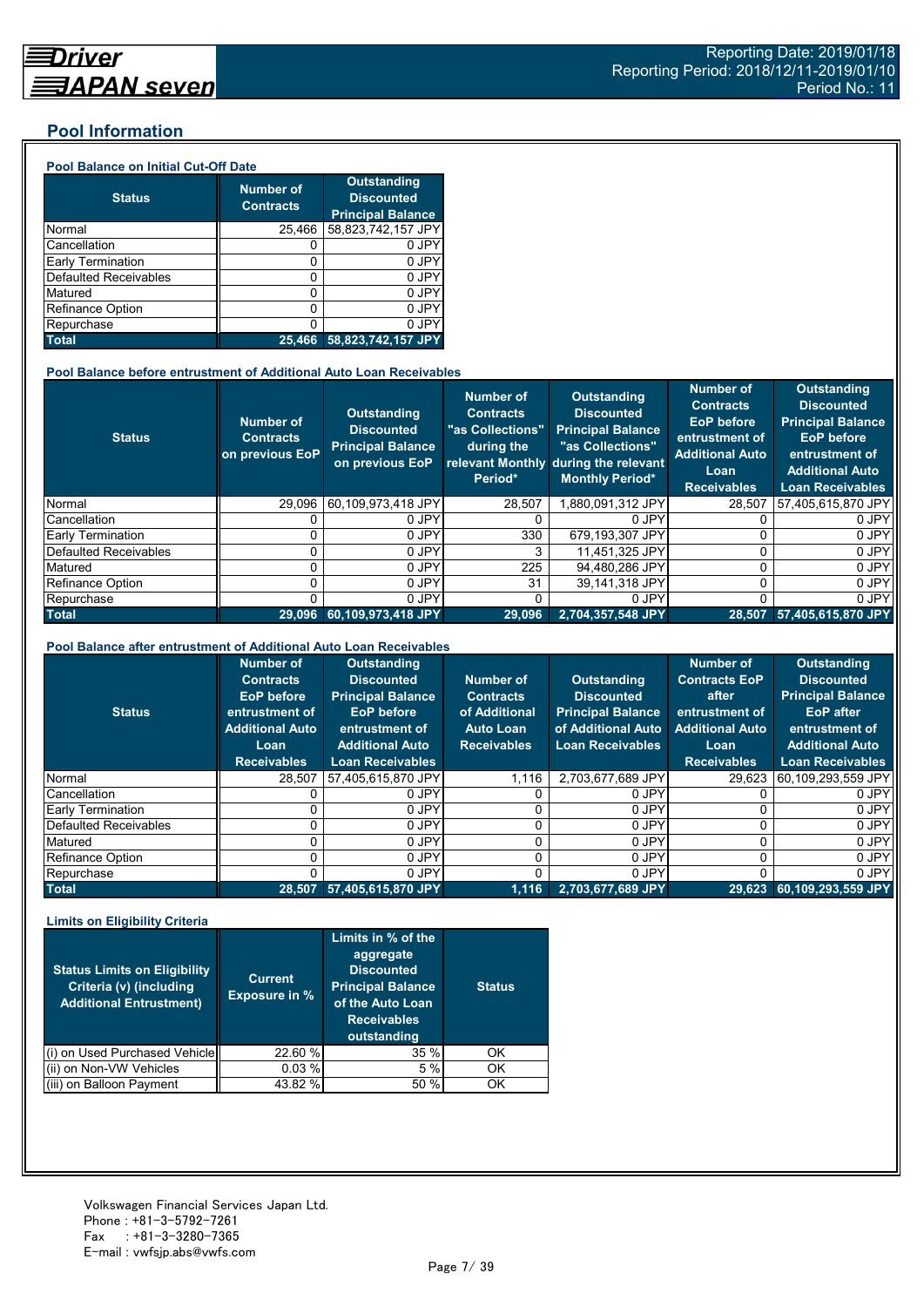

# Driver

#### **Outstanding Balances**

| <b>Monthly Period:</b>         | from       | 2018/12/11 to | 2019/01/10 |
|--------------------------------|------------|---------------|------------|
| <b>Reporting Date:</b>         | 2019/01/18 |               |            |
| <b>Trust Calculation Date:</b> | 2019/01/24 |               |            |

## **Outstanding Balances**

|                                                                              | <b>Number of</b><br><b>Contracts</b> | <b>Aggregate Amount</b><br>of the Discounted<br><b>Principal Balance</b> | <b>Aggregate Amount</b><br>of the Nominal<br><b>Balance</b> |
|------------------------------------------------------------------------------|--------------------------------------|--------------------------------------------------------------------------|-------------------------------------------------------------|
| Balance on the previous EoP                                                  |                                      |                                                                          | 29,096 60,109,973,418 JPY 62,582,486,500 JPY                |
| Balance after counting on the Collections during the relevant Monthly Period |                                      |                                                                          | 28,507 57,405,615,870 JPY 59,745,680,900 JPY                |
| Balance of Additional Auto Loan Receivables                                  | 1.116 <b>L</b>                       | 2,703,677,689 JPY                                                        | 2,846,124,700 JPY                                           |
| Aggregate Amount of Auto Loan Receivables                                    |                                      |                                                                          | 29,623 60,109,293,559 JPY 62,591,805,600 JPY                |

#### **Collections**

|                                                       | <b>Number of</b><br><b>Contracts</b> | Aggregate Amount<br>of the Discounted<br><b>Principal Balance</b> | <b>Aggregate Amount</b><br>of the Nominal<br><b>Balance</b> |
|-------------------------------------------------------|--------------------------------------|-------------------------------------------------------------------|-------------------------------------------------------------|
| <b>Collections: Amortization of current contracts</b> | 28,507                               | 1,880,091,312 JPY                                                 | 1,988,381,900 JPY                                           |
| Collections: Cancellation                             |                                      | 0 JPY                                                             | 0 JPY                                                       |
| <b>Collections: Early Termination</b>                 | 330                                  | 679,193,307 JPY                                                   | 679,935,683 JPY                                             |
| <b>Collections: Defaulted Receivables</b>             |                                      | 11,451,325 JPY                                                    | 11,485,412 JPY                                              |
| <b>Collections: Matured</b>                           | 225                                  | 94,480,286 JPY                                                    | 94,656,900 JPY                                              |
| <b>Collections: Refinance Option</b>                  | 31                                   | 39,141,318 JPY                                                    | 39,200,000 JPY                                              |
| Collections: Repurchase                               |                                      | 0 JPY                                                             | 0 JPY                                                       |
| <b>Sum</b>                                            | 29,096                               | 2,704,357,548 JPY                                                 | 2,813,659,895 JPY                                           |

#### **Available Distribution Amount**

|     |                                                               | <b>Number of</b><br><b>Contracts</b> | <b>Aggregate Amount</b><br>of the Nominal<br><b>Balance</b> |
|-----|---------------------------------------------------------------|--------------------------------------|-------------------------------------------------------------|
| (a) | the Collections for the Monthly Period with respect to such   |                                      |                                                             |
|     | <b>Trust Calculation Date</b>                                 | 29.096                               | 2,813,659,895 JPY                                           |
| (b) | drawings from the Cash Collateral Ledger in accordance with   |                                      |                                                             |
|     | Article 18.3 of the First Trust Agreement                     |                                      | 0 JPY                                                       |
| (c) | net investment earnings from Eligible Investments             | ი                                    | 0 JPY                                                       |
| (d) | net proceeds from the sale or disposal of the Trust Assets of |                                      |                                                             |
|     | the First Trust                                               |                                      | 0 JPY                                                       |
| (e) | any amount which is carried over from the immediately         |                                      |                                                             |
|     | preceding Trust Calculation Date                              |                                      | 0 JPY                                                       |
|     | Sum                                                           | 29,096                               | 2,813,659,895 JPY                                           |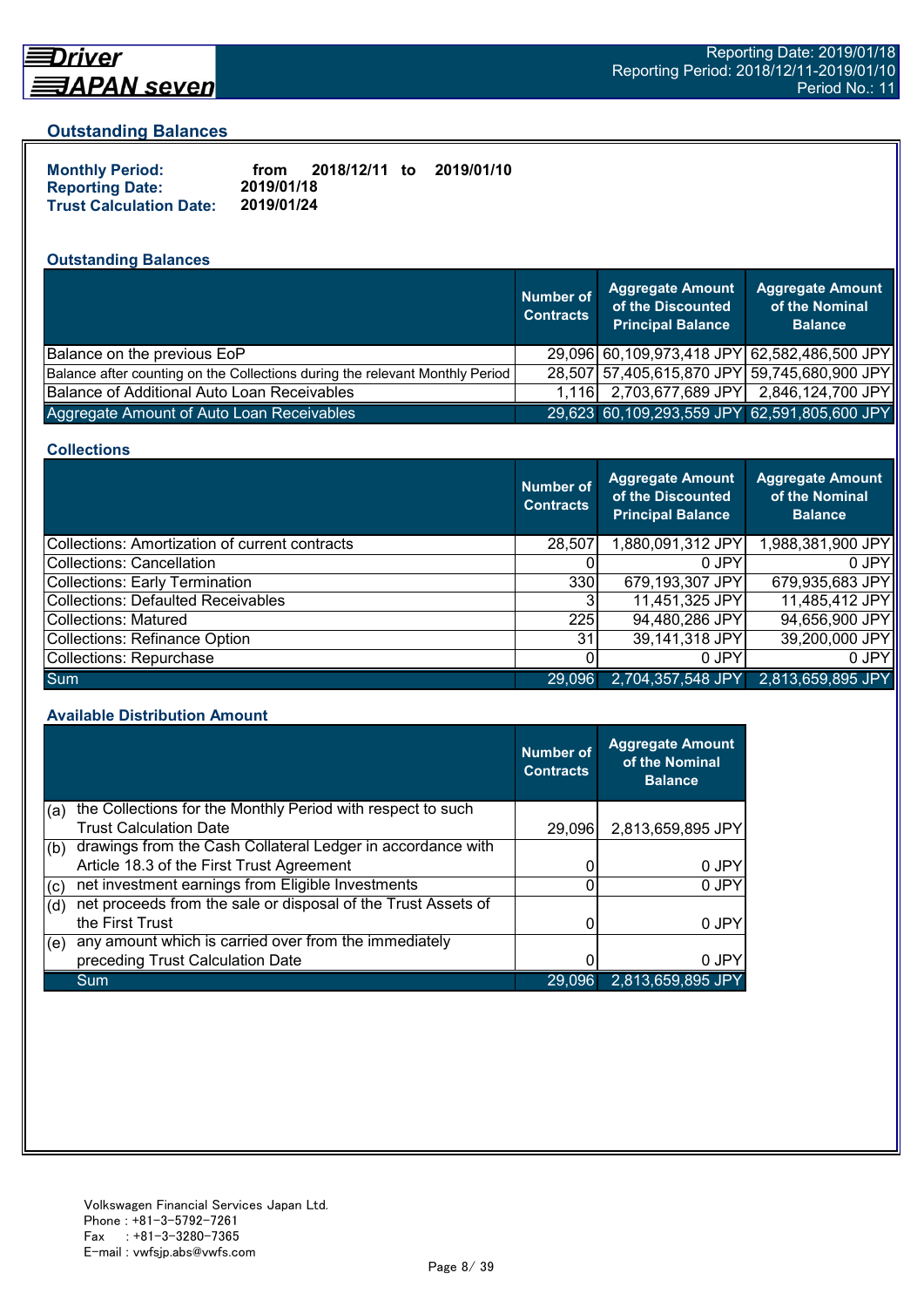## **Waterfall**

|           | There is no distinction between principal and interest, and all collections go through a single priority of payments                                                                                                                                                                                                                                                                                                                                                                                                                                                    |      |                   |                         |
|-----------|-------------------------------------------------------------------------------------------------------------------------------------------------------------------------------------------------------------------------------------------------------------------------------------------------------------------------------------------------------------------------------------------------------------------------------------------------------------------------------------------------------------------------------------------------------------------------|------|-------------------|-------------------------|
|           |                                                                                                                                                                                                                                                                                                                                                                                                                                                                                                                                                                         |      | <b>Payment</b>    | <b>Remaining Amount</b> |
|           | <b>Available Distribution Amount</b>                                                                                                                                                                                                                                                                                                                                                                                                                                                                                                                                    | plus | 2,813,659,895 JPY | 2,813,659,895 JPY       |
| (a)       | an amount necessary for the payment of all taxes and public charges to be paid to the<br>relevant public authority by the immediately following First Trust Payment Date.                                                                                                                                                                                                                                                                                                                                                                                               | less | 0 JPY             | 2,813,659,895 JPY       |
| (b)       | an amount necessary for the payment of all Fees for the Trustee of the First Trust to be<br>paid to the Trustee of the First Trust by the immediately following First Trust Payment<br>Date.                                                                                                                                                                                                                                                                                                                                                                            | less | 540,989 JPY       | 2,813,118,906 JPY       |
| (c)       | an amount necessary for the payment of the Servicing Fee to be paid to the Servicer<br>by the immediately following First Trust Payment Date.                                                                                                                                                                                                                                                                                                                                                                                                                           | less | 54,098,975 JPY    | 2,759,019,931 JPY       |
|           | an amount necessary for the payment of the Trust Expenses of the First Trust as<br>provided in Article 23.1 (including the Rating Fees, Costs of the Second Trust and<br>(d) those fees not otherwise covered by (b) or (c) above) to be paid to the relevant party by<br>the immediately following First Trust Payment Date (including any amounts advanced<br>by the Trustee of the First Trust pursuant to Article23.3)                                                                                                                                              | less | 556,001 JPY       | 2,758,463,930 JPY       |
|           | (e) an amount necessary for the payment of overdue and unpaid interest on the Asset<br>Backed Loans to the First Trust (if any) to be paid to the Trustee of the Second Trust<br>by the immediately following First Trust Payment Date.                                                                                                                                                                                                                                                                                                                                 | less | 0 JPY             | 2,758,463,930 JPY       |
| (f)       | an amount necessary for the payment to the Trustee of the Second Trust of interest on<br>the Asset Backed Loan to the First Trust accruing during the relevant Interest<br><b>Calculation Period</b>                                                                                                                                                                                                                                                                                                                                                                    | less | 7,791,666 JPY     | 2,750,672,264 JPY       |
| (g)       | an amount necessary to top up the balance thereof until it is equal to the Cash<br>Collateral Ledger Target Balance                                                                                                                                                                                                                                                                                                                                                                                                                                                     | less | 0 JPY             | 2,750,672,264 JPY       |
| $(h)$ (i) | prior to the expiration of the Revolving Period: an amount necessary for the<br>redemption of any Additional Senior Beneficial Interest;                                                                                                                                                                                                                                                                                                                                                                                                                                |      |                   |                         |
|           | following the expiration of the Revolving Period and prior to the occurrence of an<br>(ii)<br>Early Amortization Event, an amount necessary for the payment to the Trustee of<br>the Second Trust of the Asset Backed Loan Principal Payment Amount for the<br>relevant First Trust Payment Date.                                                                                                                                                                                                                                                                       | less | 2,527,938,639 JPY | 222,733,625 JPY         |
|           | (iii) following the occurrence of the Early Amortization Event, an amount necessary for<br>the payment to the Trustee of the Second Trust of the remaining principal balance<br>of the Asset Backed Loan to the First Trust.                                                                                                                                                                                                                                                                                                                                            |      |                   |                         |
| (i)       | an amount necessary for the payment to the Trustee of the First Trust of any<br>Indemnified Amounts which are not compensated by the Trustor of the First Trust                                                                                                                                                                                                                                                                                                                                                                                                         | less | 0 JPY             | 222,733,625 JPY         |
| (j)       | an amount necessary for the payment to the Subordinated Beneficiary of the<br>Subordinated Beneficial Principal Payment Amount for the relevant First Trust Payment<br>Date.                                                                                                                                                                                                                                                                                                                                                                                            | less | 176,422,515 JPY   | 46,311,110 JPY          |
| (k)       | (i)<br>prior to the expiration of the Revolving Period, then (x) if a transfer is made under<br>(j) above, such remaining amount will be transferred to the Expenses Distribution<br>Ledger for payment to the Subordinated Beneficiary as a payment of earnings on<br>the Subordinated Beneficial Interest, and such payment shall be made on the First<br>Trust Payment Date immediately following such Trust Calculation Date or (y) if no<br>transfer is made under (j) above, such remaining amount will be carried forward to<br>the next Trust Calculation Date. |      |                   |                         |
|           | (ii)<br>following the expiration of the Revolving Period and prior to the occurrence of an<br>Early Amortization Event, then such remaining amount will be transferred to the<br>Expenses Distribution Ledger for payment to the Subordinated Beneficiary as a<br>payment of earnings on the Subordinated Beneficial Interest, and such payment<br>shall be made on the First Trust Payment Date immediately following such Trust<br>Calculation Date.                                                                                                                  | less | 46,311,110 JPY    | 0 JPY                   |
|           | (iii)<br>following the occurrence of an Early Amortization Event, the remaining amount in<br>the Trust Collection Ledger will be carried forward to the next Trust Calculation<br>Date.                                                                                                                                                                                                                                                                                                                                                                                 |      |                   |                         |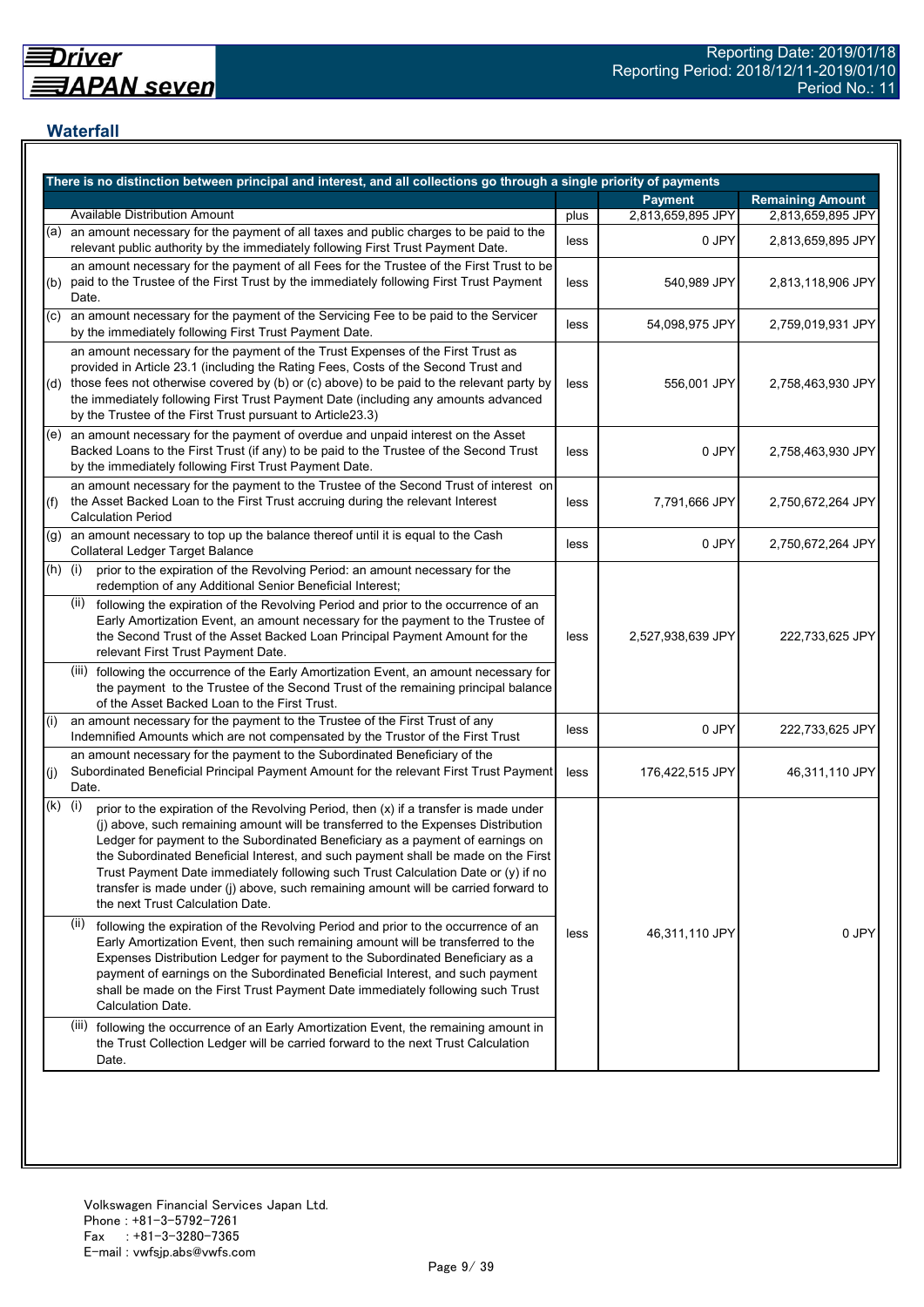## **Credit Enhancement**

| Subordinated Principal Balance as of the relevant First Trust Payment Date                                                |                                                                                    |                                   |       |                         |                                   |
|---------------------------------------------------------------------------------------------------------------------------|------------------------------------------------------------------------------------|-----------------------------------|-------|-------------------------|-----------------------------------|
|                                                                                                                           | Percentage of<br><b>Aggregate</b><br><b>Discounted</b><br><b>Principal Balance</b> | <b>Value</b>                      |       |                         |                                   |
| the aggregate amount of the<br>(i)<br><b>Discounted Principal Balance</b><br>of all Auto Loan Receivables<br>outstanding  |                                                                                    | 60,109,293,559 JPY                |       |                         |                                   |
| (ii) Asset Backed Loan Principal<br>Balance on the relevant First<br><b>Trust Payment Date</b>                            |                                                                                    | 55,000,000,000 JPY                |       |                         |                                   |
| Overcollateralization $( = (i) - (ii))$                                                                                   | 8.50 %                                                                             | 5,109,293,559 JPY                 |       |                         |                                   |
| Trust Collection Ledger which is<br>carried over from the immediately<br>preceding Trust Calculation Date                 | 0.00%                                                                              | 0 JPY                             |       |                         |                                   |
| The amount in the Cash Collateral<br>Ledger                                                                               | 0.51%                                                                              | 307,000,000 JPY                   |       |                         |                                   |
| <b>Subordinated Principal Balance</b>                                                                                     | 9.01 %                                                                             | 5,416,293,559 JPY                 |       |                         |                                   |
|                                                                                                                           |                                                                                    |                                   |       |                         |                                   |
| <b>Trust Management Account (TMA)</b>                                                                                     |                                                                                    | in JPY                            | $+/-$ |                         | in JPY (previous)                 |
| <b>Initial Balance on Cash Entrustment Date</b>                                                                           |                                                                                    | 307,000,000 JPY                   |       |                         |                                   |
| <b>Outstanding Balance on First Trust Payment Date</b><br>(a) Expenses Distribution Ledger<br>(b) Trust Collection Ledger |                                                                                    | 307,000,000 JPY<br>0 JPY<br>0 JPY |       | 0 JPY<br>0 JPY<br>0 JPY | 307,000,000 JPY<br>0 JPY<br>0 JPY |

(c) Cash Collateral Ledger 307,000,000 JPY 0 JPY 307,000,000 JPY

# **Cash Collateral Ledger Target Balance 307,000,000 JPY**

# **Calculation of Credit Enhancement**

Driver Japan seven's Credit Enhancement consists of the items listed above in the Subordinated Principal Balance as of the relevant date of determination (immediately following the First Trust Payment Date). The result provides an absolute value, which will be applied to the (amortized) Aggregate Discounted Principal Balance as of the end of the relevant date.

The transaction has a Revolving Period of 12 months until February 2019.

Asset Backed Loan Overcollateralization Percentage is (i) prior to the expiration of the Revolving Period, 8.5%, and (ii) following the expiration of the Revolving Period, 11.5%; provided, in each case no Credit Enhancement Increase Condition shall be in effect. After a Level 1 Credit Enhancement Increase Condition in effect, 17% and after a Level 2 Credit Enhancement Increase Condition is in effect, 100%.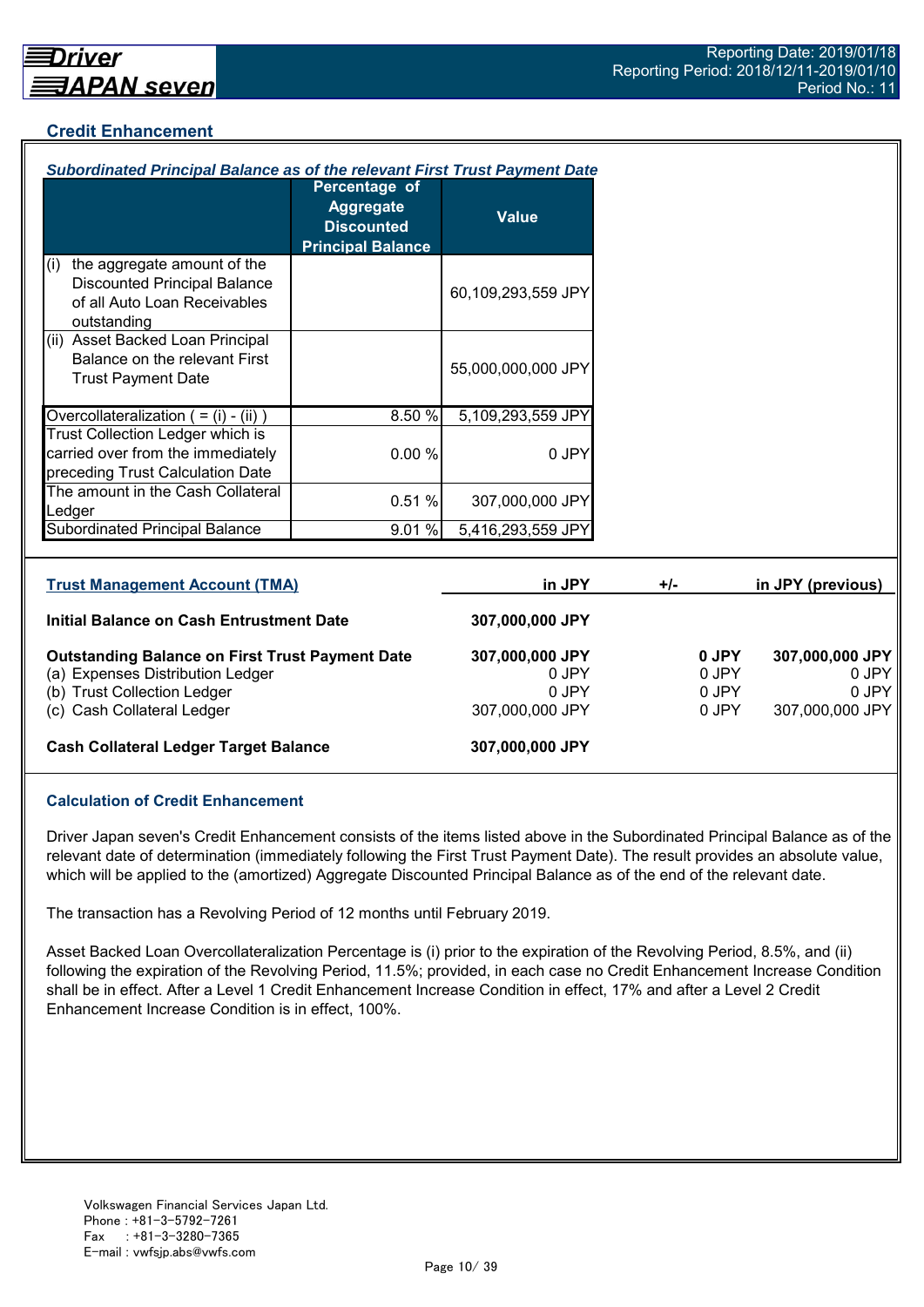## **Cumulative Gross Loss & Cumulative Repurchased Receivables**

| <b>Cumulative Defaulted Receivables</b>                                                                                                                                                                                                                                                     |                               |                    |
|---------------------------------------------------------------------------------------------------------------------------------------------------------------------------------------------------------------------------------------------------------------------------------------------|-------------------------------|--------------------|
|                                                                                                                                                                                                                                                                                             | Number of<br><b>Contracts</b> | <b>Write Offs</b>  |
| <b>Beginning of Period</b>                                                                                                                                                                                                                                                                  | 25                            | 70,978,745 JPY     |
| <b>Defaulted Receivables</b>                                                                                                                                                                                                                                                                | 3                             | 11,451,325 JPY     |
| <b>End of Period</b>                                                                                                                                                                                                                                                                        | 28                            | 82,430,070 JPY     |
| <b>Cumulative Gross Loss Ratio</b><br>The sum of the Discounted Principal Balance of all Auto Loan<br>Receivables that have become Defaulted Receivables from the Initial<br>Cut-off Date through to the end of Monthly Period immediately<br>preceding the relevant Trust Calculation Date |                               | 82,430,070 JPY     |
| The sum of (i) the aggregate Discounted Principal Balance of the Initial<br>Auto Loan Receivables as of the Initial Cut-off Date and (ii) the<br>aggregate Discounted Principal Balance as of the relevant Trust<br>Calculation Date of all Additional Auto Loan Receivables (if any)       |                               | 66,661,604,010 JPY |

#### **Performance Triggers**

Asset Backed Loan Overcollateralization Percentage was implemented to assure on a monthly basis that no cash is paid to lower steps in the waterfall unless there is sufficient Overcollateralization to support the transaction.

The performance trigger in form of a Credit Enhancement Increase Condition will be activated when the Cumulative Gross Loss Ratio exceeds the defined limits. In this case the Overcollateralization will be increased accordingly.

| <b>Levels</b> | <b>Credit Enhancement increase condition</b>                  | <b>Credit Enhancement</b><br>increase condition in<br>place? |  |
|---------------|---------------------------------------------------------------|--------------------------------------------------------------|--|
|               | Cumulative Gross Loss Ratio exceeds 0.5% for any First Trust  |                                                              |  |
| Level $1(i)$  | Payment Date on or prior to August 2018                       | no                                                           |  |
|               | Cumulative Gross Loss Ratio exceeds 0.8% for any First Trust  |                                                              |  |
| Level 1 (ii)  | Payment Date from September 2018 to May 2019                  | no                                                           |  |
|               | Cumulative Gross Loss Ratio exceeds 1.15% for any First Trust |                                                              |  |
| Level 1 (iii) | Payment Date from June 2019 to February 2020                  | no                                                           |  |
|               | Cumulative Gross Loss Ratio exceeds 1.6% for any First Trust  |                                                              |  |
| Level 2       | <b>Payment Date</b>                                           | no                                                           |  |

|                                                                    | <b>Asset Backed Loan</b><br><b>Overcollateralization</b><br>Percentage |
|--------------------------------------------------------------------|------------------------------------------------------------------------|
| Prior to the expiration of the Revolving Period                    |                                                                        |
| (No Credit Enhancement Increase Condition is in effect)            | 8.50%                                                                  |
| Following the expiration of Revolving Period                       | 11.50 %                                                                |
| (No Credit Enhancement Increase Condition is in effect)            |                                                                        |
| After a Level 1 Credit Enhancement Increase Condition is in effect | 17.00 %                                                                |
| After a Level 2 Credit Enhancement Increase Condition is in effect | 100.00 %                                                               |
| <b>Current Asset Backed Loan Overcollateralization Percentage</b>  | 8.50%                                                                  |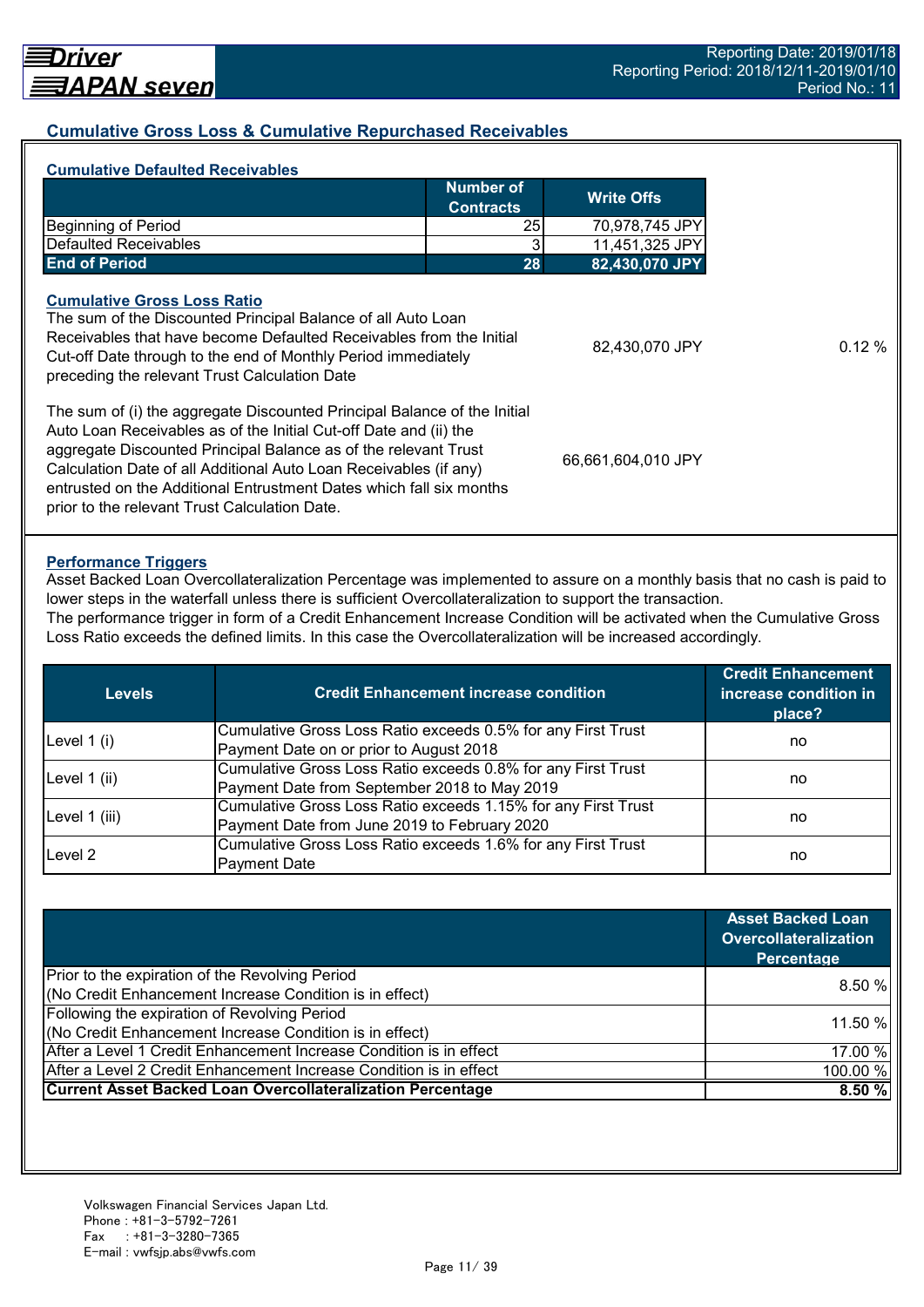#### **Cumulative Gross Loss & Cumulative Repurchased Receivables**





#### **Cumulative Repurchased Receivables**

|                                | Number of<br><b>Contracts</b> | <b>Repurchase Price</b> |
|--------------------------------|-------------------------------|-------------------------|
| Beginning of Period            |                               | 0 JPY                   |
| <b>Repurchased Receivables</b> |                               | 0 JPY                   |
| <b>End of Period</b>           |                               | 0.IPY                   |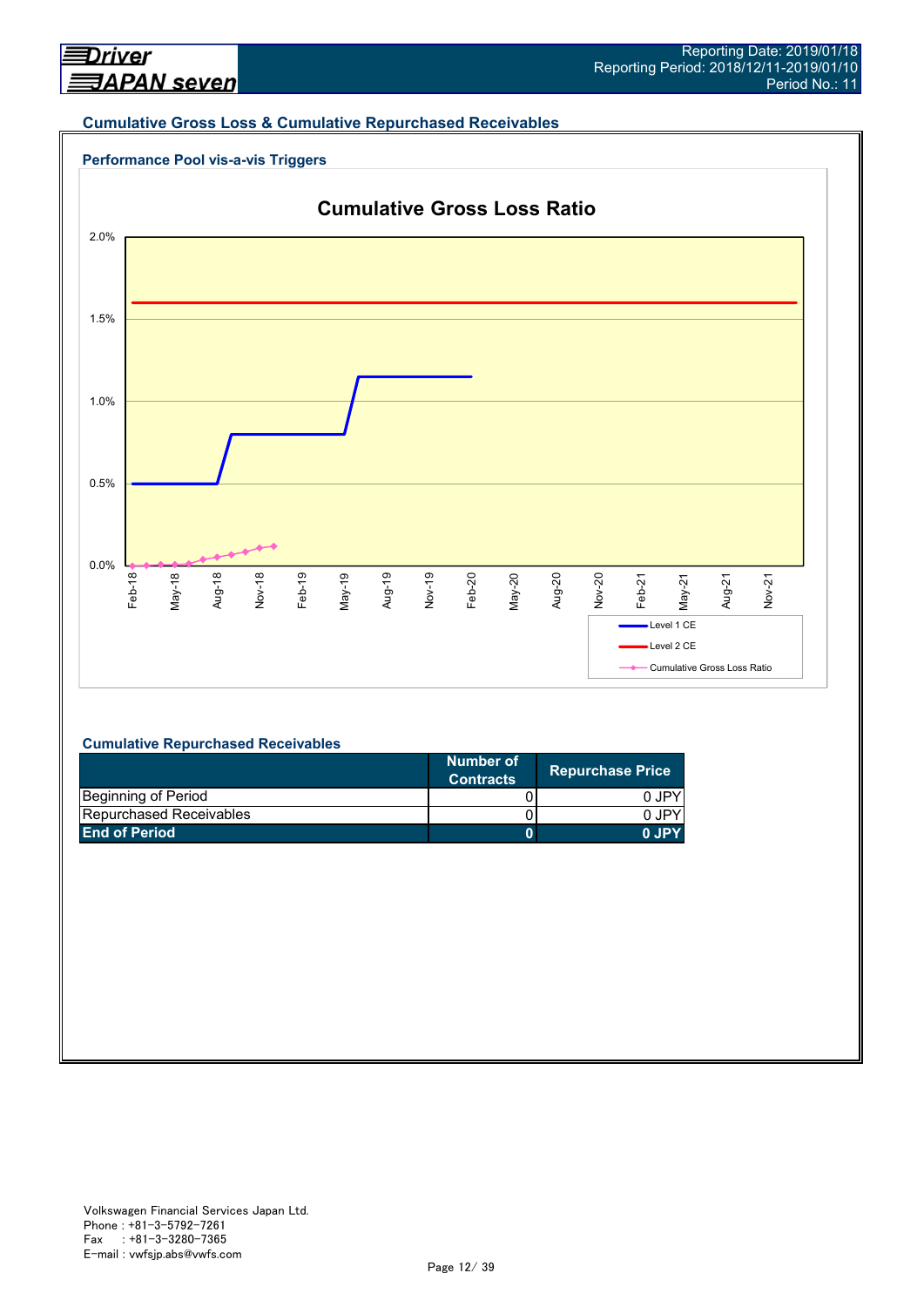#### **Defaulted and Delinquent Contracts**

| <b>Information of Delinquencies and Defaults</b> |                  |                                          |                                                                     |                                           |                                                                                    |                                         |  |
|--------------------------------------------------|------------------|------------------------------------------|---------------------------------------------------------------------|-------------------------------------------|------------------------------------------------------------------------------------|-----------------------------------------|--|
| <b>Current</b><br>Reporting<br><b>Period</b>     | <b>Contracts</b> | Number of Percentage of<br>Contracts (*) | <b>Outstanding</b><br><b>Discounted Principal</b><br><b>Balance</b> | Percentage<br>of Principal<br>Balance (*) | <b>Outstanding Nominal</b><br><b>Balance</b>                                       | Percentage<br>of Nominal<br>Balance (*) |  |
| Delinguent                                       | 327              | 1.12%                                    | 624,091,223 JPY                                                     | 1.04%                                     | 653,106,000 JPY                                                                    | $1.04 \%$                               |  |
| Default                                          |                  | 0.01%                                    | 11,451,325 JPY                                                      | 0.02%                                     | 11,485,412 JPY<br>$\left( \star \right)$ Desail and the nucliplical $\Gamma_{2}$ D | 0.02%                                   |  |

(\*) Based on the previous EoP

|                           | <b>Delinquency Profile (Information Purpose Only)</b> |                                             |                                                                     |                                              |                                              |                                            |  |
|---------------------------|-------------------------------------------------------|---------------------------------------------|---------------------------------------------------------------------|----------------------------------------------|----------------------------------------------|--------------------------------------------|--|
| Days in<br><b>Arrears</b> | <b>Contracts</b>                                      | Number of Percentage of<br><b>Contracts</b> | <b>Outstanding</b><br><b>Discounted Principal</b><br><b>Balance</b> | Percentage<br>of Principal<br><b>Balance</b> | <b>Outstanding Nominal</b><br><b>Balance</b> | Percentage<br>of Nominal<br><b>Balance</b> |  |
|                           | 316                                                   | 1.07%                                       | 594,849,917 JPY                                                     | 0.99%                                        | 622,533,400 JPY                              | 0.99%                                      |  |
|                           |                                                       | $0.02 \%$                                   | 18,377,622 JPY                                                      | 0.03%                                        | 18,992,700 JPY                               | 0.03%                                      |  |
|                           |                                                       | $0.02 \%$                                   | 10,863,684 JPY                                                      | 0.02%                                        | 11,579,900 JPY                               | 0.02%                                      |  |
| <b>Total</b>              | 327                                                   | 1.10%                                       | 624,091,223 JPY                                                     | 1.04%                                        | 653,106,000 JPY                              | 1.04%                                      |  |

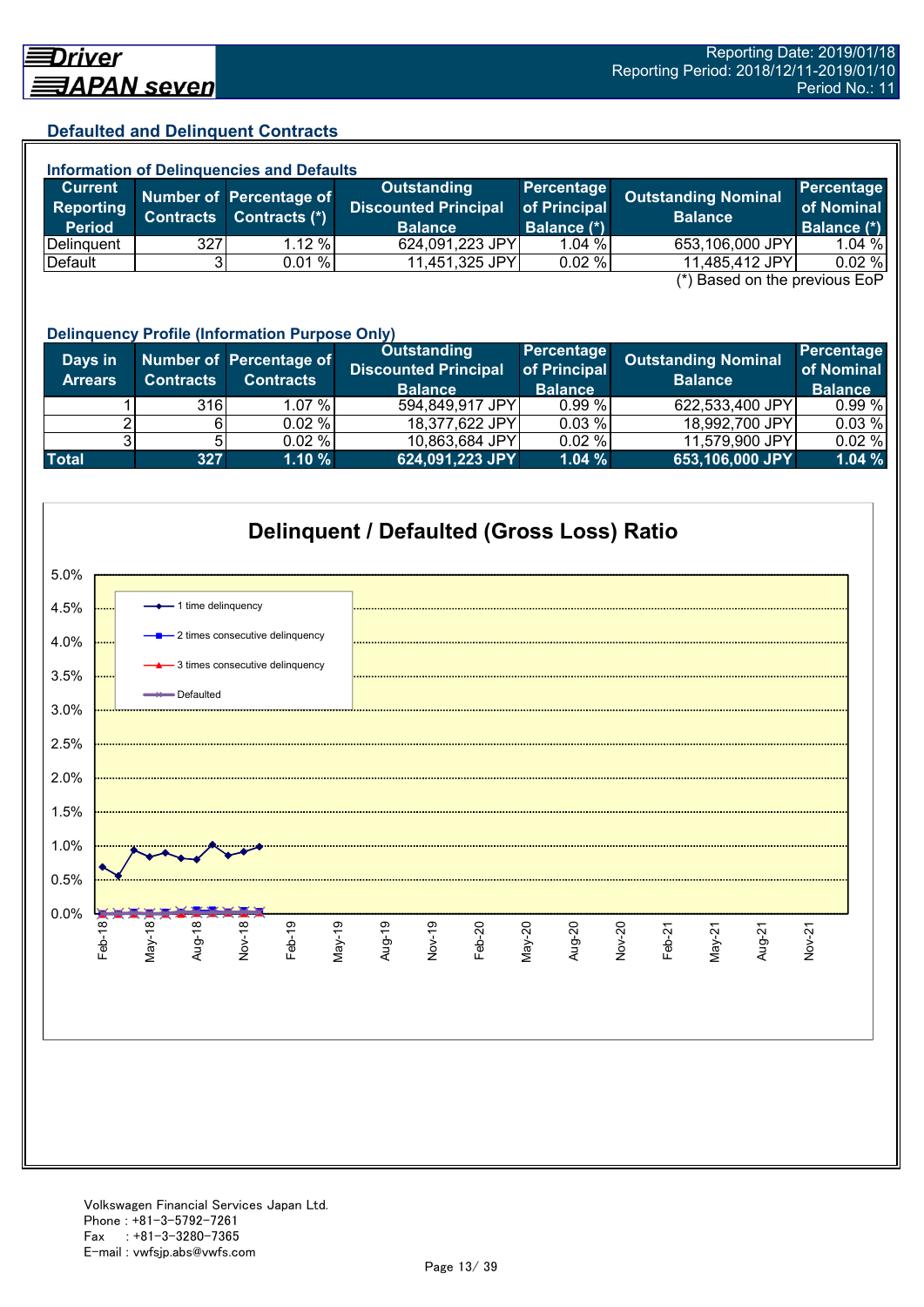## **Run Out Schedule**

| <b>Next Payment</b>     | <b>Number of</b>           | <b>ABS Outstanding</b>                   | <b>ABS Outstanding</b>                 |                                          | <b>Outstanding Installment ABS Remaining Principal</b> | <b>ABS Remaining Interest</b>    | <b>ABS Remaining</b>                   |
|-------------------------|----------------------------|------------------------------------------|----------------------------------------|------------------------------------------|--------------------------------------------------------|----------------------------------|----------------------------------------|
| <b>Month</b><br>11.2018 | <b>Contracts</b><br>29,096 | <b>Principal</b><br>60,109,973,418 JPY   | Interest<br>2,472,513,082 JPY          | 62,582,486,500 JPY                       | 0 JPY                                                  | 0 JPY                            | <b>Installment</b><br>0 JPY            |
| 12.2018                 | 29,096                     | 58,072,350,823 JPY                       | 2,362,758,277 JPY                      | 60,435,109,100 JPY                       | 2,037,622,595 JPY                                      | 109,754,805 JPY                  | 2,147,377,400 JPY                      |
| 01.2019                 | 28,840                     | 56,710,196,864 JPY                       | 2,256,832,836 JPY                      | 58,967,029,700 JPY                       | 1,362,153,959 JPY                                      | 105,925,441 JPY                  | 1,468,079,400 JPY                      |
| 02.2019                 | 28,623                     | 55,587,847,381 JPY                       | 2,153,455,619 JPY                      | 57,741,303,000 JPY                       | 1,122,349,483 JPY                                      | 103,377,217 JPY                  | 1,225,726,700 JPY                      |
| 03.2019                 | 28,367                     | 54,339,977,873 JPY                       | 2,052,141,527 JPY                      | 56,392,119,400 JPY                       | 1,247,869,508 JPY                                      | 101,314,092 JPY                  | 1,349,183,600 JPY                      |
| 04.2019                 | 27,977                     | 53,175,339,092 JPY                       | 1,953,111,608 JPY                      | 55,128,450,700 JPY                       | 1,164,638,781 JPY                                      | 99,029,919 JPY                   | 1,263,668,700 JPY                      |
| 05.2019<br>06.2019      | 27,776<br>27,511           | 52,006,765,393 JPY<br>50,304,371,935 JPY | 1,856,187,207 JPY<br>1,761,365,665 JPY | 53,862,952,600 JPY<br>52,065,737,600 JPY | 1,168,573,699 JPY<br>1,702,393,458 JPY                 | 96,924,401 JPY<br>94,821,542 JPY | 1,265,498,100 JPY<br>1,797,215,000 JPY |
| 07.2019                 | 27,155                     | 48,615,996,967 JPY                       | 1,669,607,333 JPY                      | 50,285,604,300 JPY                       | 1,688,374,968 JPY                                      | 91,758,332 JPY                   | 1,780,133,300 JPY                      |
| 08.2019                 | 26,882                     | 47,429,473,858 JPY                       | 1,580,948,042 JPY                      | 49,010,421,900 JPY                       | 1,186,523,109 JPY                                      | 88,659,291 JPY                   | 1,275,182,400 JPY                      |
| 09.2019                 | 26,651                     | 46,194,471,838 JPY                       | 1,494,443,762 JPY                      | 47,688,915,600 JPY                       | 1,235,002,020 JPY                                      | 86,504,280 JPY                   | 1,321,506,300 JPY                      |
| 10.2019                 | 26,255                     | 45,099,294,896 JPY                       | 1,410,079,904 JPY                      | 46,509,374,800 JPY                       | 1,095,176,942 JPY                                      | 84,363,858 JPY                   | 1,179,540,800 JPY                      |
| 11.2019                 | 25,974                     | 43,918,555,632 JPY                       | 1,327,663,868 JPY                      | 45,246,219,500 JPY                       | 1,180,739,264 JPY                                      | 82,416,036 JPY                   | 1,263,155,300 JPY                      |
| 12.2019                 | 25,612                     | 41,570,504,182 JPY                       | 1,247,312,318 JPY                      | 42,817,816,500 JPY                       | 2,348,051,450 JPY                                      | 80,351,550 JPY                   | 2,428,403,000 JPY                      |
| 01.2020<br>02.2020      | 25,051                     | 39,896,432,619 JPY                       | 1,171,002,181 JPY                      | 41,067,434,800 JPY<br>39,286,504,700 JPY | 1,674,071,563 JPY                                      | 76,310,137 JPY                   | 1,750,381,700 JPY<br>1,780,930,100 JPY |
| 03.2020                 | 24,521<br>23,795           | 38,188,960,567 JPY<br>35,903,835,819 JPY | 1,097,544,133 JPY<br>1,026,879,681 JPY | 36,930,715,500 JPY                       | 1,707,472,052 JPY<br>2,285,124,748 JPY                 | 73,458,048 JPY<br>70,664,452 JPY | 2,355,789,200 JPY                      |
| 04.2020                 | 22,563                     | 34,644,259,422 JPY                       | 959,709,478 JPY                        | 35,603,968,900 JPY                       | 1,259,576,397 JPY                                      | 67,170,203 JPY                   | 1,326,746,600 JPY                      |
| 05.2020                 | 22,137                     | 33,101,429,045 JPY                       | 894,706,555 JPY                        | 33,996,135,600 JPY                       | 1,542,830,377 JPY                                      | 65,002,923 JPY                   | 1,607,833,300 JPY                      |
| 06.2020                 | 21,454                     | 30,991,004,389 JPY                       | 832,194,811 JPY                        | 31,823,199,200 JPY                       | 2,110,424,656 JPY                                      | 62,511,744 JPY                   | 2,172,936,400 JPY                      |
| 07.2020                 | 20,592                     | 29,093,915,761 JPY                       | 773,267,439 JPY                        | 29,867,183,200 JPY                       | 1,897,088,628 JPY                                      | 58,927,372 JPY                   | 1,956,016,000 JPY                      |
| 08.2020                 | 19,955                     | 27,369,454,226 JPY                       | 717,697,674 JPY                        | 28,087,151,900 JPY                       | 1,724,461,535 JPY                                      | 55,569,765 JPY                   | 1,780,031,300 JPY                      |
| 09.2020                 | 19,173                     | 25,260,093,514 JPY                       | 665,042,086 JPY                        | 25,925,135,600 JPY                       | 2,109,360,712 JPY                                      | 52,655,588 JPY                   | 2,162,016,300 JPY                      |
| 10.2020                 | 18,049                     | 23,709,992,506 JPY                       | 615,778,294 JPY                        | 24,325,770,800 JPY                       | 1,550,101,008 JPY                                      | 49,263,792 JPY                   | 1,599,364,800 JPY                      |
| 11.2020<br>12.2020      | 17,327<br>16,292           | 21,745,213,622 JPY<br>20,196,922,141 JPY | 569,310,978 JPY<br>526,176,159 JPY     | 22,314,524,600 JPY<br>20,723,098,300 JPY | 1,964,778,884 JPY<br>1,548,291,481 JPY                 | 46,467,316 JPY<br>43,134,819 JPY | 2,011,246,200 JPY<br>1,591,426,300 JPY |
| 01.202                  | 15,827                     | 19,169,819,854 JPY                       | 485,956,846 JPY                        | 19,655,776,700 JPY                       | 1,027,102,287 JPY                                      | 40,219,313 JPY                   | 1,067,321,600 JPY                      |
| 02.2021                 | 15,465                     | 18,231,957,954 JPY                       | 447,717,946 JPY                        | 18,679,675,900 JPY                       | 937,861,900 JPY                                        | 38,238,900 JPY                   | 976,100,800 JPY                        |
| 03.202                  | 14,974                     | 17,019,357,066 JPY                       | 411,259,934 JPY                        | 17,430,617,000 JPY                       | 1,212,600,888 JPY                                      | 36,458,012 JPY                   | 1,249,058,900 JPY                      |
| 04.202                  | 14,234                     | 16,352,671,838 JPY                       | 377,004,562 JPY                        | 16,729,676,400 JPY                       | 666,685,228 JPY                                        | 34,255,372 JPY                   | 700,940,600 JPY                        |
| 05.202                  | 13,969                     | 15,613,089,847 JPY                       | 344,062,653 JPY                        | 15,957,152,500 JPY                       | 739,581,991 JPY                                        | 32,941,909 JPY                   | 772,523,900 JPY                        |
| 06.202                  | 13,566                     | 14,684,127,216 JPY                       | 312,554,384 JPY                        | 14,996,681,600 JPY                       | 928,962,631 JPY                                        | 31,508,269 JPY                   | 960,470,900 JPY                        |
| 07.202<br>08.202'       | 13,171<br>12,842           | 13,766,086,919 JPY<br>13,052,121,354 JPY | 282,860,281 JPY<br>254,974,646 JPY     | 14,048,947,200 JPY<br>13,307,096,000 JPY | 918,040,297 JPY<br>713,965,565 JPY                     | 29,694,103 JPY<br>27,885,635 JPY | 947,734,400 JPY<br>741,851,200 JPY     |
| 09.202                  | 12,461                     | 12,359,321,843 JPY                       | 228,475,957 JPY                        | 12,587,797,800 JPY                       | 692,799,511 JPY                                        | 26,498,689 JPY                   | 719,298,200 JPY                        |
| 10.202                  | 11,965                     | 11,816,840,056 JPY                       | 203,340,744 JPY                        | 12,020,180,800 JPY                       | 542,481,787 JPY                                        | 25,135,213 JPY                   | 567,617,000 JPY                        |
| 11.2021                 | 11,672                     | 11,226,559,472 JPY                       | 179,277,328 JPY                        | 11,405,836,800 JPY                       | 590,280,584 JPY                                        | 24,063,416 JPY                   | 614,344,000 JPY                        |
| 12.2021                 | 11,298                     | 10,138,015,190 JPY                       | 156,378,710 JPY                        | 10,294,393,900 JPY                       | 1,088,544,282 JPY                                      | 22,898,618 JPY                   | 1,111,442,900 JPY                      |
| 01.2022                 | 10,734                     | 9,369,988,699 JPY                        | 135,644,501 JPY                        | 9,505,633,200 JPY                        | 768,026,491 JPY                                        | 20,734,209 JPY                   | 788,760,700 JPY                        |
| 02.2022                 | 10,250                     | 8,561,661,549 JPY                        | 116,432,551 JPY                        | 8,678,094,100 JPY                        | 808,327,150 JPY                                        | 19,211,950 JPY                   | 827,539,100 JPY                        |
| 03.2022                 | 9,528                      | 7,396,448,737 JPY                        | 98,788,763 JPY                         | 7,495,237,500 JPY                        | 1,165,212,812 JPY                                      | 17,643,788 JPY                   | 1,182,856,600 JPY                      |
| 04.2022<br>05.202       | 8,246<br>7,688             | 6,785,648,933 JPY<br>6,098,149,773 JPY   | 83,311,267 JPY<br>69,047,727 JPY       | 6,868,960,200 JPY<br>6,167,197,500 JPY   | 610,799,804 JPY<br>687,499,160 JPY                     | 15,477,496 JPY<br>14,263,540 JPY | 626,277,300 JPY<br>701,762,700 JPY     |
| 06.202                  | 6,956                      | 5,177,737,504 JPY                        | 56,102,496 JPY                         | 5,233,840,000 JPY                        | 920,412,269 JPY                                        | 12,945,231 JPY                   | 933,357,500 JPY                        |
| 07.202                  | 6,015                      | 4,461,005,484 JPY                        | 44,932,216 JPY                         | 4,505,937,700 JPY                        | 716,732,020 JPY                                        | 11,170,280 JPY                   | 727,902,300 JPY                        |
| 08.2022                 | 5,400                      | 3,758,051,723 JPY                        | 35,257,177 JPY                         | 3,793,308,900 JPY                        | 702,953,761 JPY                                        | 9,675,039 JPY                    | 712,628,800 JPY                        |
| 09.2022                 | 4,679                      | 2,802,624,306 JPY                        | 27,054,094 JPY                         | 2,829,678,400 JPY                        | 955,427,417 JPY                                        | 8,203,083 JPY                    | 963,630,500 JPY                        |
| 10.202                  | 3,525                      | 2,213,794,516 JPY                        | 20,796,884 JPY                         | 2,234,591,400 JPY                        | 588,829,790 JPY                                        | 6,257,210 JPY                    | 595,087,000 JPY                        |
| 11.202                  | 2,823                      | 1,503,823,394 JPY                        | 15,823,506 JPY                         | 1,519,646,900 JPY                        | 709,971,122 JPY                                        | 4,973,378 JPY                    | 714,944,500 JPY                        |
| 12.2022                 | 1,944                      | 1,197,845,467 JPY<br>1,006,515,321 JPY   | 12,389,233 JPY                         | 1,210,234,700 JPY<br>1,016,130,400 JPY   | 305,977,927 JPY                                        | 3,434,273 JPY                    | 309,412,200 JPY                        |
| 01.2023<br>02.2023      | 1,669<br>1,465             | 817,769,470 JPY                          | 9,615,079 JPY<br>7,284,830 JPY         | 825,054,300 JPY                          | 191,330,146 JPY<br>188,745,851 JPY                     | 2,774,154 JPY<br>2,330,249 JPY   | 194,104,300 JPY<br>191,076,100 JPY     |
| 03.202                  | 1,238                      | 582,114,690 JPY                          | 5,394,410 JPY                          | 587,509,100 JPY                          | 235,654,780 JPY                                        | 1,890,420 JPY                    | 237,545,200 JPY                        |
| 04.2023                 | 922                        | 450,116,971 JPY                          | 4,037,329 JPY                          | 454,154,300 JPY                          | 131,997,719 JPY                                        | 1,357,081 JPY                    | 133,354,800 JPY                        |
| 05.2023                 | 745                        | 325,837,626 JPY                          | 2,977,574 JPY                          | 328,815,200 JPY                          | 124,279,345 JPY                                        | 1,059,755 JPY                    | 125,339,100 JPY                        |
| 06.2023                 | 566                        | 200,300,590 JPY                          | 2,195,910 JPY                          | 202,496,500 JPY                          | 125,537,036 JPY                                        | 781.664 JPY                      | 126,318,700 JPY                        |
| 07.2023                 | 403                        | 126,352,873 JPY                          | 1,693,027 JPY                          | 128,045,900 JPY                          | 73,947,717 JPY                                         | 502,883 JPY                      | 74,450,600 JPY                         |
| 08.2023                 | 311                        | 92,357,830 JPY                           | 1,362,570 JPY                          | 93,720,400 JPY                           | 33,995,043 JPY                                         | 330,457 JPY                      | 34,325,500 JPY                         |
| 09.2023                 | 240                        | 57,780,655 JPY                           | 1,111,945 JPY                          | 58,892,600 JPY                           | 34,577,175 JPY                                         | 250,625 JPY                      | 34,827,800 JPY                         |
| 10.2023<br>11.2023      | 170<br>152                 | 51,361,156 JPY<br>45,474,364 JPY         | 936,044 JPY<br>778,636 JPY             | 52,297,200 JPY<br>46,253,000 JPY         | 6,419,499 JPY<br>5,886,792 JPY                         | 175,901 JPY<br>157,408 JPY       | 6,595,400 JPY<br>6,044,200 JPY         |
| 12.2023                 | 122                        | 36,911,791 JPY                           | 638,409 JPY                            | 37,550,200 JPY                           | 8,562,573 JPY                                          | 140,227 JPY                      | 8,702,800 JPY                          |
| 01.2024                 | 113                        | 30,319,414 JPY                           | 523,886 JPY                            | 30,843,300 JPY                           | 6,592,377 JPY                                          | 114,523 JPY                      | 6,706,900 JPY                          |
| 02.2024                 | 96                         | 26,557,622 JPY                           | 429,178 JPY                            | 26,986,800 JPY                           | 3,761,792 JPY                                          | 94,708 JPY                       | 3,856,500 JPY                          |
| 03.2024                 | 90                         | 23,022,613 JPY                           | 345,987 JPY                            | 23,368,600 JPY                           | 3,535,009 JPY                                          | 83,191 JPY                       | 3,618,200 JPY                          |
| 04.2024                 | 76                         | 19,921,616 JPY                           | 273,684 JPY                            | 20,195,300 JPY                           | 3,100,997 JPY                                          | 72,303 JPY                       | 3,173,300 JPY                          |
| 05.2024                 | 72                         | 17,032,546 JPY                           | 210,954 JPY                            | 17,243,500 JPY                           | 2,889,070 JPY                                          | 62,730 JPY                       | 2,951,800 JPY                          |
| 06.2024                 | 68                         | 13,554,203 JPY                           | 157,197 JPY                            | 13,711,400 JPY                           | 3,478,343 JPY                                          | 53,757 JPY                       | 3,532,100 JPY                          |
| 07.2024                 | 54                         | 8,960,376 JPY                            | 114,324 JPY                            | 9,074,700 JPY                            | 4,593,827 JPY                                          | 42,873 JPY                       | 4,636,700 JPY                          |
| 08.2024<br>09.2024      | 45<br>39                   | 6,967,371 JPY<br>5,242,863 JPY           | 85,829 JPY<br>63,637 JPY               | 7,053,200 JPY<br>5,306,500 JPY           | 1,993,005 JPY<br>1,724,508 JPY                         | 28,495 JPY<br>22,192 JPY         | 2,021,500 JPY<br>1,746,700 JPY         |
| 10.2024                 | 29                         | 3,967,763 JPY                            | 46,937 JPY                             | 4,014,700 JPY                            | 1,275,100 JPY                                          | 16,700 JPY                       | 1,291,800 JPY                          |
| 11.2024                 | 21                         | 3,125,503 JPY                            | 34,297 JPY                             | 3,159,800 JPY                            | 842,260 JPY                                            | 12,640 JPY                       | 854,900 JPY                            |
| 12.2024                 | 13                         | 2,052,057 JPY                            | 24,343 JPY                             | 2,076,400 JPY                            | 1,073,446 JPY                                          | 9,954 JPY                        | 1,083,400 JPY                          |
| 01.2025                 | 11                         | 1.586.494 JPY                            | 17,806 JPY                             | 1,604,300 JPY                            | 465.563 JPY                                            | 6,537 JPY                        | 472,100 JPY                            |
| 02.2025                 | 9                          | 1,280,047 JPY                            | 12,753 JPY                             | 1,292,800 JPY                            | 306,447 JPY                                            | 5,053 JPY                        | 311,500 JPY                            |
| 03.2025                 | $\overline{7}$             | 1,031,725 JPY                            | 8,675 JPY                              | 1,040,400 JPY                            | 248,322 JPY                                            | 4,078 JPY                        | 252,400 JPY                            |
| 04.2025                 | $\overline{7}$             | 782,610 JPY                              | 5,390 JPY                              | 788,000 JPY                              | 249,115 JPY                                            | 3,285 JPY                        | 252,400 JPY                            |
| 05.2025                 |                            | 532,702 JPY                              | 2,898 JPY                              | 535,600 JPY                              | 249,908 JPY                                            | 2,492 JPY                        | 252,400 JPY                            |
| 06.2025<br>07.2025      | 5<br>$\overline{2}$        | 351,599 JPY<br>25,519 JPY                | 1,201 JPY<br>81 JPY                    | 352,800 JPY<br>25,600 JPY                | 181,103 JPY<br>326,080 JPY                             | 1,697 JPY<br>1,120 JPY           | 182,800 JPY<br>327,200 JPY             |
| 08.2025                 | 1                          | 0 JPY                                    | 0 JPY                                  | 0 JPY                                    | 25,519 JPY                                             | 81 JPY                           | 25,600 JPY                             |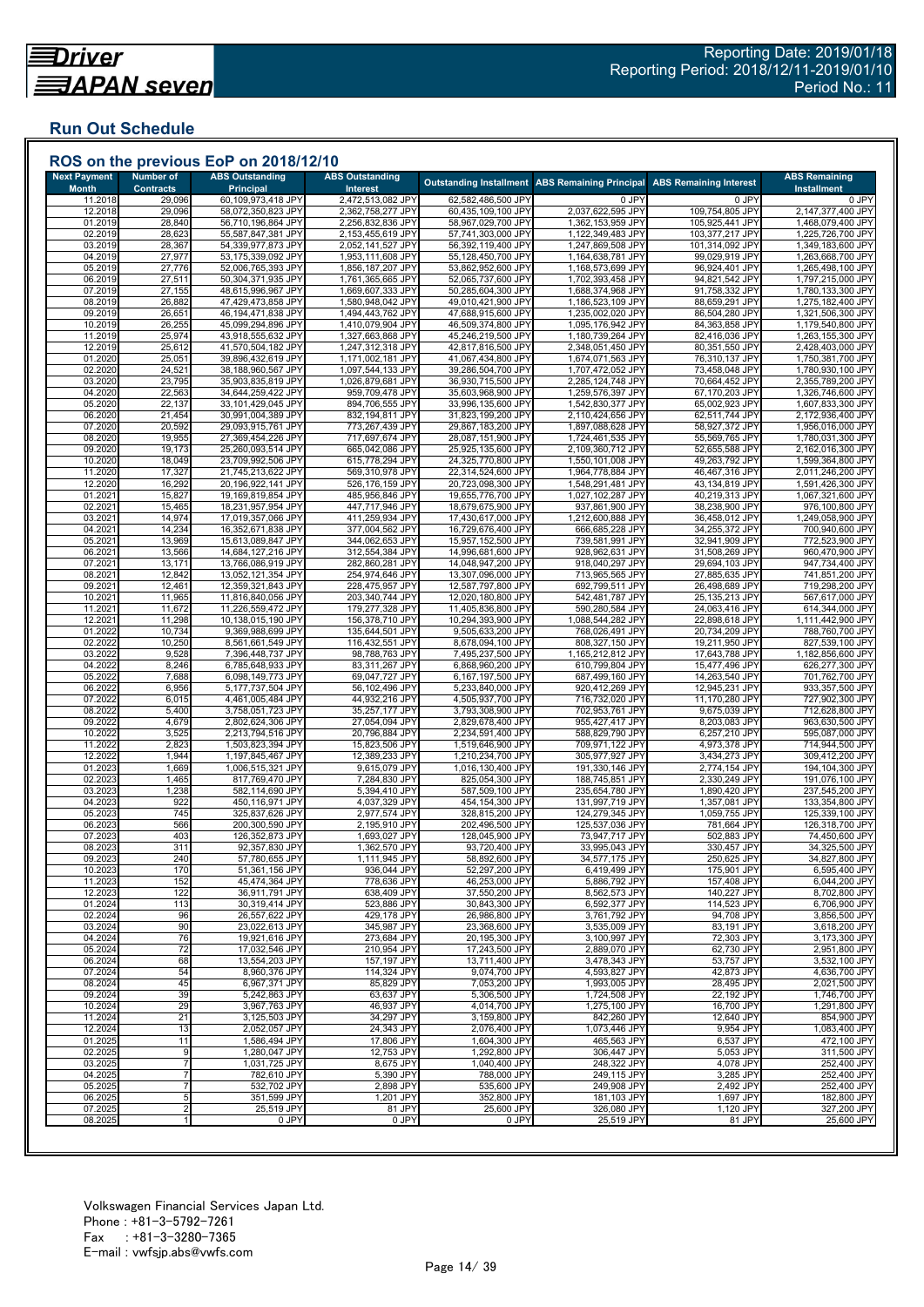## **Run Out Schedule**

| <b>Next Payment</b><br><b>Month</b> | <b>Number of</b><br><b>Contracts</b> | <b>ABS Outstanding</b><br><b>Principal</b> | <b>ABS Outstanding</b><br><b>Interest</b> |                                          | <b>Outstanding Installment ABS Remaining Principal</b> | <b>ABS Remaining Interest</b>      | <b>ABS Remaining</b><br><b>Installment</b> |
|-------------------------------------|--------------------------------------|--------------------------------------------|-------------------------------------------|------------------------------------------|--------------------------------------------------------|------------------------------------|--------------------------------------------|
| 12.2018                             | 29,623                               | 60,109,293,559 JPY                         | 2,482,512,041 JPY                         | 62,591,805,600 JPY                       | 0 JPY                                                  | 0 JPY                              | 0 JPY                                      |
| 01.2019                             | 29,623                               | 58,728,113,638 JPY                         | 2,372,537,762 JPY                         | 61,100,651,400 JPY                       | 1,381,179,921 JPY                                      | 109,974,279 JPY                    | 1,491,154,200 JPY                          |
| 02.2019<br>03.2019                  | 29,416<br>29,169                     | 57,598,634,867 JPY<br>56,339,838,828 JPY   | 2,265,151,033 JPY<br>2,159,854,272 JPY    | 59,863,785,900 JPY<br>58,499,693,100 JPY | 1,129,478,771 JPY<br>1,258,796,039 JPY                 | 107,386,729 JPY<br>105,296,761 JPY | 1,236,865,500 JPY<br>1,364,092,800 JPY     |
| 04.2019                             | 28,790                               | 55, 153, 786, 268 JPY                      | 2,056,865,432 JPY                         | 57,210,651,700 JPY                       | 1,186,052,560 JPY                                      | 102,988,840 JPY                    | 1,289,041,400 JPY                          |
| 05.2019                             | 28,597                               | 53,962,211,510 JPY                         | 1,956,027,990 JPY                         | 55,918,239,500 JPY                       | 1,191,574,758 JPY                                      | 100,837,442 JPY                    | 1,292,412,200 JPY                          |
| 06.2019                             | 28,337                               | 52,224,892,477 JPY                         | 1,857,343,123 JPY                         | 54,082,235,600 JPY                       | 1,737,319,033 JPY                                      | 98,684,867 JPY                     | 1,836,003,900 JPY                          |
| 07.2019<br>08.2019                  | 27,981<br>27,702                     | 50,492,417,721 JPY<br>49,278,138,464 JPY   | 1,761,799,179 JPY<br>1,669,445,436 JPY    | 52,254,216,900 JPY<br>50,947,583,900 JPY | 1,732,474,756 JPY<br>1,214,279,257 JPY                 | 95,543,944 JPY<br>92,353,743 JPY   | 1,828,018,700 JPY<br>1,306,633,000 JPY     |
| 09.2019                             | 27,469                               | 48,012,274,192 JPY                         | 1,579,304,408 JPY                         | 49,591,578,600 JPY                       | 1,265,864,272 JPY                                      | 90,141,028 JPY                     | 1,356,005,300 JPY                          |
| 10.2019                             | 27,069                               | 46,893,930,228 JPY                         | 1,491,362,672 JPY                         | 48,385,292,900 JPY                       | 1,118,343,964 JPY                                      | 87,941,736 JPY                     | 1,206,285,700 JPY                          |
| 11.2019<br>12.2019                  | 26,794<br>26,439                     | 45,688,367,248 JPY<br>43,284,328,315 JPY   | 1,405,419,152 JPY<br>1,321,590,385 JPY    | 47,093,786,400 JPY<br>44,605,918,700 JPY | 1,205,562,980 JPY<br>2,404,038,933 JPY                 | 85,943,520 JPY<br>83,828,767 JPY   | 1,291,506,500 JPY<br>2,487,867,700 JPY     |
| 01.2020                             | 25,877                               | 41,571,963,674 JPY                         | 1,241,916,026 JPY                         | 42,813,879,700 JPY                       | 1,712,364,641 JPY                                      | 79,674,359 JPY                     | 1,792,039,000 JPY                          |
| 02.2020                             | 25,340                               | 39,828,440,002 JPY                         | 1,165,172,198 JPY                         | 40,993,612,200 JPY                       | 1,743,523,672 JPY                                      | 76,743,828 JPY                     | 1,820,267,500 JPY                          |
| 03.2020                             | 24,601                               | 37,508,213,616 JPY                         | 1,091,287,084 JPY                         | 38,599,500,700 JPY                       | 2,320,226,386 JPY                                      | 73,885,114 JPY<br>70,323,772 JPY   | 2,394,111,500 JPY                          |
| 04.2020<br>05.2020                  | 23,361<br>22,933                     | 36,224,419,688 JPY<br>34,642,265,447 JPY   | 1,020,963,312 JPY<br>952,855,953 JPY      | 37,245,383,000 JPY<br>35,595,121,400 JPY | 1,283,793,928 JPY<br>1,582,154,241 JPY                 | 68,107,359 JPY                     | 1,354,117,700 JPY<br>1,650,261,600 JPY     |
| 06.2020                             | 22,240                               | 32,496,383,682 JPY                         | 887,305,918 JPY                           | 33,383,689,600 JPY                       | 2,145,881,765 JPY                                      | 65,550,035 JPY                     | 2,211,431,800 JPY                          |
| 07.2020                             | 21,372                               | 30,558,966,674 JPY                         | 825,412,426 JPY                           | 31,384,379,100 JPY                       | 1,937,417,008 JPY                                      | 61,893,492 JPY                     | 1,999,310,500 JPY                          |
| 08.2020                             | 20,729                               | 28,805,167,988 JPY                         | 766,964,212 JPY                           | 29,572,132,200 JPY                       | 1,753,798,686 JPY                                      | 58,448,214 JPY<br>55,474,359 JPY   | 1,812,246,900 JPY                          |
| 09.2020<br>10.2020                  | 19,947<br>18,815                     | 26,680,443,147 JPY<br>25,097,126,014 JPY   | 711,489,853 JPY<br>659,454,486 JPY        | 27,391,933,000 JPY<br>25,756,580,500 JPY | 2,124,724,841 JPY<br>1,583,317,133 JPY                 | 52,035,367 JPY                     | 2,180,199,200 JPY<br>1,635,352,500 JPY     |
| 11.2020                             | 18,085                               | 23,107,244,959 JPY                         | 610,279,741 JPY                           | 23,717,524,700 JPY                       | 1,989,881,055 JPY                                      | 49,174,745 JPY                     | 2,039,055,800 JPY                          |
| 12.2020                             | 17,048                               | 21,478,985,109 JPY                         | 564,496,591 JPY                           | 22.043.481.700 JPY                       | 1,628,259,850 JPY                                      | 45,783,150 JPY                     | 1,674,043,000 JPY                          |
| 01.2021<br>02.202'                  | 16,564                               | 20,390,679,908 JPY<br>19,393,551,998 JPY   | 521,771,792 JPY<br>481,146,102 JPY        | 20,912,451,700 JPY<br>19,874,698,100 JPY | 1,088,305,201 JPY                                      | 42,724,799 JPY                     | 1,131,030,000 JPY<br>1,037,753,600 JPY     |
| 03.2021                             | 16,181<br>15,660                     | 18,091,429,236 JPY                         | 442,415,964 JPY                           | 18,533,845,200 JPY                       | 997,127,910 JPY<br>1,302,122,762 JPY                   | 40,625,690 JPY<br>38,730,138 JPY   | 1,340,852,900 JPY                          |
| 04.202'                             | 14,876                               | 17,379,466,576 JPY                         | 406,047,124 JPY                           | 17,785,513,700 JPY                       | 711,962,660 JPY                                        | 36,368,840 JPY                     | 748,331,500 JPY                            |
| 05.202'                             | 14,595                               | 16,583,872,850 JPY                         | 371,071,250 JPY                           | 16,954,944,100 JPY                       | 795,593,726 JPY                                        | 34,975,874 JPY                     | 830,569,600 JPY                            |
| 06.2021<br>07.202                   | 14,171<br>13,732                     | 15,563,729,660 JPY<br>14,576,566,799 JPY   | 337,627,640 JPY<br>306,159,601 JPY        | 15,901,357,300 JPY<br>14,882,726,400 JPY | 1,020,143,190 JPY<br>987,162,861 JPY                   | 33,443,610 JPY<br>31,468,039 JPY   | 1,053,586,800 JPY<br>1,018,630,900 JPY     |
| 08.2021                             | 13,382                               | 13,807,496,559 JPY                         | 276,623,641 JPY                           | 14,084,120,200 JPY                       | 769,070,240 JPY                                        | 29,535,960 JPY                     | 798,606,200 JPY                            |
| 09.202                              | 12,977                               | 13,024,906,530 JPY                         | 248,565,870 JPY                           | 13,273,472,400 JPY                       | 782,590,029 JPY                                        | 28,057,771 JPY                     | 810,647,800 JPY                            |
| 10.202                              | 12,426                               | 12,434,822,873 JPY                         | 222,014,927 JPY                           | 12,656,837,800 JPY                       | 590,083,657 JPY                                        | 26,550,943 JPY                     | 616,634,600 JPY                            |
| 11.202<br>12.2021                   | 12,104<br>11,729                     | 11,829,195,634 JPY<br>10,711,214,556 JPY   | 196,618,466 JPY<br>172,421,944 JPY        | 12,025,814,100 JPY<br>10,883,636,500 JPY | 605,627,239 JPY<br>1,117,981,078 JPY                   | 25,396,461 JPY<br>24,196,522 JPY   | 631,023,700 JPY<br>1,142,177,600 JPY       |
| 01.2022                             | 11,164                               | 9,926,853,072 JPY                          | 150,457,128 JPY                           | 10,077,310,200 JPY                       | 784,361,484 JPY                                        | 21,964,816 JPY                     | 806,326,300 JPY                            |
| 02.202                              | 10,681                               | 9,104,739,473 JPY                          | 130,053,027 JPY                           | 9,234,792,500 JPY                        | 822,113,599 JPY                                        | 20,404,101 JPY                     | 842,517,700 JPY                            |
| 03.2022<br>04.2022                  | 9,957                                | 7,921,628,116 JPY                          | 111,247,284 JPY                           | 8,032,875,400 JPY                        | 1,183,111,357 JPY                                      | 18,805,743 JPY                     | 1,201,917,100 JPY<br>644,686,100 JPY       |
| 05.2022                             | 8,671<br>8,103                       | 7,293,543,417 JPY<br>6,584,735,176 JPY     | 94,645,883 JPY<br>79,297,424 JPY          | 7,388,189,300 JPY<br>6,664,032,600 JPY   | 628,084,699 JPY<br>708,808,241 JPY                     | 16,601,401 JPY<br>15,348,459 JPY   | 724,156,700 JPY                            |
| 06.202                              | 7,364                                | 5,641,504,765 JPY                          | 65,320,335 JPY                            | 5,706,825,100 JPY                        | 943,230,411 JPY                                        | 13,977,089 JPY                     | 957,207,500 JPY                            |
| 07.202                              | 6,421                                | 4,900,192,951 JPY                          | 53,169,249 JPY                            | 4,953,362,200 JPY                        | 741,311,814 JPY                                        | 12,151,086 JPY                     | 753,462,900 JPY                            |
| 08.202<br>09.2022                   | 5,799<br>5,073                       | 4,181,863,528 JPY<br>3,204,949,495 JPY     | 42,566,672 JPY<br>33,468,205 JPY          | 4,224,430,200 JPY<br>3,238,417,700 JPY   | 718,329,423 JPY<br>976,914,033 JPY                     | 10,602,577 JPY<br>9,098,467 JPY    | 728,932,000 JPY<br>986,012,500 JPY         |
| 10.2022                             | 3,905                                | 2,601,019,584 JPY                          | 26,361,516 JPY                            | 2,627,381,100 JPY                        | 603,929,911 JPY                                        | 7,106,689 JPY                      | 611,036,600 JPY                            |
| 11.202                              | 3,198                                | 1,880,089,497 JPY                          | 20,571,003 JPY                            | 1,900,660,500 JPY                        | 720,930,087 JPY                                        | 5,790,513 JPY                      | 726,720,600 JPY                            |
| 12.202<br>01.2023                   | 2,318<br>2,019                       | 1,534,268,336 JPY                          | 16,341,964 JPY<br>12,859,172 JPY          | 1,550,610,300 JPY<br>1,326,398,700 JPY   | 345,821,161 JPY<br>220,728,808 JPY                     | 4,229,039 JPY                      | 350,050,200 JPY<br>224,211,600 JPY         |
| 02.2023                             | 1,794                                | 1,313,539,528 JPY<br>1,089,953,495 JPY     | 9,884,505 JPY                             | 1,099,838,000 JPY                        | 223,586,033 JPY                                        | 3,482,792 JPY<br>2,974,667 JPY     | 226,560,700 JPY                            |
| 03.2023                             | 1,529                                | 814,835,404 JPY                            | 7,428,796 JPY                             | 822,264,200 JPY                          | 275,118,091 JPY                                        | 2,455,709 JPY                      | 277,573,800 JPY                            |
| 04.202                              | 1,179                                | 659,290,000 JPY                            | 5,596,500 JPY                             | 664,886,500 JPY                          | 155,545,404 JPY                                        | 1,832,296 JPY                      | 157,377,700 JPY                            |
| 05.2023<br>06.2023                  | 984<br>782                           | 509,467,665 JPY<br>338,599,651 JPY         | 4,114,735 JPY<br>2,965,649 JPY            | 513,582,400 JPY<br>341,565,300 JPY       | 149,822,335 JPY<br>170,868,014 JPY                     | 1,481,765 JPY<br>1,149,086 JPY     | 151,304,100 JPY<br>172,017,100 JPY         |
| 07.2023                             | 573                                  | 236,838,383 JPY                            | 2,187,617 JPY                             | 239,026,000 JPY                          | 101,761,268 JPY                                        | 778,032 JPY                        | 102,539,300 JPY                            |
| 08.2023                             | 454                                  | 171,867,501 JPY                            | 1,640,199 JPY                             | 173,507,700 JPY                          | 64,970,882 JPY                                         | 547,418 JPY                        | 65,518,300 JPY                             |
| 09.2023                             | 345                                  | 94,570,793 JPY                             | 1,238,107 JPY                             | 95,808,900 JPY                           | 77,296,708 JPY                                         | 402,092 JPY                        | 77,698,800 JPY                             |
| 10.2023<br>11.2023                  | 230<br>167                           | 56,166,867 JPY<br>49,776,673 JPY           | 989,833 JPY<br>820,627 JPY                | 57,156,700 JPY<br>50,597,300 JPY         | 38,403,926 JPY<br>6,390,194 JPY                        | 248,274 JPY<br>169,206 JPY         | 38,652,200 JPY<br>6,559,400 JPY            |
| 12.2023                             | 137                                  | 40,199,477 JPY                             | 669,823 JPY                               | 40,869,300 JPY                           | 9,577,196 JPY                                          | 150,804 JPY                        | 9,728,000 JPY                              |
| 01.2024                             | 128                                  | 32,909,877 JPY                             | 547,323 JPY                               | 33,457,200 JPY                           | 7,289,600 JPY                                          | 122,500 JPY                        | 7,412,100 JPY                              |
| 02.2024                             | 109                                  | 28,719,246 JPY                             | 446,354 JPY                               | 29.165.600 JPY                           | 4,190,631 JPY                                          | 100,969 JPY                        | 4,291,600 JPY                              |
| 03.2024<br>04.2024                  | 102<br>86                            | 24,779,270 JPY<br>21,304,344 JPY           | 357,930 JPY<br>281,356 JPY                | 25,137,200 JPY<br>21,585,700 JPY         | 3,939,976 JPY<br>3,474,926 JPY                         | 88,424 JPY<br>76,574 JPY           | 4,028,400 JPY<br>3,551,500 JPY             |
| 05.2024                             | 81                                   | 18,063,725 JPY                             | 215,275 JPY                               | 18,279,000 JPY                           | 3,240,619 JPY                                          | 66,081 JPY                         | 3,306,700 JPY                              |
| 06.2024                             | 75                                   | 14,176,073 JPY                             | 159,027 JPY                               | 14,335,100 JPY                           | 3,887,652 JPY                                          | 56,248 JPY                         | 3,943,900 JPY                              |
| 07.2024                             | 60                                   | 9,262,145 JPY                              | 114,655 JPY                               | 9,376,800 JPY                            | 4,913,928 JPY                                          | 44,372 JPY                         | 4,958,300 JPY<br>2,310,300 JPY             |
| 08.2024<br>09.2024                  | 49<br>42                             | 6,981,037 JPY<br>5,156,040 JPY             | 85,463 JPY<br>63,360 JPY                  | 7,066,500 JPY<br>5,219,400 JPY           | 2,281,108 JPY<br>1,824,997 JPY                         | 29,192 JPY<br>22,103 JPY           | 1,847,100 JPY                              |
| 10.2024                             | 28                                   | 3,967,763 JPY                              | 46,937 JPY                                | 4,014,700 JPY                            | 1,188,277 JPY                                          | 16,423 JPY                         | 1,204,700 JPY                              |
| 11.2024                             | 21                                   | 3,125,503 JPY                              | 34,297 JPY                                | 3,159,800 JPY                            | 842,260 JPY                                            | 12,640 JPY                         | 854,900 JPY                                |
| 12.2024                             | 13<br>11                             | 2,052,057 JPY                              | 24,343 JPY                                | 2,076,400 JPY                            | 1,073,446 JPY                                          | 9,954 JPY<br>6,537 JPY             | 1,083,400 JPY<br>472,100 JPY               |
| 01.2025<br>02.2025                  | 9                                    | 1,586,494 JPY<br>1,280,047 JPY             | 17,806 JPY<br>12,753 JPY                  | 1,604,300 JPY<br>1.292.800 JPY           | 465,563 JPY<br>306,447 JPY                             | 5,053 JPY                          | 311,500 JPY                                |
| 03.2025                             |                                      | 1,031,725 JPY                              | 8,675 JPY                                 | 1,040,400 JPY                            | 248,322 JPY                                            | 4,078 JPY                          | 252,400 JPY                                |
| 04.2025                             |                                      | 782,610 JPY                                | 5,390 JPY                                 | 788,000 JPY                              | 249,115 JPY                                            | 3,285 JPY                          | 252,400 JPY                                |
| 05.2025                             | $\overline{7}$                       | 532,702 JPY                                | 2,898 JPY                                 | 535,600 JPY                              | 249,908 JPY                                            | 2,492 JPY                          | 252,400 JPY                                |
| 06.2025<br>07.2025                  | 5<br>$\overline{2}$                  | 351,599 JPY<br>25,519 JPY                  | 1,201 JPY<br>81 JPY                       | 352,800 JPY<br>25,600 JPY                | 181,103 JPY<br>326,080 JPY                             | 1,697 JPY<br>1,120 JPY             | 182,800 JPY<br>327,200 JPY                 |
| 08.2025                             |                                      | 0 JPY                                      | 0 JPY                                     | 0 JPY                                    | 25,519 JPY                                             | 81 JPY                             | 25,600 JPY                                 |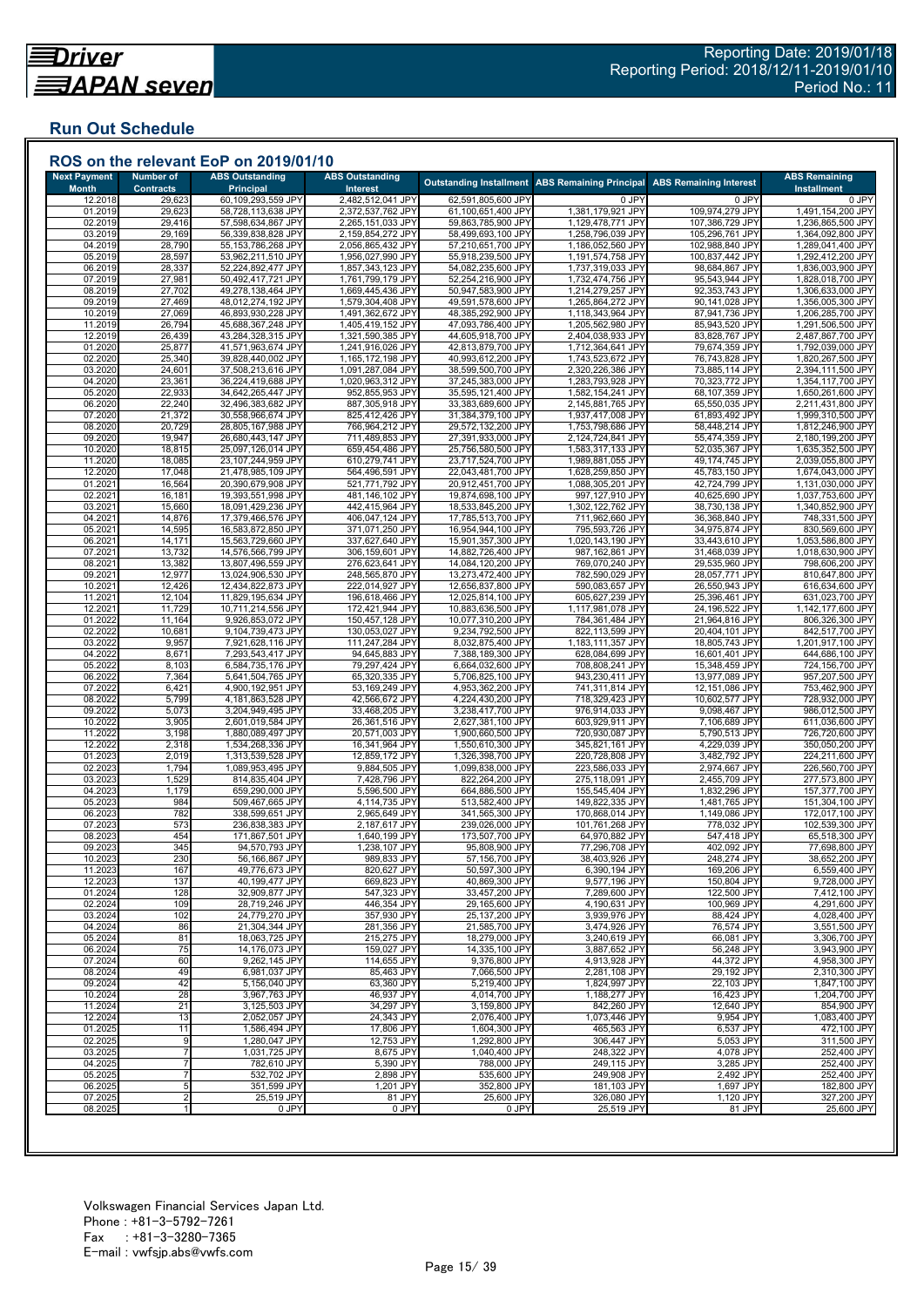

## **Expected Amortisation**

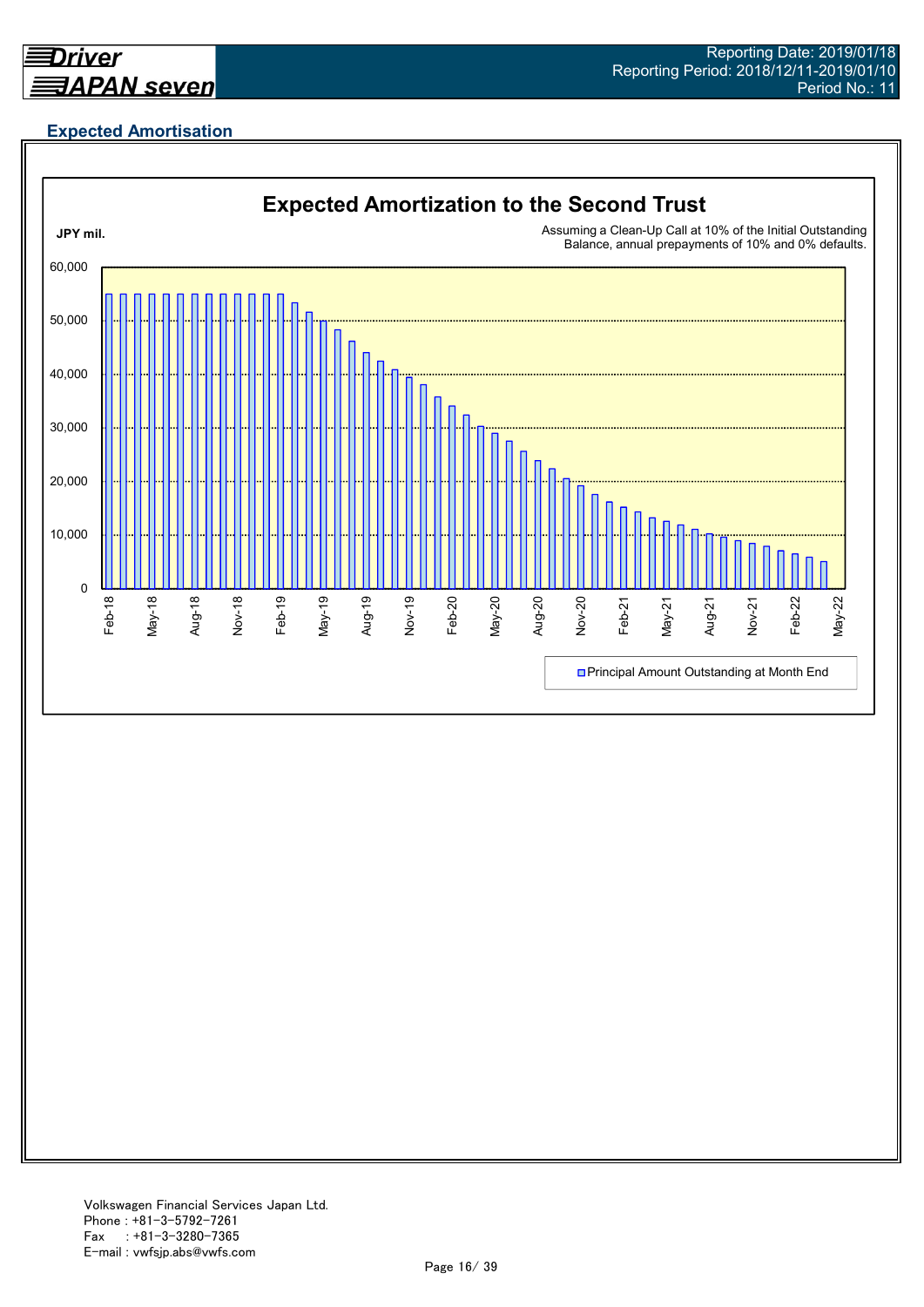## **Distribution by Sub-Servicer**

| <b>Sub-Servicer</b> | <b>Loans</b> | Number of Percentage<br>of Loans | <b>Outstanding Principal</b><br><b>Balance</b> | <b>Percentage</b><br>of Balance |
|---------------------|--------------|----------------------------------|------------------------------------------------|---------------------------------|
| Cedyna              | 16,919       | 57.11 %                          | 34,958,079,657 JPY                             | 58.16 %                         |
| Jaccs               | 12.704       | 42.89 %                          | 25.151.213.902 JPYI                            | 41.84 %                         |
| <b>Total</b>        | 29,623       | 100.00 %                         | 60,109,293,559 JPY                             | $100.00 \%$                     |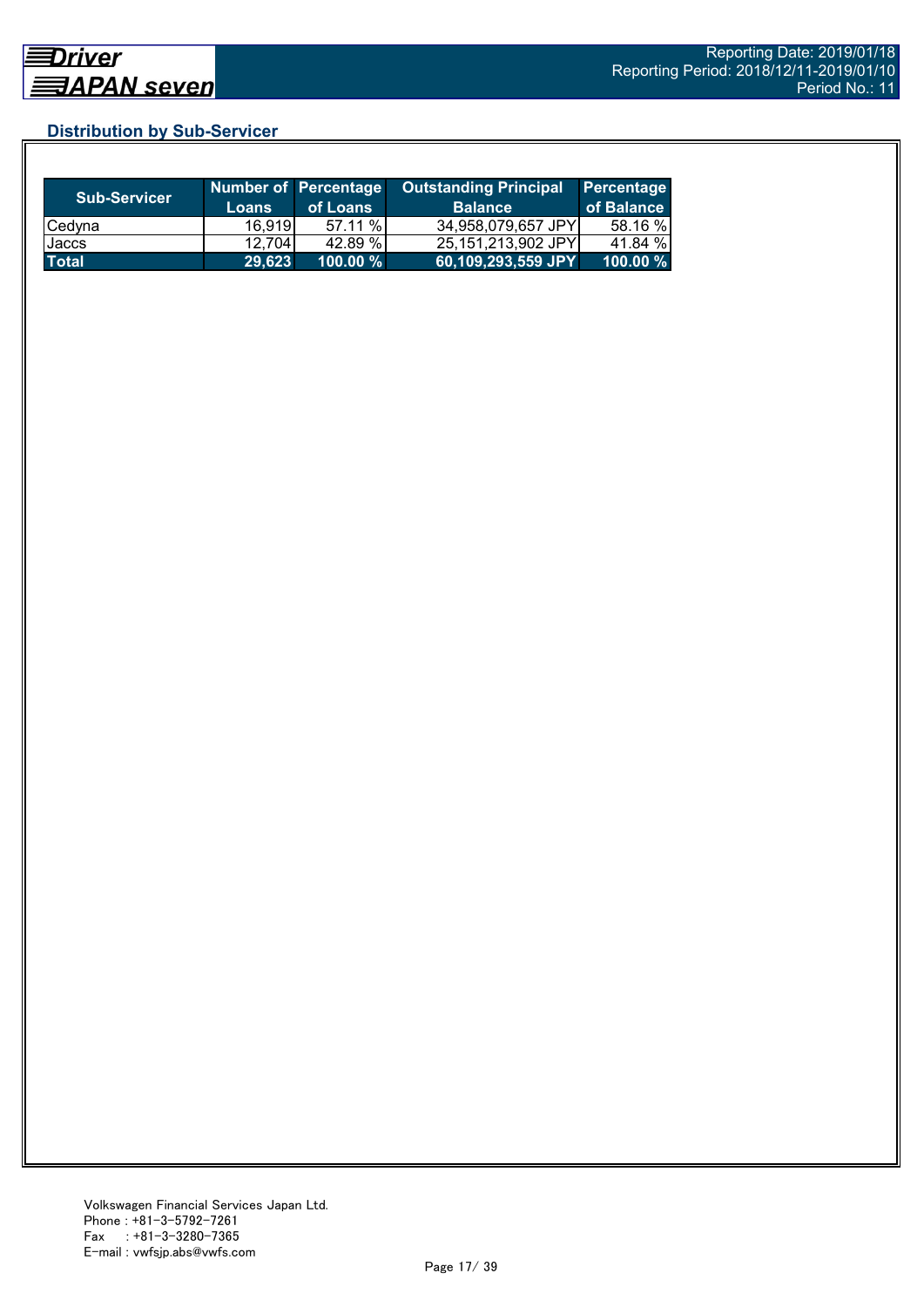## **Distribution by Brand**

| <b>Make</b>  |                 |          | <b>Number of Percentage Outstanding Discounted Percentage</b> |            |
|--------------|-----------------|----------|---------------------------------------------------------------|------------|
|              | <b>Loans</b>    | of Loans | <b>Principal Balance</b>                                      | of Balance |
| VW           | 18,368          | 62.01 %  | 31,833,256,624 JPY                                            | 52.96 %    |
| Audi         | 11,215          | 37.86 %  | 28,104,494,660 JPY                                            | 46.76 %    |
| Bentley      | 18              | 0.06 %   | 109,260,837 JPY                                               | $0.18 \%$  |
| Lamborghini  |                 | 0.02%    | 44,437,953 JPY                                                | 0.07%      |
| Other        | 15 <sub>l</sub> | 0.05%    | 17,843,485 JPY                                                | 0.03%      |
| <b>Total</b> | 29,623          | 100.00 % | $ 60,109,293,559$ JPY                                         | 100.00 %   |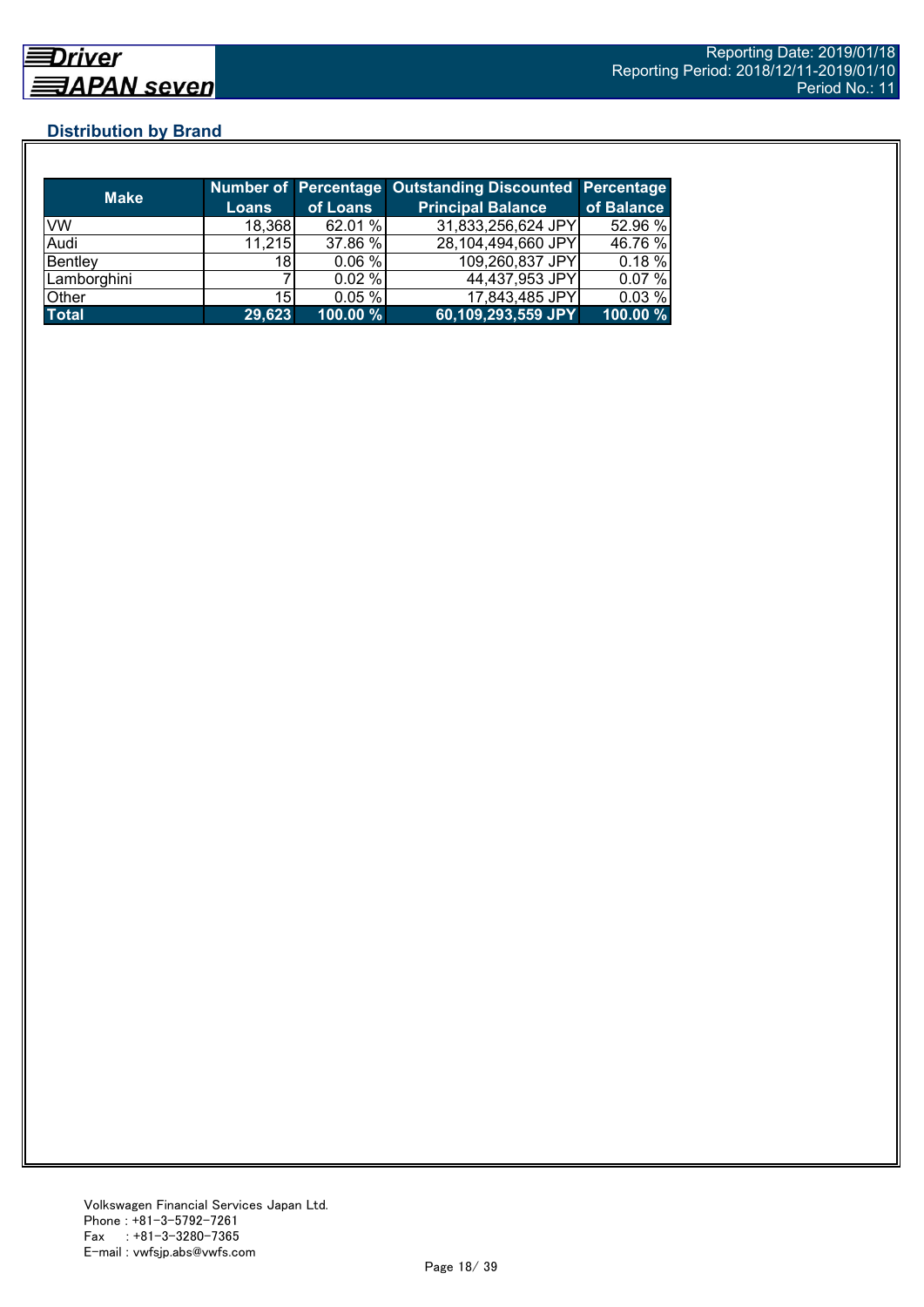## **Distribution by New and Used**

| <b>Distribution by New and Used</b> |              |          |                                                        |            |  |  |
|-------------------------------------|--------------|----------|--------------------------------------------------------|------------|--|--|
|                                     |              |          | Number of Percentage Outstanding Discounted Percentage |            |  |  |
| <b>New or Used</b>                  | <b>Loans</b> | of Loans | <b>Principal Balance</b>                               | of Balance |  |  |
| <b>New</b>                          | 19.314       | 65.20 %  | 46,526,543,455 JPY                                     | 77.40 %    |  |  |
| Used                                | 7.998        | 27.00 %  | 12,050,024,823 JPY                                     | 20.05 %    |  |  |
| Used (Prolonged)                    | 2,311        | 7.80 %   | 1,532,725,281 JPY                                      | 2.55 %     |  |  |
| <b>Total</b>                        | 29,623       | 100.00 % | 60,109,293,559 JPY                                     | 100.00 %   |  |  |

#### **Distribution by Brand New and Used**

| <b>New or Used</b>    |              |          | Number of Percentage Outstanding Discounted Percentage |            |
|-----------------------|--------------|----------|--------------------------------------------------------|------------|
|                       | <b>Loans</b> | of Loans | <b>Principal Balance</b>                               | of Balance |
| <b>VW New</b>         | 12,661       | 42.74 %  | 26,041,975,048 JPY                                     | 43.32 %    |
| <b>VW Used</b>        | 4,299        | 14.51 %  | 5,154,051,923 JPY                                      | 8.57%      |
| VW Used (Prolonged)   | 1,408        | 4.75 %   | 637,229,653 JPY                                        | 1.06 %     |
| <b>Audi New</b>       | 6,640        | 22.42 %  | 20,412,280,127 JPY                                     | 33.96 %    |
| Audi Used             | 3.673        | 12.40 %  | 6,801,079,341 JPY                                      | 11.31 %    |
| Audi Used (Prolonged) | 902          | 3.04%    | 891,135,192 JPY                                        | 1.48 %     |
| Other                 | 40           | 0.14%    | 171,542,275 JPY                                        | 0.29 %     |
| <b>Total</b>          | 29,623       | 100.00%  | 60,109,293,559 JPY                                     | 100.00 %   |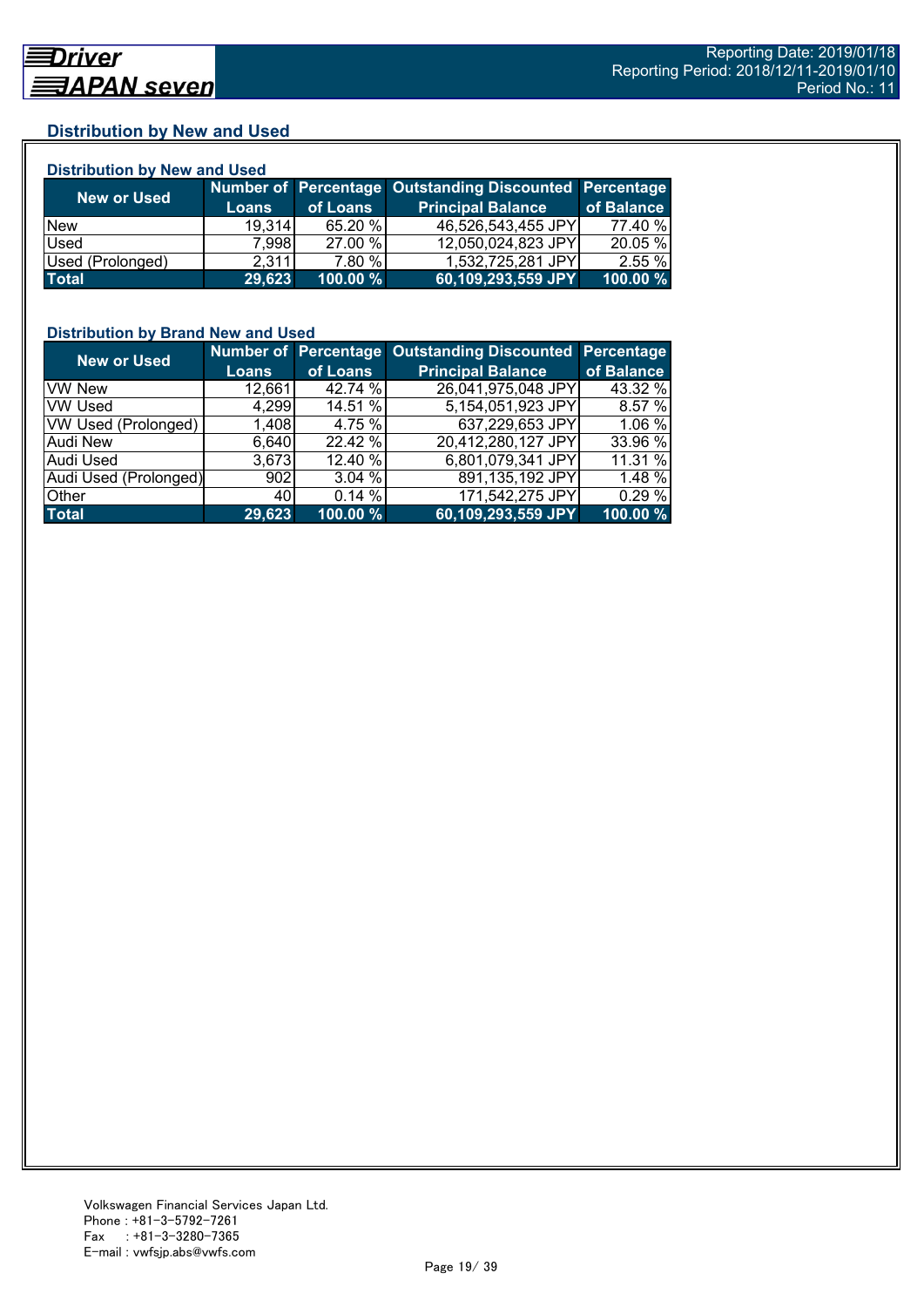## **Distribution by Product Type**

| <b>Loan Type List</b> |                                                           |
|-----------------------|-----------------------------------------------------------|
| <b>Loan Type</b>      | <b>Description</b>                                        |
| 100                   | Volkswagen Owner's Plan                                   |
| 100                   | Audi Owner's Plan                                         |
| 100                   | Lamborghini Auto Loan                                     |
| 100                   | <b>Bentley Auto Loan</b>                                  |
| 101                   | Twin Loan                                                 |
| 105                   | <b>Refinanced Volkswagen Solutions</b>                    |
| 106                   | Refinanced Volkswagen Das Welt Auto with refinance option |
| 106                   | Refinanced Audi S-Loan/ S-Loan Plus                       |
| 106                   | Refinanced Lamborghini Hyper Premium Plan                 |
| 106                   | Refinanced Bentley My Flying B                            |
| 140                   | <b>Volkswagen Solutions</b>                               |
| 140                   | Audi Future Drive*                                        |
| 150                   | Volkswagen Das Welt Auto with refinance option            |
| 150                   | Audi S-Loan                                               |
| 150                   | Lamborghini Hyper Premium Plan                            |
| 150                   | Bentley My Flying B                                       |
| 151                   | Audi S-Loan Plus                                          |

(\*)Audi Future Drive is scheduled to be introduced from March 2018.

#### **Product Type**

| <b>Loan Type</b> |              |          | Number of Percentage Outstanding Discounted Percentage |            |
|------------------|--------------|----------|--------------------------------------------------------|------------|
|                  | <b>Loans</b> | of Loans | <b>Principal Balance</b>                               | of Balance |
| 100              | 3,267        | 11.03 %  | 4,134,400,613 JPY                                      | 6.88%      |
| 101              |              | 0.00%    | 0 JPY                                                  | 0.00%      |
| 105              | 1,314        | 4.44 %   | 621,332,268 JPY                                        | 1.03 %     |
| 106              | 997          | 3.37 %   | 911,393,013 JPY                                        | 1.52 %     |
| 140-VFJ          | 1,622        | 5.48 %   | 3,335,538,373 JPY                                      | 5.55 %     |
| 140-Dealer       | 10,375       | 35.02 %  | 21,989,152,382 JPY                                     | 36.58 %    |
| 150              | 11,558       | 39.02 %  | 27,682,808,820 JPY                                     | 46.05 %    |
| 151              | 490          | 1.65 %   | 1,434,668,090 JPY                                      | 2.39 %     |
| <b>Total</b>     | 29,623       | 100.00 % | 60,109,293,559 JPY                                     | 100.00 %   |

## **Credit Type**

| <b>Credit Type</b>         |        |             | Number of Percentage Outstanding Discounted Percentage |            |
|----------------------------|--------|-------------|--------------------------------------------------------|------------|
|                            | Loans  | of Loans    | <b>Principal Balance</b>                               | of Balance |
| <b>Balloon Type Loan</b>   | 24,045 | 81.17 %     | 54,442,167,665 JPY                                     | 90.57%     |
| Equal Instalment Type Loan | 5.578  | 18.83 %     | 5,667,125,894 JPY                                      | $9.43\%$   |
| <b>Total</b>               | 29.623 | $100.00 \%$ | 60,109,293,559 JPY                                     | 100.00 %   |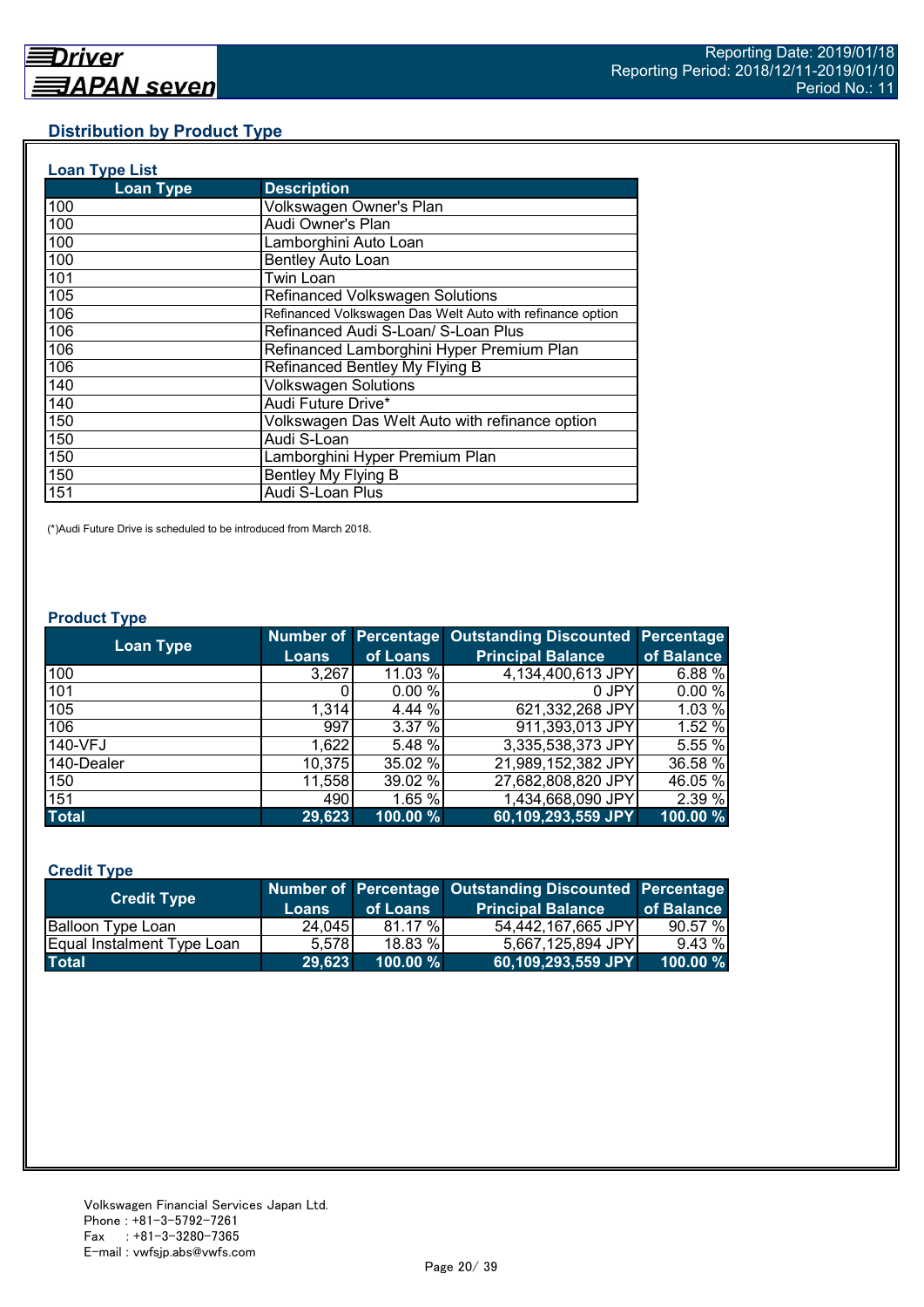## **Distribution by RV**

| <b>Loan Type</b>              | <b>Number of</b><br><b>Loans</b> | Percentage<br>of Balance | <b>Outstanding Discounted</b><br><b>Principal Balance</b> |
|-------------------------------|----------------------------------|--------------------------|-----------------------------------------------------------|
| 100/101/105/106               | 5,578                            | 9.43 %                   | 5,667,125,894 JPY                                         |
| 140-VFJ<br>(excl. balloon)    |                                  | 2.99 %                   | 1,799,150,490 JPY                                         |
| 140-VFJ<br>(balloon)          |                                  | 2.56 %                   | 1,536,387,883 JPY                                         |
| 140-VFJ                       | 1,622                            | 5.55 %                   | 3,335,538,373 JPY                                         |
| 140-Dealer<br>(excl. balloon) |                                  | 20.01 %                  | 12,028,064,162 JPY                                        |
| 140-Dealer<br>(balloon)       |                                  | 16.57 %                  | 9,961,088,220 JPY                                         |
| 140-Dealer                    | 10,375                           | 36.58 %                  | 21,989,152,382 JPY                                        |
| 150<br>(excl. balloon)        |                                  | 22.97 %                  | 13,808,956,824 JPY                                        |
| 150<br>(balloon)              |                                  | 23.08 %                  | 13,873,851,996 JPY                                        |
| 150                           | 11,558                           | 46.05 %                  | 27,682,808,820 JPY                                        |
| 151<br>(excl. balloon)        |                                  | 0.77%                    | 463,826,946 JPY                                           |
| 151<br>(balloon)              |                                  | 1.62 %                   | 970,841,144 JPY                                           |
| 151                           | 490                              | 2.39 %                   | 1,434,668,090 JPY                                         |
| <b>Total</b>                  | 29,623                           | 100.00%                  | 60,109,293,559 JPY                                        |

| <b>Type of Payment Portion</b>     | of Balance | <b>Percentage Outstanding Discounted</b><br><b>Principal Balance</b> |
|------------------------------------|------------|----------------------------------------------------------------------|
| <b>Monthly Installment Portion</b> | 56.18 %    | 33,767,124,316 JPY                                                   |
| <b>Balloon Portion</b>             | 43.82 %    | 26,342,169,243 JPY                                                   |
| <b>Total</b>                       | 100.00 %   | 60,109,293,559 JPY                                                   |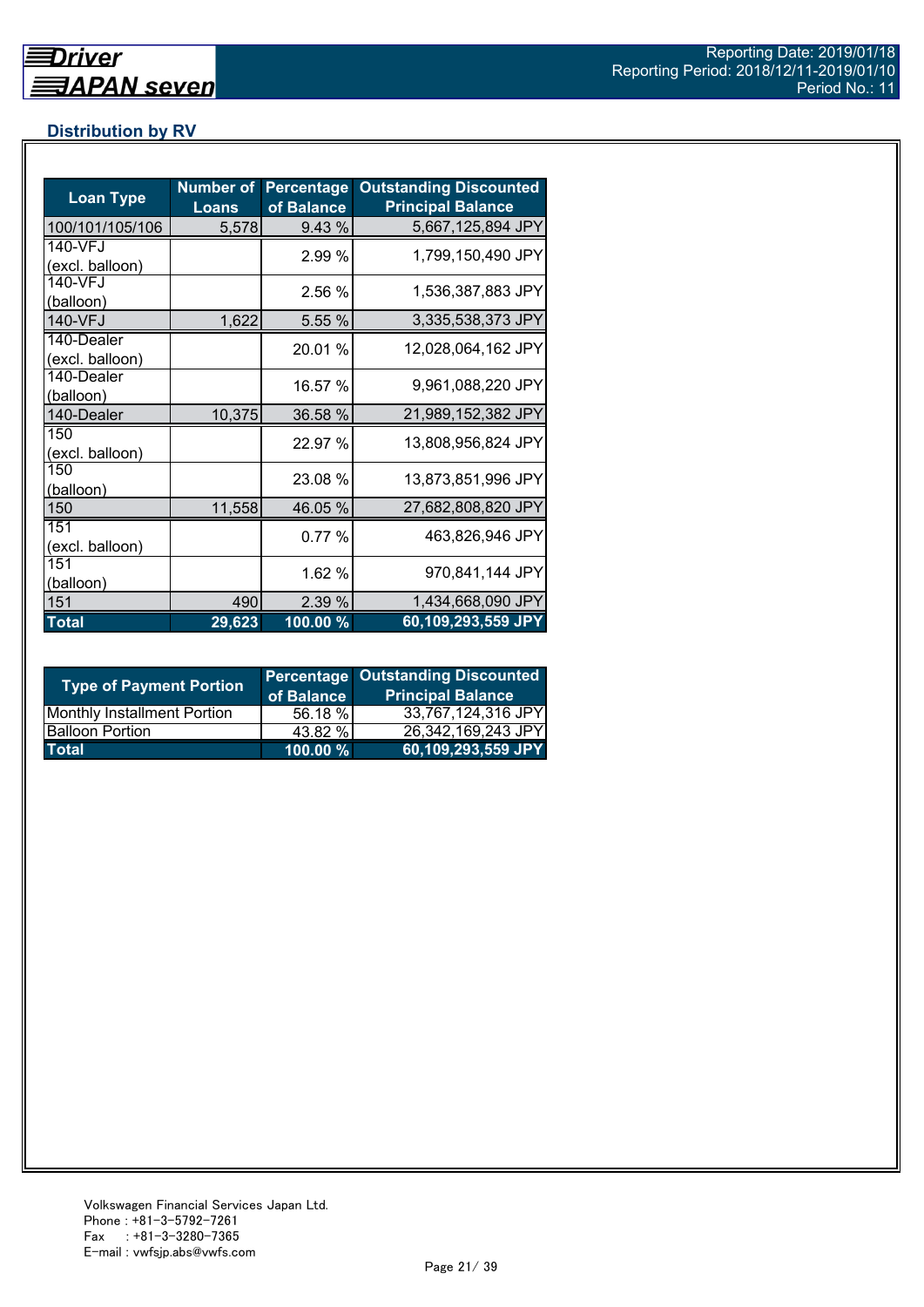## **Distribution by Brand New and Used**

| Audi               |              |             |                                                               |            |
|--------------------|--------------|-------------|---------------------------------------------------------------|------------|
| <b>New or Used</b> |              |             | <b>Number of Percentage Outstanding Discounted Percentage</b> |            |
|                    | <b>Loans</b> | of Loans    | <b>Principal Balance</b>                                      | of Balance |
| <b>New</b>         | 6.640        | 59.21 %     | 20,412,280,127 JPY                                            | 72.63 %    |
| Used               | 4.575        | 40.79 %     | 7,692,214,533 JPY                                             | 27.37 %    |
| <b>Total</b>       | 11,215       | $100.00 \%$ | 28,104,494,660 JPY                                            | 100.00 %   |

#### **Bentley**

| <b>New or Used</b> | <b>Loans</b>    | of Loans    | Number of Percentage Outstanding Discounted Percentage<br><b>Principal Balance</b> | of Balance |
|--------------------|-----------------|-------------|------------------------------------------------------------------------------------|------------|
| <b>New</b>         |                 | $50.00\%$   | 45,442,360 JPY                                                                     | 41.59 %    |
| Used               | 91              | 50.00 %     | 63,818,477 JPY                                                                     | 58.41 %    |
| <b>Total</b>       | 18 <sup>1</sup> | $100.00 \%$ | 109,260,837 JPY                                                                    | 100.00 %   |

#### **Lamborghini**

| <b>New or Used</b> | <b>Loans</b> | of Loans | Number of Percentage Outstanding Discounted Percentage<br><b>Principal Balance</b> | of Balance |
|--------------------|--------------|----------|------------------------------------------------------------------------------------|------------|
| <b>New</b>         |              | 57.14 %  | 26,845,920 JPY                                                                     | 60.41 %    |
| Used               |              | 42.86 %  | 17,592,033 JPY                                                                     | 39.59%     |
| <b>Total</b>       |              | 100.00 % | 44,437,953 JPY                                                                     | 100.00 %   |

#### **VW**

| <b>New or Used</b> |              |               | Number of Percentage Outstanding Discounted Percentage |             |
|--------------------|--------------|---------------|--------------------------------------------------------|-------------|
|                    | <b>Loans</b> | of Loans      | <b>Principal Balance</b>                               | of Balance  |
| <b>New</b>         | 12.661       | 68.93 %       | 26,041,975,048 JPY                                     | 81.81 %     |
| <b>Used</b>        | 5.7071       | $\%$<br>31.07 | 5,791,281,576 JPY                                      | 18.19 %     |
| <b>Total</b>       | 18.368       | 100.00 %      | 31,833,256,624 JPY                                     | $100.00 \%$ |

#### **OTHER**

| <b>New or Used</b> | <b>Loans</b>    | of Loans  | Number of Percentage Outstanding Discounted Percentage<br><b>Principal Balance</b> | of Balance |
|--------------------|-----------------|-----------|------------------------------------------------------------------------------------|------------|
| <b>New</b>         |                 | $0.00 \%$ | 0 JPY                                                                              | $0.00 \%$  |
| Used               | 15I             | 100.00 %  | 17,843,485 JPY                                                                     | 100.00 %   |
| <b>Total</b>       | 15 <sup>1</sup> | 100.00 %  | 17,843,485 JPY                                                                     | 100.00 $%$ |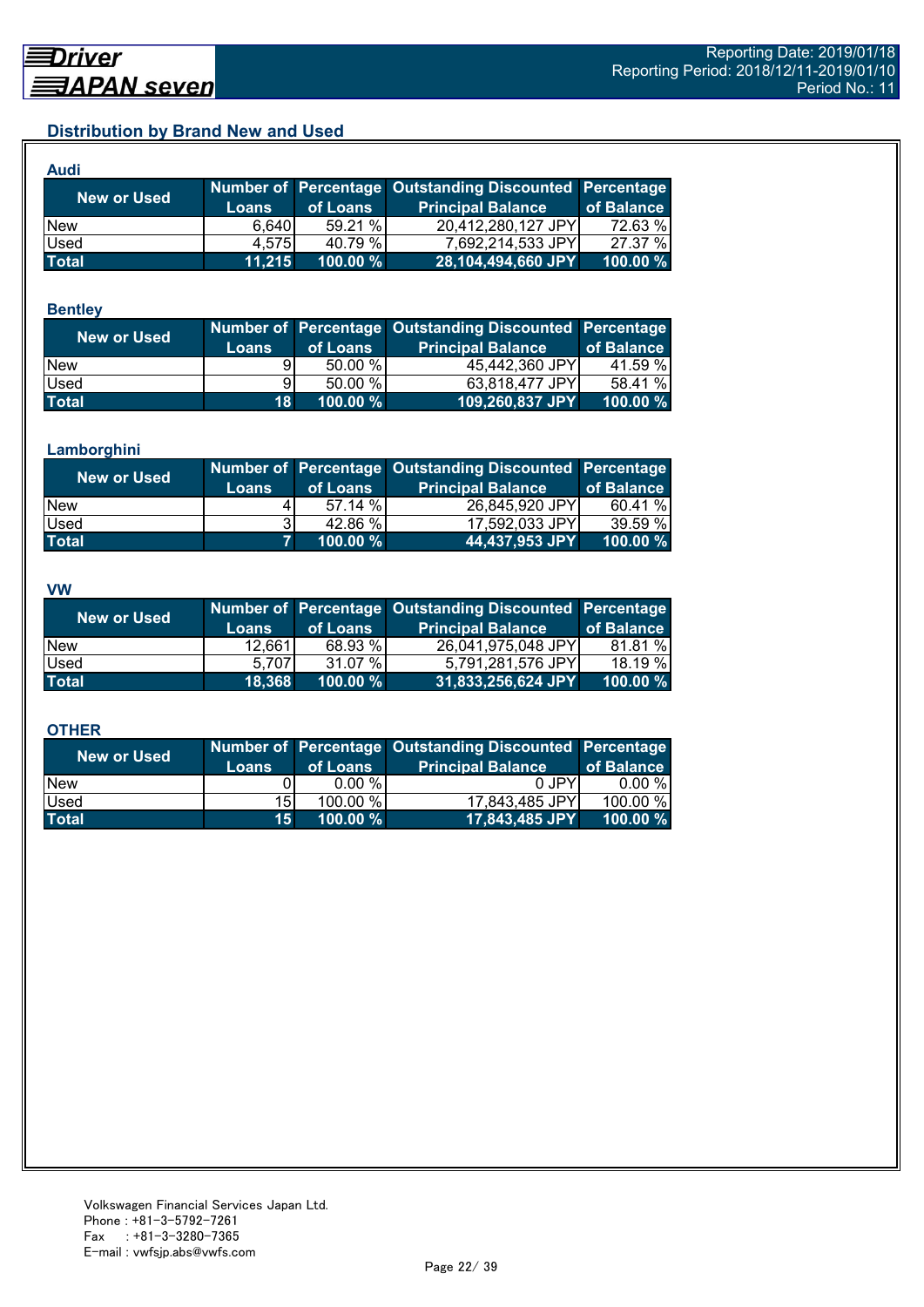## **Distribution by Customer Type**

| <b>Customer Type</b> |              |          |                                                        |            |
|----------------------|--------------|----------|--------------------------------------------------------|------------|
| <b>Customer Type</b> |              |          | Number of Percentage Outstanding Discounted Percentage |            |
|                      | <b>Loans</b> | of Loans | <b>Principal Balance</b>                               | of Balance |
| <b>Retail</b>        | 26,558       | 89.65 %  | 51,212,987,489 JPY                                     | 85.20 %    |
| Corporate            | 3.065        | 10.35 %  | 8,896,306,070 JPY                                      | 14.80 %    |
| <b>Total</b>         | 29,623       | 100.00 % | 60,109,293,559 JPY                                     | 100.00 %   |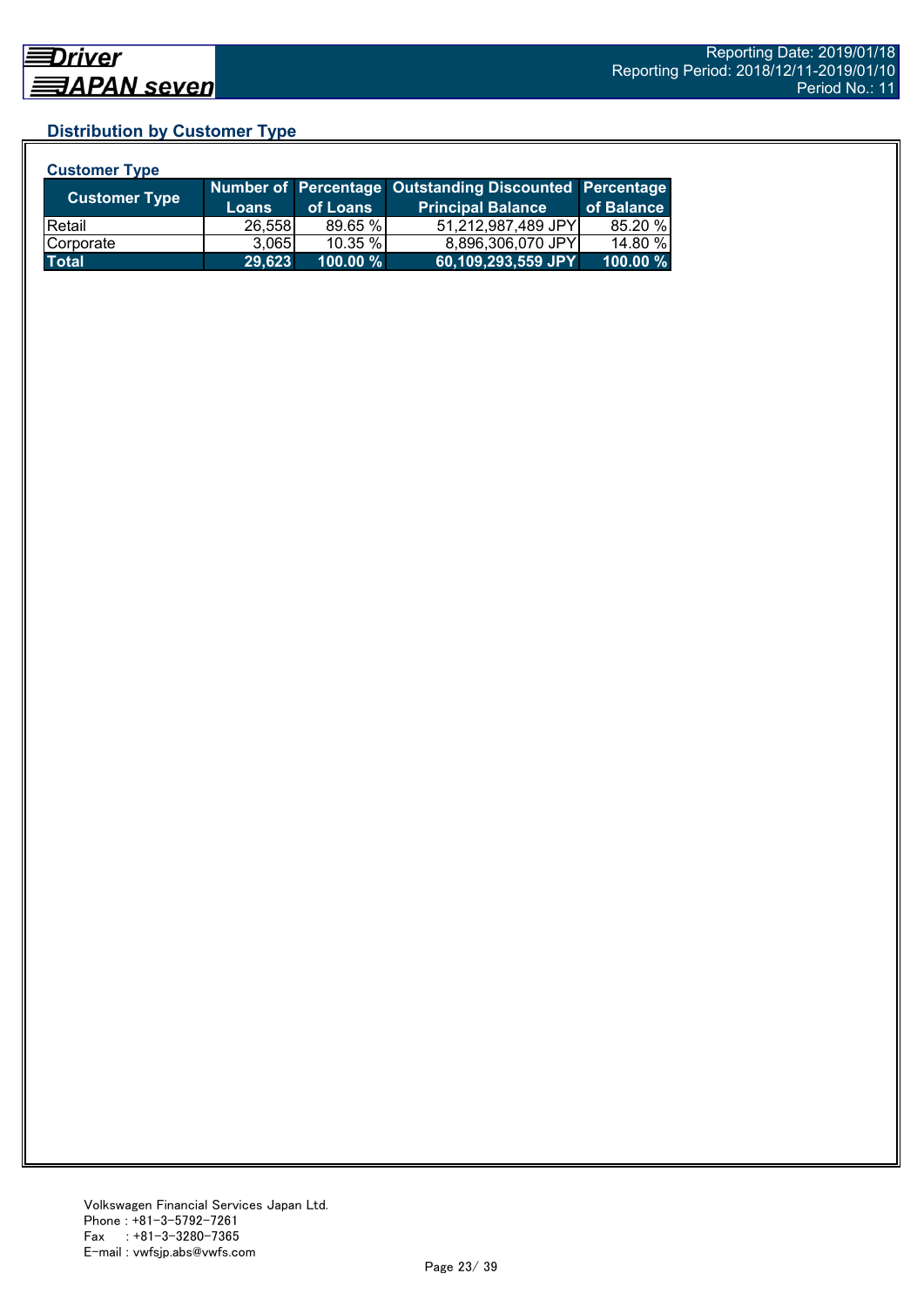## **Distribution by Outstanding Discounted Principal Balance**

| <b>Outstanding Discounted</b>     |        |                     | <b>Number of Percentage Outstanding Discounted</b> | Percentage of  |
|-----------------------------------|--------|---------------------|----------------------------------------------------|----------------|
| <b>Principal Balance</b>          | Loans  | of Loans            | <b>Principal Balance</b>                           | <b>Balance</b> |
| 500,000 JPY<br><=                 | 2,235  | 7.54 %              | 618,010,321 JPY                                    | 1.03 %         |
| 1,000,000 JPY<br>500,001 JPY      | 3,697  | 12.48 %             | 2,837,408,492 JPY                                  | 4.72 %         |
| 1,500,000 JPY<br>1.000.001 JPY    | 5,113  | 17.26 %             | 6,437,980,127 JPY                                  | 10.71 %        |
| 2,000,000 JPY<br>1.500.001 JPY -  | 5,606  | 18.92 %             | 9,780,056,673 JPY                                  | 16.27 %        |
| 2,500,000 JPY<br>2.000.001 JPY -  | 4,618  | 15.59 %             | 10,341,386,566 JPY                                 | 17.20 %        |
| 3,000,000 JPY<br>2,500,001 JPY -  | 3,161  | 10.67 %             | 8,652,092,517 JPY                                  | 14.39 %        |
| 3,500,000 JPY<br>3,000,001 JPY -  | 1,971  | 6.65 %              | 6,362,334,930 JPY                                  | 10.58 %        |
| 3.500,001 JPY -<br>4,000,000 JPY  | 1,158  | 3.91 %              | 4,321,347,171 JPY                                  | 7.19 %         |
| 4,000,001 JPY -<br>4,500,000 JPY  | 668    | 2.26 %              | 2,825,456,514 JPY                                  | 4.70 %         |
| 4,500,001 JPY -<br>5,000,000 JPY  | 455    | 1.54 %              | 2,152,864,792 JPY                                  | 3.58 %         |
| 6,000,000 JPY<br>5,000,001 JPY -  | 521    | 1.76 %              | 2,829,854,740 JPY                                  | 4.71 %         |
| 7,000,000 JPY<br>6,000,001 JPY -  | 244    | 0.82 %              | 1,574,039,144 JPY                                  | 2.62 %         |
| 8,000,000 JPY<br>7.000.001 JPY -  | 119    | 0.40%               | 886,625,145 JPY                                    | 1.48 %         |
| 9,000,000 JPY<br>8,000,001 JPY    | 44     | 0.15%               | 368,641,696 JPY                                    | 0.61%          |
| - 10,000,000 JPY<br>9.000.001 JPY | 13     | 0.04%               | 121,194,731 JPY                                    | 0.20%          |
| >= 10,000,001 JPY                 | 0      | 0.00%               | 0 JPY                                              | 0.00%          |
| <b>Total</b>                      | 29,623 | $100.00\frac{9}{6}$ | 60,109,293,559 JPY                                 | 100.00%        |

| <b>Statistics</b>                                       |               |
|---------------------------------------------------------|---------------|
| <b>Minimum</b> Outstanding Discounted Principal Balance | 9,471 JPY     |
| <b>Maximum</b> Outstanding Discounted Principal Balance | 9,877,478 JPY |
| <b>Average Outstanding Discounted Principal Balance</b> | 2,029,143 JPY |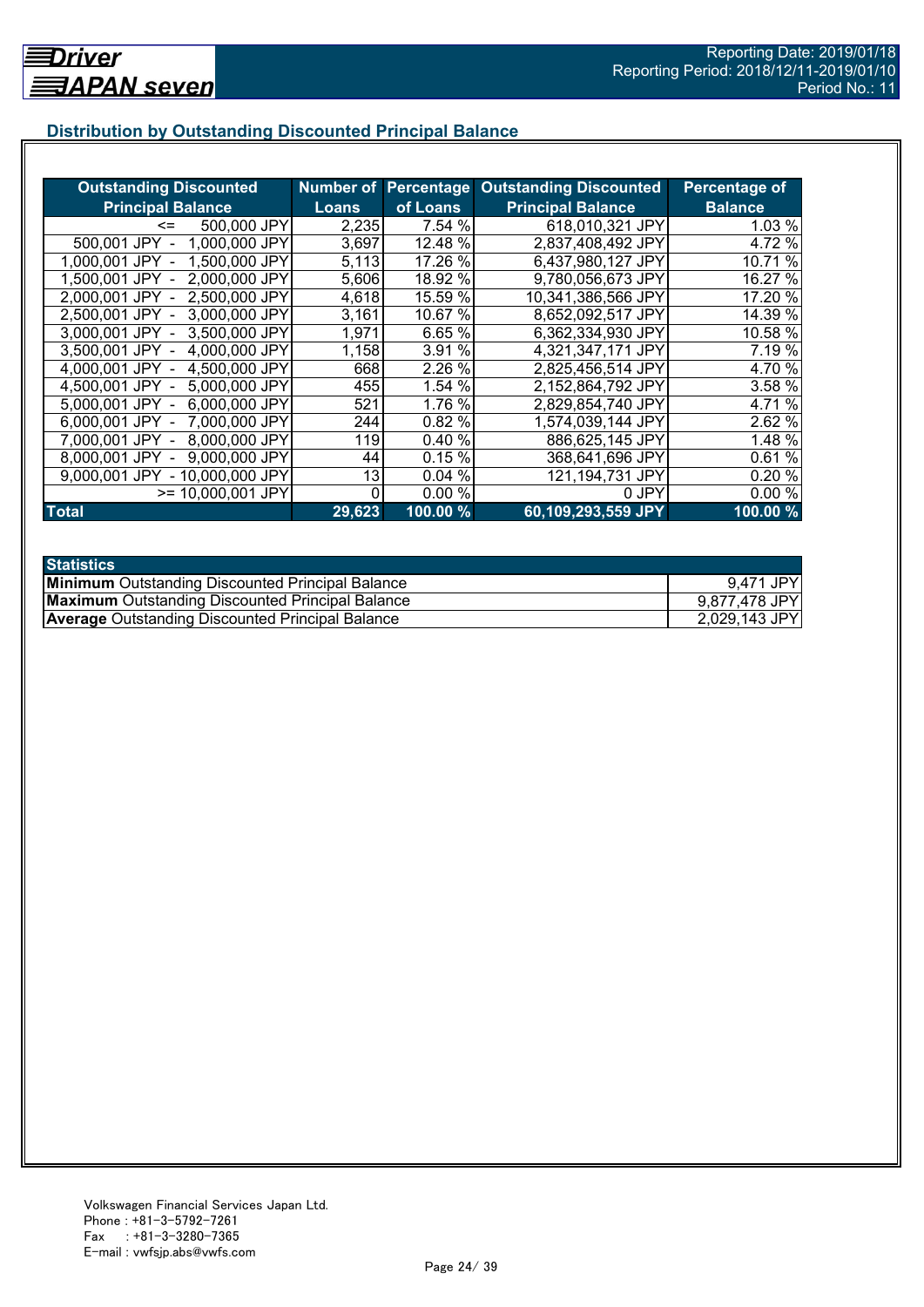## **Distribution by Original Principal Amount**

|                                   |              |          | <b>Number of Percentage Outstanding Discounted</b> | <b>Percentage of</b> |
|-----------------------------------|--------------|----------|----------------------------------------------------|----------------------|
| <b>Original Principal Balance</b> | <b>Loans</b> | of Loans | <b>Principal Balance</b>                           | <b>Balance</b>       |
| 500,000 JPY<br>$\leq$             | 384          | 1.30 %   | 75,889,015 JPY                                     | 0.13%                |
| 500,001 JPY<br>1.000.000 JPY      | 2,042        | 6.89%    | 957,481,620 JPY                                    | 1.59 %               |
| 1,500,000 JPY<br>1.000.001 JPY    | 3,396        | 11.46 %  | 2,861,862,683 JPY                                  | 4.76 %               |
| 2,000,000 JPY<br>1,500,001 JPY    | 4,489        | 15.15 %  | 5,687,153,720 JPY                                  | 9.46 %               |
| 2,500,000 JPY<br>2.000.001 JPY    | 4,422        | 14.93 %  | 7,284,003,281 JPY                                  | 12.12 %              |
| 3,000,000 JPY<br>2.500.001 JPY    | 4,409        | 14.88 %  | 8,896,252,567 JPY                                  | 14.80 %              |
| 3,000,001 JPY -<br>3,500,000 JPY  | 3,293        | 11.12 %  | 7,940,721,098 JPY                                  | 13.21 %              |
| 4,000,000 JPY<br>3,500,001 JPY    | 2,390        | 8.07 %   | 6,694,093,743 JPY                                  | 11.14 %              |
| 4,000,001 JPY -<br>4,500,000 JPY  | 1,442        | 4.87 %   | 4,599,735,232 JPY                                  | 7.65 %               |
| 5,000,000 JPY<br>4.500.001 JPY -  | 1,055        | 3.56 %   | 3,764,846,112 JPY                                  | 6.26%                |
| 6,000,000 JPY<br>5.000,001 JPY -  | 1,035        | 3.49 %   | 4,261,771,545 JPY                                  | 7.09 %               |
| 7,000,000 JPY<br>6,000,001 JPY -  | 586          | 1.98 %   | 2,842,235,444 JPY                                  | 4.73 %               |
| 8,000,000 JPY<br>7.000.001 JPY -  | 316          | 1.07 %   | 1,776,197,281 JPY                                  | 2.95 %               |
| 9.000.000 JPY<br>8.000.001 JPY    | 149          | 0.50 %   | 933,252,471 JPY                                    | 1.55 %               |
| - 10,000,000 JPY<br>9.000.001 JPY | 112          | 0.38 %   | 801,678,470 JPY                                    | 1.33 %               |
| $>= 10,000,001$ JPY               | 103          | 0.35%    | 732,119,277 JPY                                    | 1.22 %               |
| <b>Total</b>                      | 29,623       | 100.00 % | 60,109,293,559 JPY                                 | 100.00 %             |

| <b>Statistics</b>                         |                |
|-------------------------------------------|----------------|
| <b>Minimum</b> Original Principal Balance | 100,000 JPY    |
| <b>Maximum</b> Original Principal Balance | 24,970,000 JPY |
| <b>Average Original Principal Balance</b> | 2,797,692 JPY  |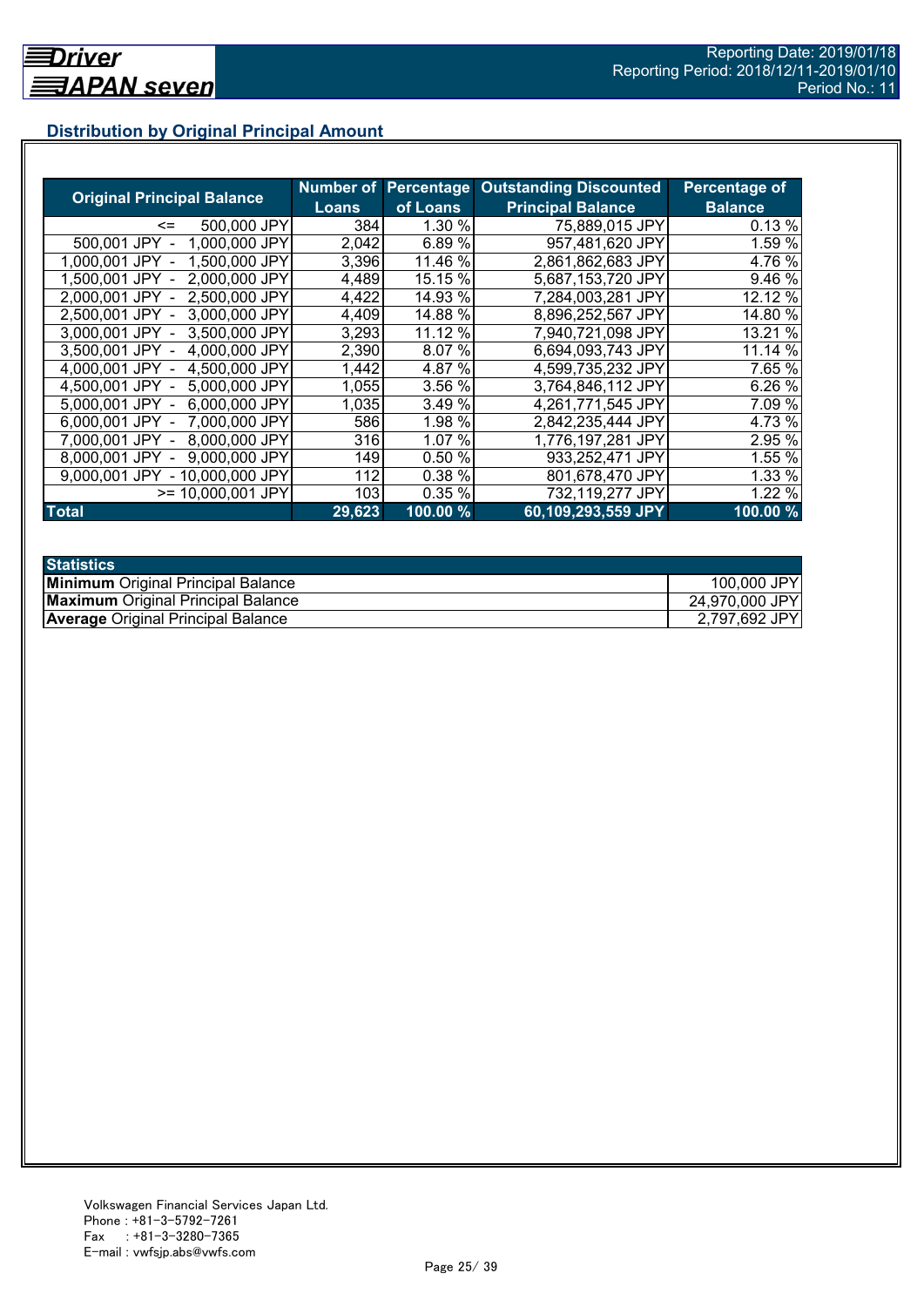## **Distribution by Interest Rate paid by the Obligor**

| Interest Rate paid by the Number of Percentage |        |          | <b>Outstanding Discounted</b> | Percentage |
|------------------------------------------------|--------|----------|-------------------------------|------------|
| <b>Obligor</b>                                 | Loans  | of Loans | <b>Principal Balance</b>      | of Balance |
| < 0.900 %                                      | 379    | 1.28%    | 963,313,731 JPY               | 1.60%      |
| $0.900\% < 1.500\%$                            | 5,297  | 17.88 %  | 12,509,835,322 JPY            | 20.81 %    |
| 1.500 % < 2.000 %                              | 9,575  | 32.32 %  | 21,766,317,498 JPY            | 36.21 %    |
| $2.000 \% < 2.500 \%$                          | 198    | 0.67%    | 713,439,227 JPY               | 1.19 %     |
| $2.500 \% < 3.000 \%$                          | 9,130  | 30.82 %  | 18,645,343,384 JPY            | 31.02 %    |
| $3.000 \% < 3.500 \%$                          | 1,172  | 3.96 %   | 1,028,906,935 JPY             | 1.71%      |
| $3.500 \% < 4.000 \%$                          | 3,862  | 13.04 %  | 4,469,599,229 JPY             | 7.44 %     |
| 4.000 % < 4.500 %                              | 10     | 0.03%    | 12,538,233 JPY                | 0.02%      |
| 4.500 % $\leq$ 5.000 %                         |        | 0.00%    | 0 JPY                         | 0.00%      |
| 5.000 % or more                                |        | 0.00%    | 0 JPY                         | 0.00%      |
| <b>Total</b>                                   | 29,623 | 100.00%  | 60,109,293,559 JPY            | 100.00 %   |

| <b>Statistics</b>                     |       |
|---------------------------------------|-------|
| <b>Minimum</b> Interest Rate          | 0.00% |
| <b>Maximum</b> Interest Rate          | 4.09% |
| <b>Weighted Average Interest Rate</b> | 2.17% |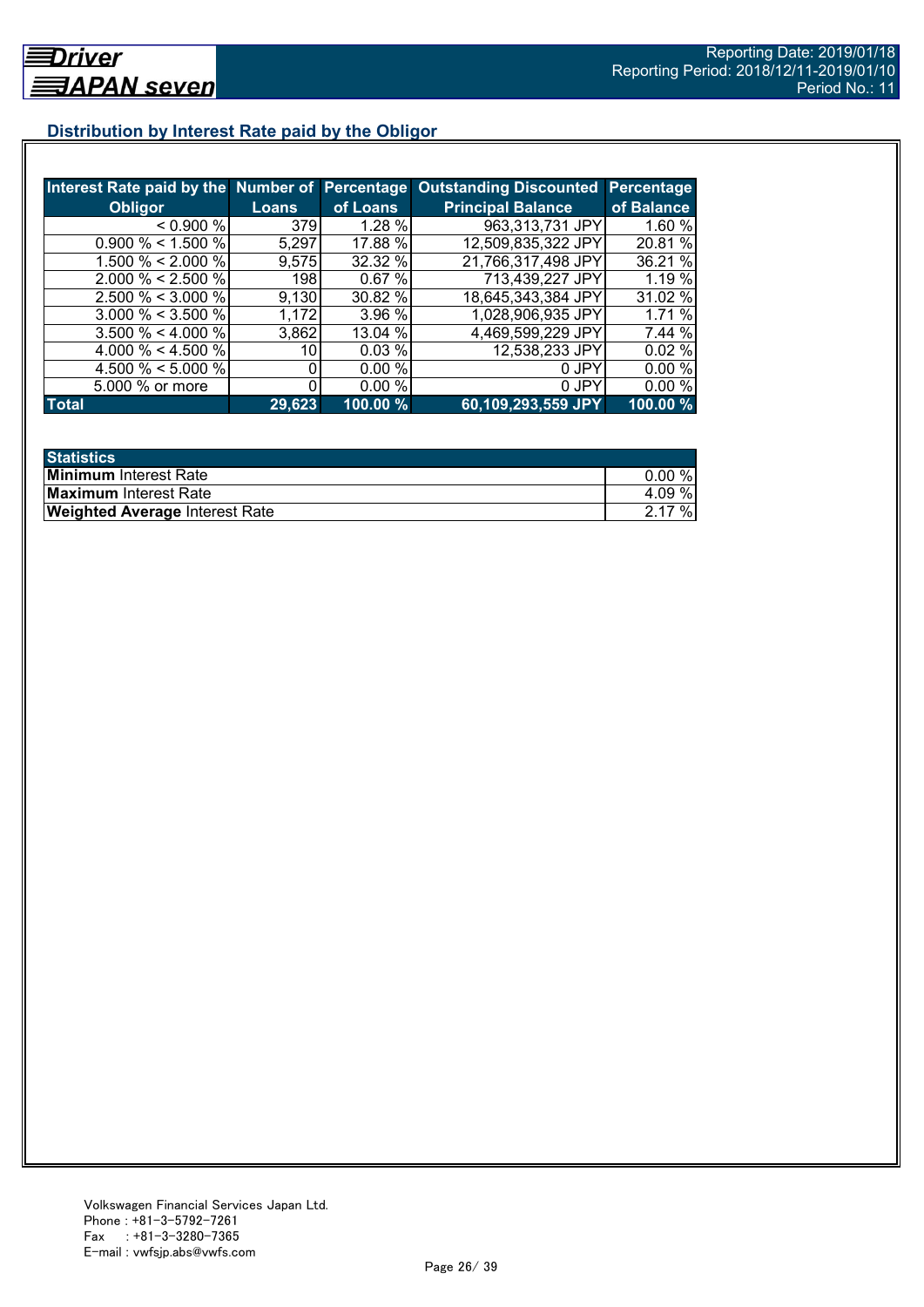## **Distribution by Original Term**

| Length of Original Term Number of Percentage |              |          | <b>Outstanding Discounted Percentage</b> |            |
|----------------------------------------------|--------------|----------|------------------------------------------|------------|
| (months)                                     | <b>Loans</b> | of Loans | <b>Principal Balance</b>                 | of Balance |
| $6 - 12$                                     | 113          | 0.38%    | 38,692,257 JPY                           | 0.06%      |
| $13 - 18$                                    | 76           | 0.26%    | 17,400,635 JPY                           | 0.03%      |
| 19 - 24                                      | 1,533        | 5.18 %   | 796,646,169 JPY                          | 1.33 %     |
| $25 - 30$                                    | 116          | 0.39 %   | 79,704,359 JPY                           | 0.13%      |
| $31 - 36$                                    | 11,701       | 39.50 %  | 25,289,801,116 JPY                       | 42.07 %    |
| $37 - 42$                                    | 87           | 0.29%    | 87,567,925 JPY                           | 0.15%      |
| $43 - 48$                                    | 1,654        | 5.58 %   | 2,385,274,099 JPY                        | 3.97 %     |
| $49 - 54$                                    | 20           | 0.07%    | 27,045,279 JPY                           | 0.04%      |
| $55 - 60$                                    | 13,730       | 46.35 %  | 30,166,371,504 JPY                       | 50.19 %    |
| $61 - 66$                                    | 17           | 0.06%    | 35,206,637 JPY                           | 0.06%      |
| $67 - 72$                                    | 448          | 1.51 %   | 821,228,351 JPY                          | 1.37%      |
| $73 - 84$                                    | 128          | 0.43%    | 364,355,228 JPY                          | 0.61%      |
| <b>Total</b>                                 | 29,623       | 100.00 % | 60,109,293,559 JPY                       | 100.00 %   |

| <b>Statistics</b>                               |       |
|-------------------------------------------------|-------|
| <b>Minimum</b> Original Term in months          |       |
| <b>Maximum</b> Original Term in months          | 84    |
| <b>Weighted Average Original Term in months</b> | 49.15 |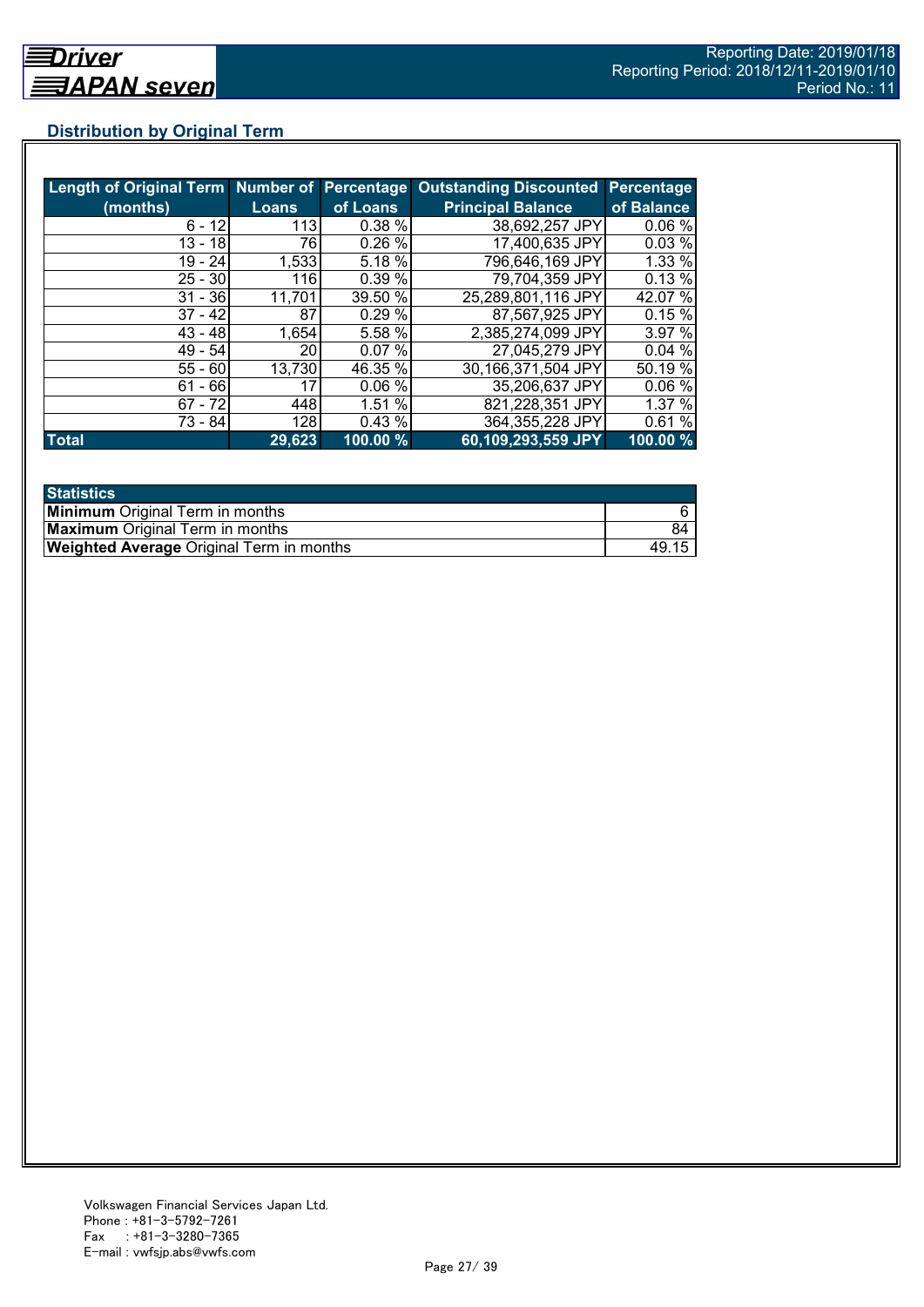## **Distribution by Remaining Term**

| <b>Length of Remaining</b> |        |          | Number of Percentage Outstanding Discounted | <b>Percentage</b> |
|----------------------------|--------|----------|---------------------------------------------|-------------------|
| <b>Term (months)</b>       | Loans  | of Loans | <b>Principal Balance</b>                    | of Balance        |
| $= 12$                     | 3,746  | 12.65 %  | 4,178,607,044 JPY                           | 6.95 %            |
| $13 - 18$                  | 4,505  | 15.21 %  | 8,318,376,708 JPY                           | 13.84 %           |
| $19 - 24$                  | 4,808  | 16.23 %  | 10,739,050,051 JPY                          | 17.87 %           |
| $25 - 30$                  | 2,832  | 9.56 %   | 5,697,312,125 JPY                           | 9.48 %            |
| $31 - 36$                  | 2,568  | 8.67 %   | 4,860,286,621 JPY                           | 8.09%             |
| $37 - 42$                  | 4,743  | 16.01 %  | 10.106,947,978 JPY                          | 16.81 %           |
| $43 - 48$                  | 4,402  | 14.86 %  | 10,864,300,487 JPY                          | 18.07 %           |
| $49 - 54$                  | 1,446  | 4.88 %   | 3,751,897,295 JPY                           | 6.24%             |
| $55 - 60$                  | 445    | 1.50 %   | 1,222,809,250 JPY                           | 2.03 %            |
| $61 - 66$                  | 68     | 0.23%    | 174,621,532 JPY                             | 0.29 %            |
| $67 - 72$                  | 49     | 0.17%    | 161,942,820 JPY                             | 0.27%             |
| 73 - 84                    | 11     | 0.04%    | 33,141,648 JPY                              | 0.06%             |
| <b>Total</b>               | 29,623 | 100.00 % | 60,109,293,559 JPY                          | 100.00 %          |

| <b>Statistics</b>                                |       |
|--------------------------------------------------|-------|
| <b>Minimum</b> Remaining Term in months          |       |
| <b>Maximum</b> Remaining Term in months          | 80    |
| <b>Weighted Average Remaining Term in months</b> | 31.53 |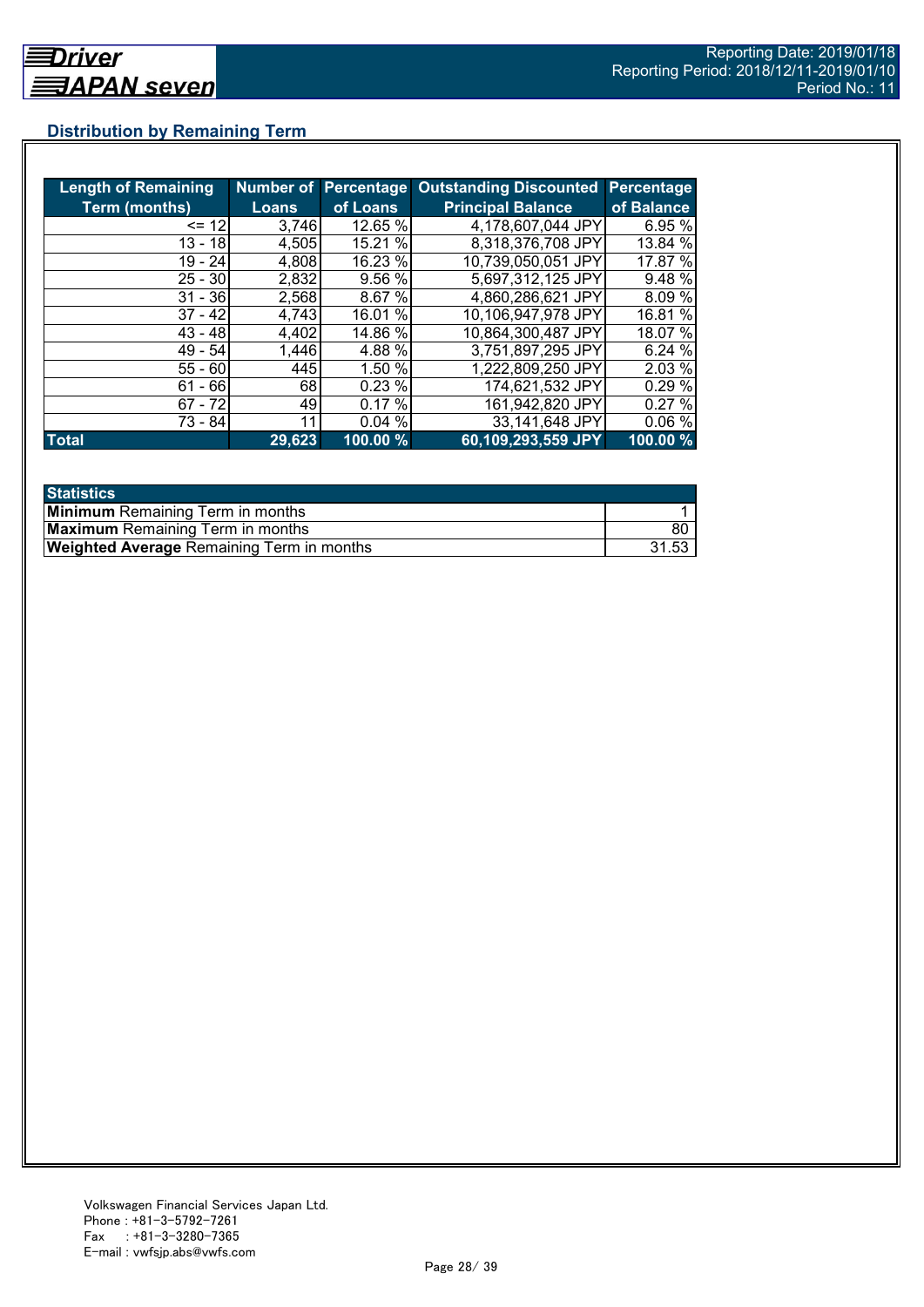## **Distribution by Seasoning**

|                           |        | <b>Number of Percentage</b> | <b>Outstanding Discounted</b> | <b>Percentage</b> |
|---------------------------|--------|-----------------------------|-------------------------------|-------------------|
| <b>Seasoning (months)</b> | Loans  | of Loans                    | <b>Principal Balance</b>      | of Balance        |
| $= 12$                    | 4,814  | 16.25 %                     | 11,255,969,971 JPY            | 18.73 %           |
| 13 - 18                   | 11,354 | 38.33 %                     | 24.701,498,884 JPY            | 41.09 %           |
| $19 - 24$                 | 8,667  | 29.26 %                     | 16,699,476,638 JPY            | 27.78 %           |
| $25 - 30$                 | 2,410  | 8.14 %                      | 4,357,705,330 JPY             | 7.25 %            |
| $31 - 36$                 | 1,555  | 5.25 %                      | 2,304,031,682 JPY             | 3.83 %            |
| $37 - 42$                 | 294    | 0.99 %                      | 344,977,353 JPY               | 0.57%             |
| $43 - 48$                 | 235    | 0.79%                       | 235, 163, 119 JPY             | 0.39 %            |
| $49 - 54$                 | 136    | 0.46%                       | 111,364,102 JPY               | 0.19%             |
| $55 - 60$                 | 143    | 0.48%                       | 93,879,519 JPY                | 0.16%             |
| $61 - 66$                 | 9      | 0.03%                       | 3,860,003 JPY                 | 0.01%             |
| $67 - 72$                 | 6      | 0.02%                       | 1,366,958 JPY                 | 0.00%             |
| 73 - 84                   |        | 0.00%                       | 0 JPY                         | 0.00%             |
| <b>Total</b>              | 29,623 | 100.00 %                    | 60,109,293,559 JPY            | 100.00 %          |

| <b>Statistics</b>                           |          |
|---------------------------------------------|----------|
| <b>Minimum</b> Seasoning in months          |          |
| <b>Maximum</b> Seasoning in months          |          |
| <b>Weighted Average Seasoning in months</b> | $17.6^*$ |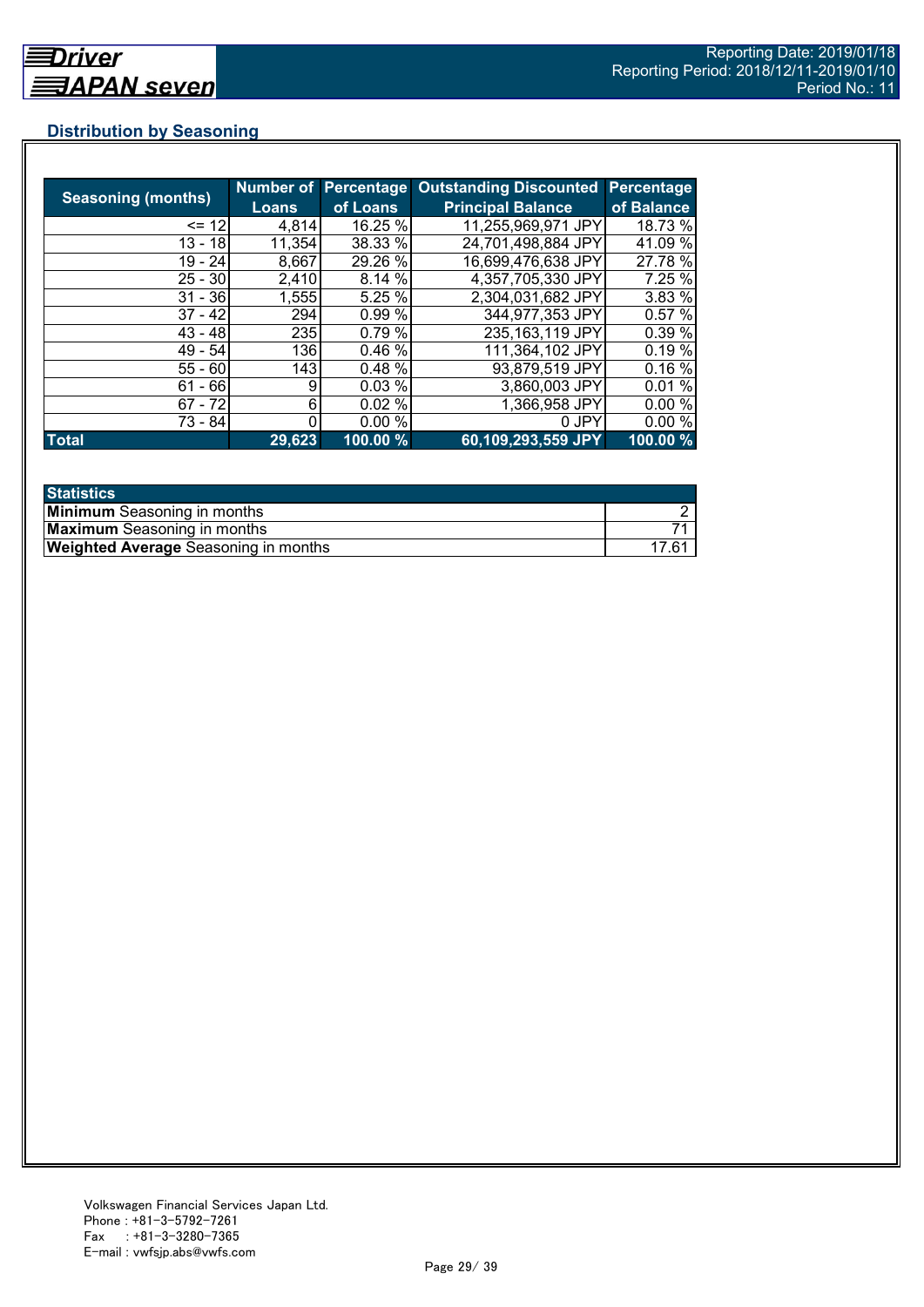## **Distribution by Type of Car**

| <b>Type of Car</b> |              |          |                                                        |            |
|--------------------|--------------|----------|--------------------------------------------------------|------------|
| <b>Type of Car</b> |              |          | Number of Percentage Outstanding Discounted Percentage |            |
|                    | <b>Loans</b> | of Loans | <b>Principal Balance</b>                               | of Balance |
| New                | 19.314       | 65.20 %  | 46,526,543,455 JPY                                     | 77.40 %    |
| Used               | 10,309       | 34.80 %  | 13,582,750,104 JPY                                     | 22.60 %    |
| <b>Total</b>       | 29,623       | 100.00 % | 60,109,293,559 JPY                                     | 100.00 %   |

#### **Type of Car: Only Balloon Loans**

| Type of Car  | <b>Loans</b> | of Loans    | Number of Percentage Outstanding Discounted Percentage<br><b>Principal Balance</b> | of Balance  |
|--------------|--------------|-------------|------------------------------------------------------------------------------------|-------------|
| <b>New</b>   | 18.421       | 76.61 %     | 45,098,562,857 JPY                                                                 | 82.84 %     |
| Used         | 5.624        | 23.39 %     | 9.343.604.808 JPYI                                                                 | 17.16 %     |
| <b>Total</b> | 24,045       | $100.00 \%$ | 54,442,167,665 JPY                                                                 | $100.00 \%$ |

#### **Type of Car: Only Equal Instalment Loans**

| Type of Car  | <b>Loans</b> | of Loans    | Number of Percentage Outstanding Discounted Percentage<br><b>Principal Balance</b> | of Balance |
|--------------|--------------|-------------|------------------------------------------------------------------------------------|------------|
| <b>New</b>   | 8931         | 16.01%      | 1,427,980,598 JPY                                                                  | 25.20 %    |
| Used         | 4,685        | 83.99 %     | 4,239,145,296 JPY                                                                  | 74.80 %    |
| <b>Total</b> | 5.578        | $100.00 \%$ | $ 5,667,125,894$ JPY $ $                                                           | 100.00 %   |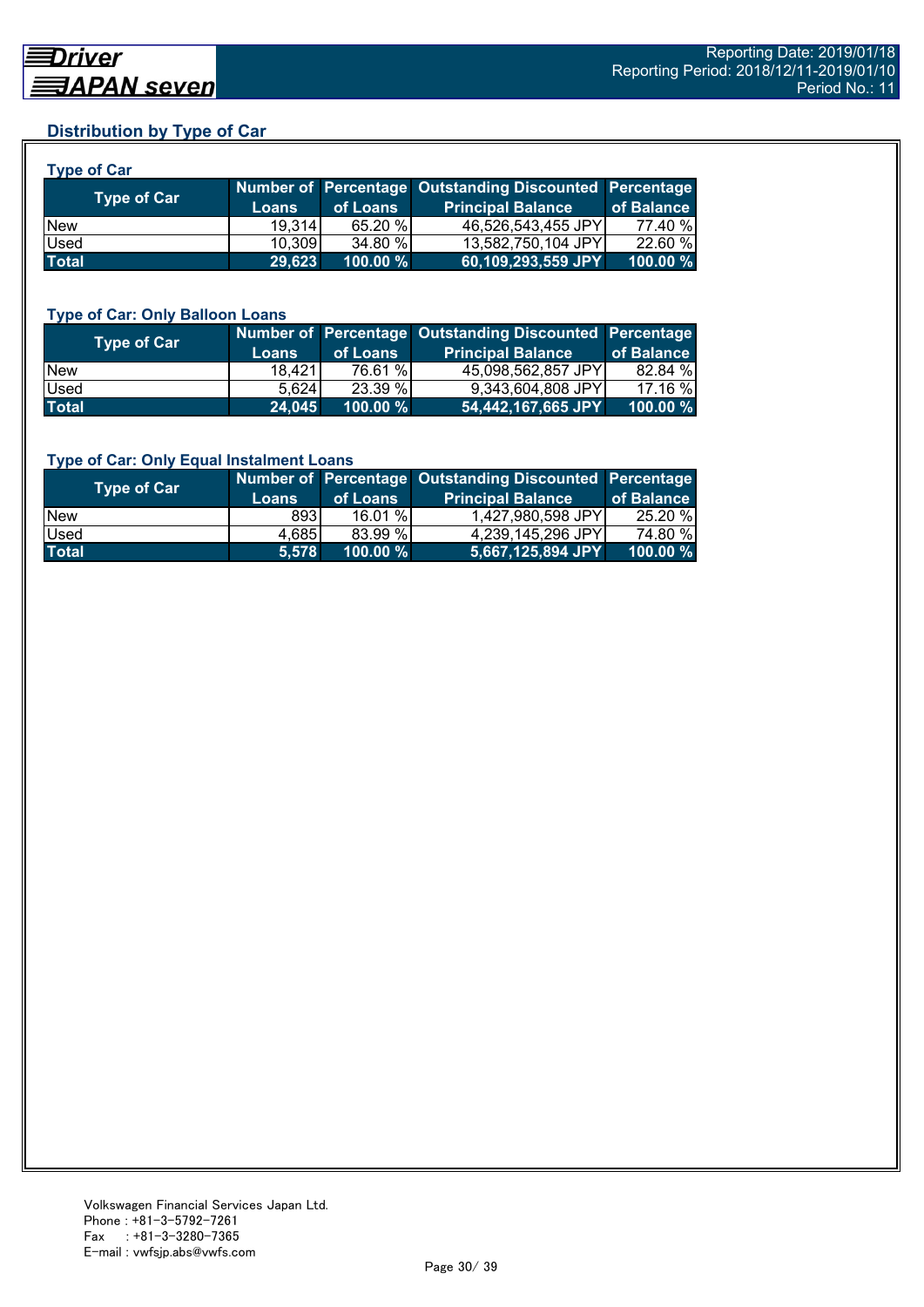#### **Distribution by Brand and Model**

| <b>Make</b>                  | <b>Model</b>             |                |          | Number of Percentage Outstanding Discounted Percentage |            |
|------------------------------|--------------------------|----------------|----------|--------------------------------------------------------|------------|
|                              |                          | <b>Loans</b>   | of Loans | <b>Principal Balance</b>                               | of Balance |
| Audi                         | A1                       | 992            | 3.35 %   | 1,380,209,656 JPY                                      | 2.30 %     |
|                              | A3                       | 2,613          | 8.82 %   | 4,647,744,727 JPY                                      | 7.73 %     |
|                              | $\overline{A4}$          | 2,162          | 7.30 %   | 5,763,800,865 JPY                                      | 9.59%      |
|                              | $\overline{A5}$          | 660            | 2.23 %   | 1,993,332,396 JPY                                      | 3.32 %     |
|                              | A6                       | 653            | 2.20 %   | 1,743,412,236 JPY                                      | 2.90 %     |
|                              | A7                       | 232            | 0.78%    | 892,766,900 JPY                                        | 1.49 %     |
|                              | A <sub>8</sub>           | 78             | 0.26%    | 346,272,149 JPY                                        | 0.58%      |
|                              | S <sub>1</sub>           | 103            | 0.35%    | 200,349,575 JPY                                        | 0.33%      |
|                              | S3                       | 353            | 1.19 %   | 946,526,835 JPY                                        | 1.57 %     |
|                              | S <sub>4</sub>           | 170            | 0.57 %   | 696,057,234 JPY                                        | 1.16%      |
|                              | S <sub>5</sub>           | 113            | 0.38%    | 477,955,545 JPY                                        | 0.80%      |
|                              | $\overline{\mathsf{S6}}$ | 29             | 0.10%    | 114,048,650 JPY                                        | 0.19%      |
|                              | $\overline{\mathsf{S}7}$ | 28             | 0.09%    | 125,089,889 JPY                                        | 0.21%      |
|                              | S <sub>8</sub>           | 16             | 0.05%    | 87,177,394 JPY                                         | 0.15%      |
|                              | SQ <sub>5</sub>          | 34             | 0.11%    | 216,975,457 JPY                                        | 0.36 %     |
|                              | RS <sub>3</sub>          | 28             | 0.09%    | 127,201,850 JPY                                        | 0.21%      |
|                              | RS4                      | 8              | 0.03%    | 32,497,701 JPY                                         | 0.05%      |
|                              | RS <sub>5</sub>          | 9              | 0.03%    | 34,694,367 JPY                                         | 0.06%      |
|                              | RS <sub>6</sub>          | 8              | 0.03%    | 32,216,307 JPY                                         | 0.05%      |
|                              | RS7                      | 8              | 0.03%    | 48,066,985 JPY                                         | 0.08%      |
|                              | $\overline{Q}$           | 521            | 1.76 %   | 1,363,000,064 JPY                                      | 2.27 %     |
|                              | $\overline{\mathsf{Q3}}$ | 829            | 2.80 %   | 1,745,674,148 JPY                                      | 2.90 %     |
|                              | Q5                       | 574            | 1.94 %   | 1,789,585,629 JPY                                      | 2.98 %     |
|                              | Q7                       | 226            | 0.76%    | 1,143,383,778 JPY                                      | 1.90 %     |
|                              | RSQ3                     | 17             | 0.06%    | 70,279,558 JPY                                         | 0.12%      |
|                              | ТT                       | 739            | 2.49 %   | 2,011,582,405 JPY                                      | 3.35 %     |
|                              | R <sub>8</sub>           | 12             | 0.04%    | 74,592,360 JPY                                         | 0.12%      |
|                              | <b>AUDI OTHERS</b>       | $\mathbf 0$    | 0.00%    | 0 JPY                                                  | 0.00%      |
|                              | Subtotal                 | 11,215         | 37.86 %  | 28,104,494,660 JPY                                     | 46.76 %    |
| <b>Bentley</b>               | <b>ARNAGE</b>            | 0              | 0.00%    | 0 JPY                                                  | 0.00%      |
|                              | <b>AZURE</b>             | 0              | 0.00%    | 0 JPY                                                  | 0.00%      |
|                              | <b>BENTAYGA</b>          | 0              | 0.00%    | $0$ JPY                                                | 0.00%      |
|                              | <b>CONTINENTAL</b>       | 15             | 0.05%    | 88,947,054 JPY                                         | 0.15%      |
|                              | <b>FLYING SPUR</b>       | 3              | 0.01%    | 20,313,783 JPY                                         | 0.03%      |
|                              | <b>MULSANNE</b>          | 0              | 0.00%    | 0 JPY                                                  | 0.00%      |
|                              | <b>BENTLEY</b>           | 0              | 0.00%    | 0 JPY                                                  | 0.00%      |
|                              | <b>OTHERS</b>            |                |          |                                                        |            |
|                              | Subtotal                 | 18             | 0.06%    | 109,260,837 JPY                                        | 0.18%      |
| Lamborghini                  | <b>AVENTADOR</b>         | 0              | 0.00%    | 0 JPY                                                  | 0.00%      |
|                              | <b>DIABLO</b>            | 0              | 0.00%    | 0 JPY                                                  | 0.00 %     |
|                              | <b>GALLARDO</b>          | 3              | 0.01%    | 22.384.032 JPY                                         | 0.04%      |
|                              | <b>HURACÁN</b>           | 4              | 0.01%    | 22,053,921 JPY                                         | 0.04%      |
|                              | <b>MULCIELAGO</b>        | 0              | 0.00%    | 0 JPY                                                  | 0.00%      |
|                              | <b>LAMBORGHINI</b>       | 0              | 0.00%    | 0 JPY                                                  | 0.00%      |
|                              | <b>OTHERS</b>            |                |          |                                                        |            |
|                              | Subtotal                 | $\overline{7}$ | 0.02%    | 44,437,953 JPY                                         | 0.07%      |
| <b>VW</b>                    | <b>ARTEON</b>            | 113            | 0.38 %   | 469,665,338 JPY                                        | 0.78%      |
|                              | <b>BEETLE</b>            | 1,825          | 6.16%    | 2,958,689,108 JPY                                      | 4.92 %     |
|                              | <b>BORA</b>              | 0              | 0.00%    | 0 JPY                                                  | 0.00%      |
|                              | <b>EOS</b>               | $\overline{2}$ | 0.01%    | 234,689 JPY                                            | 0.00%      |
|                              | <b>GOLF</b>              | 7,094          | 23.95 %  | 12,852,970,753 JPY                                     | 21.38 %    |
|                              | JETTA                    | 5              | 0.02%    | 1,591,753 JPY                                          | 0.00%      |
|                              | LUPO                     | 1              | 0.00%    | 115,559 JPY                                            | 0.00%      |
|                              | <b>PASSAT</b>            | 1,450          | 4.89 %   | 3,069,186,809 JPY                                      | 5.11 %     |
|                              | <b>POLO</b>              | 3,256          | 10.99 %  | 4,112,080,175 JPY                                      | 6.84 %     |
|                              | <b>SCIROCCO</b>          | 22             | 0.07%    | 17,379,207 JPY                                         | 0.03%      |
|                              | <b>SHARAN</b>            | 524            | 1.77 %   | 1,011,967,059 JPY                                      | 1.68 %     |
|                              | <b>TIGUAN</b>            | 1,110          | 3.75 %   | 2,777,010,990 JPY                                      | 4.62%      |
|                              | <b>TOUAREG</b>           | 75             | 0.25 %   | 191.578.082 JPY                                        | 0.32 %     |
|                              | <b>TOURAN</b>            | 1,596          | 5.39 %   | 3,191,907,760 JPY                                      | 5.31 %     |
|                              | UP.                      | 1,295          | 4.37 %   | 1,178,879,342 JPY                                      | 1.96 %     |
|                              | <b>VENTO</b>             | 0              | 0.00%    | 0 JPY                                                  | 0.00%      |
|                              | <b>VW OTHERS</b>         | $\mathbf 0$    | 0.00%    | 0 JPY                                                  | 0.00%      |
|                              | Subtotal                 | 18,368         | 61.62 %  | 31,833,256,624 JPY                                     | 52.18 %    |
| <b>Non VW Group Vehicles</b> |                          | 15             | 0.05%    | 17,843,485 JPY                                         | 0.03%      |
|                              | Subtotal                 | 15             | 0.05%    | 17,843,485 JPY                                         | 0.03%      |
|                              | <b>Total</b>             | 29,623         | 100.00 % | 60,109,293,559 JPY                                     | 100.00 %   |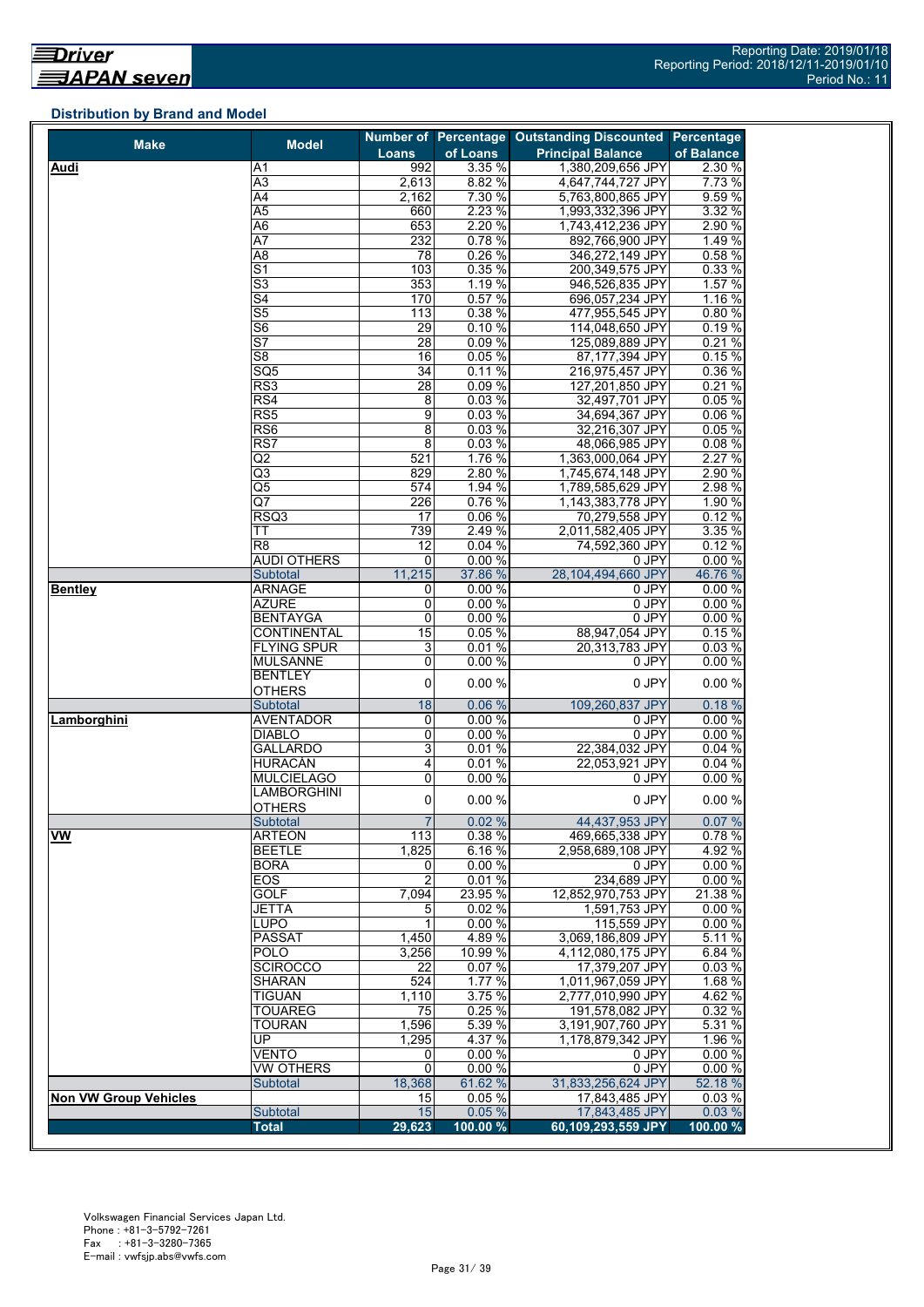## **Geographic Distribution by Prefecture**

| <b>Prefecture</b> |                  |                     | Number of Percentage Outstanding Discounted | <b>Percentage</b> |
|-------------------|------------------|---------------------|---------------------------------------------|-------------------|
|                   | <b>Loans</b>     | of Loans            | <b>Principal Balance</b>                    | of Balance        |
| Tokyo             | 4,594            | $15.51\%$           | 10,558,691,057 JPY                          | 17.57 %           |
| Kanagawa          | 3,005            | $10.14\%$           | 6,277,934,787 JPY                           | 10.44 %           |
| Aichi             | 2,284            | 7.71 %              | 4,449,664,773 JPY                           | 7.40 %            |
| Osaka             | 1,899            | $6.41\%$            | 4,096,806,143 JPY                           | 6.82 $\sqrt{2}$   |
| Saitama           | 1,969            | $6.65\%$            | 4,032,663,584 JPY                           | 6.71 %            |
| Fukuoka           | 1,391            | 4.70%               | 2,803,204,171 JPY                           | 4.66 %            |
| Chiba             | 1,250            | $4.22\%$            | 2,453,440,908 JPY                           | $4.08\%$          |
| Hokkaido          | 1,048            | 3.54%               | 2,327,680,097 JPY                           | 3.87 $\sqrt{8}$   |
| Hyogo             | 946              | 3.19 $\sqrt{8}$     | 1,815,790,186 JPY                           | $3.02\%$          |
| Ibaraki           | 930              | 3.14%               | 1,807,165,222 JPY                           | 3.01%             |
| Shizuoka          | 875              | 2.95 %              | 1,717,038,180 JPY                           | 2.86 %            |
| Tochigi           | 696              | 2.35 %              | 1,357,469,118 JPY                           | 2.26 %            |
| Gunma             | 561              | 1.89%               | 1,085,243,935 JPY                           | 1.81%             |
| Miyagi            | 547              | $1.85\%$            | 1,032,910,131 JPY                           | 1.72 %            |
| Hiroshima         | 576              | 1.94 %              | 1,020,272,478 JPY                           | 1.70%             |
| Kyoto             | 510              | $1.72\%$            | 987,214,272 JPY                             | 1.64%             |
| Gifu              | 443              | 1.50 %              | 844,416,457 JPY                             | 1.40 %            |
| Nagano            | 411              | $1.39\%$            | 782,505,568 JPY                             | 1.30 %            |
| Mie               | 374              | $1.\overline{26\%}$ | 718,522,544 JPY                             | 1.20 %            |
| Fukushima         | 347              | 1.17%               | 637,445,651 JPY                             | $1.06\%$          |
| Oita              | $\overline{300}$ | 1.01%               | 599,867,523 JPY                             | 1.00%             |
| Nara              | 276              | $0.93\sqrt{6}$      | 559,268,490 JPY                             | 0.93%             |
| Okayama           | 302              | 1.02%               | 542,809,810 JPY                             | 0.90%             |
| Niigata           | 316              | 1.07 %              | 533,223,271 JPY                             | $0.89\%$          |
| Kagoshima         | 261              | $0.88\%$            | 527,998,838 JPY                             | 0.88%             |
| Kumamoto          | 283              | $0.96\%$            | 513,476,473 JPY                             | 0.85%             |
| Shiga             | 265              | $0.89\%$            | 508,904,641 JPY                             | $0.85\%$          |
| Yamanashi         | 225              | 0.76 %              | 484,541,865 JPY                             | 0.81%             |
| Yamaguchi         | 264              | $0.89\sqrt{6}$      | 469,542,285 JPY                             | $0.78\%$          |
| Ishikawa          | 209              | $0.71\%$            | 410,059,233 JPY                             | $0.68\%$          |
| Wakayama          | 200              | $0.68\sqrt{6}$      | 401,641,615 JPY                             | $0.67\%$          |
| Yamagata          | 221              | 0.75%               | 382,193,563 JPY                             | $0.64\%$          |
| Fukui             | 177              | $0.60\,\sqrt{6}$    | 353,359,589 JPY                             | $0.59\%$          |
| Nagasaki          | 177              | 0.60%               | 341,989,311 JPY                             | 0.57%             |
| Toyama            | 218              | 0.74%               | 340,588,171 JPY                             | 0.57%             |
| Iwate             | 168              | 0.57%               | 320,906,025 JPY                             | 0.53%             |
| Miyazaki          | 154              | 0.52%               | 311,113,039 JPY                             | 0.52%             |
| Ehime             | 151              | $0.51\%$            | 282,626,078 JPY                             | $0.47\%$          |
| Kagawa            | 143              | 0.48%               | 254,595,301 JPY                             | $0.42\%$          |
| Saga              | 134              | 0.45 %              | 235,932,213 JPY                             | 0.39 %            |
| Aomori            | 124              | 0.42 %              | 223,825,244 JPY                             | 0.37%             |
| Akita             | 102              | 0.34%               | 174,876,557 JPY                             | $0.29\%$          |
| Tokushima         | 95               | 0.32 %              | 173,197,786 JPY                             | 0.29 %            |
| Okinawa           | 66               | 0.22%               | 108,994,691 JPY                             | 0.18%             |
| Shimane           | 43               | $0.15\,\sqrt{6}$    | 95,243,963 JPY                              | 0.16%             |
| Kouchi            | 51               | $0.17\%$            | 79,020,613 JPY                              | 0.13%             |
| Tottori           | 42               | 0.14%               | 73,418,109 JPY                              | 0.12%             |
| <b>Total</b>      | 29,623           | 100.00 %            | 60,109,293,559 JPY                          | 100.00 %          |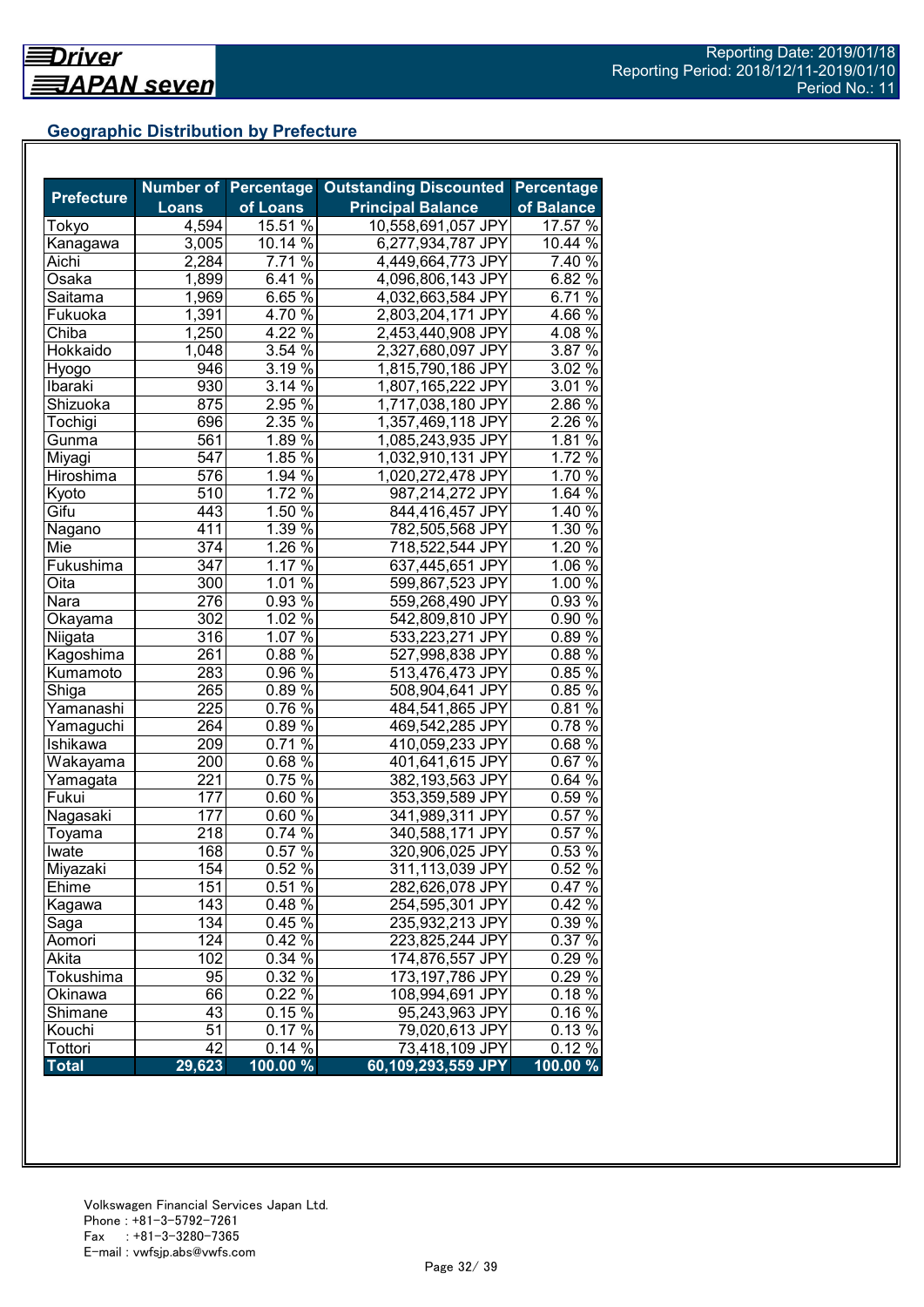## **Distribution by Obligor Concentration**

| Distribution of Loan Contracts and Vehicles per Obligor |                 |                  |              |          |                                                        |            |  |
|---------------------------------------------------------|-----------------|------------------|--------------|----------|--------------------------------------------------------|------------|--|
| <b>Contract</b>                                         | Number of       | Percentage of    |              |          | Number of Percentage Outstanding Discounted Percentage |            |  |
| <b>Concentration Customers</b>                          |                 | <b>Customers</b> | <b>Loans</b> | of Loans | <b>Principal Balance</b>                               | of Balance |  |
|                                                         | 28,485          | 96.66 %          | 28,485       | 96.16 %  | 57,377,790,540 JPY                                     | 95.46 %    |  |
|                                                         | 925             | 3.14%            | 1,060        | 3.58 %   | 2,542,558,640 JPY                                      | 4.23 %     |  |
|                                                         | 53 <sub>l</sub> | $0.18 \%$        | 69           | 0.23%    | 161,927,419 JPY                                        | 0.27%      |  |
|                                                         |                 | 0.02%            | 9            | 0.03%    | 27,016,960 JPY                                         | 0.04%      |  |
|                                                         |                 | 0.00%            |              | 0.00 %   | 0 JPY                                                  | 0.00%      |  |
| $6 - 10$                                                |                 | 0.00 %           |              | 0.00%    | 0 JPY                                                  | 0.00%      |  |
| 11 or morel                                             |                 | $0.00 \%$        |              | 0.00 %   | 0 JPY                                                  | 0.00%      |  |
| <b>Total</b>                                            | 29,470          | 100.00 %         | 29,623       | 100.00 % | 60,109,293,559 JPY                                     | 100.00 %   |  |

#### **Top 20 Obligor**

| <b>Number</b>      |                  | <b>Number of Outstanding Discounted Percentage</b> |            |
|--------------------|------------------|----------------------------------------------------|------------|
|                    | <b>Contracts</b> | <b>Principal Balance</b>                           | of Balance |
| 1                  | 2                | 14,183,658 JPY                                     | 0.02%      |
| $\overline{c}$     | $\overline{2}$   | 13,842,792 JPY                                     | 0.02%      |
| 3                  | $\overline{2}$   | 12,610,050 JPY                                     | 0.02%      |
| 4                  | $\bar{2}$        | 12,251,831 JPY                                     | 0.02%      |
| 5                  | $\overline{c}$   | 11,555,702 JPY                                     | 0.02%      |
| 6                  | $\bar{2}$        | 10,866,318 JPY                                     | 0.02%      |
| 7                  | $\overline{2}$   | 10,500,301 JPY                                     | 0.02%      |
| 8                  | $\overline{2}$   | 10,371,197 JPY                                     | 0.02%      |
| 9                  | $\bar{2}$        | 10,132,980 JPY                                     | 0.02%      |
| 10                 | 1                | 9,877,478 JPY                                      | 0.02%      |
| 11                 | 1                | 9,557,309 JPY                                      | 0.02%      |
| 12                 |                  | 9,523,977 JPY                                      | 0.02%      |
| 13                 | $\overline{2}$   | 9,435,972 JPY                                      | 0.02%      |
| 14                 | 1                | 9,346,644 JPY                                      | 0.02%      |
| 15                 | 1                | 9,313,513 JPY                                      | 0.02%      |
| 16                 | 1                | 9,311,021 JPY                                      | $0.02\%$   |
| 17                 | $\overline{2}$   | 9,308,702 JPY                                      | 0.02%      |
| 18                 |                  | 9,298,636 JPY                                      | 0.02%      |
| 19                 |                  | 9,288,235 JPY                                      | 0.02%      |
| 20                 | 1                | 9,230,777 JPY                                      | 0.02%      |
| <b>Total 1 -20</b> | 31               | 209,807,093 JPY                                    | 0.35%      |

Remarks:

Figures above are calculated based on each of the Sub-Servicers respectively and not across both of the Sub-Servicers.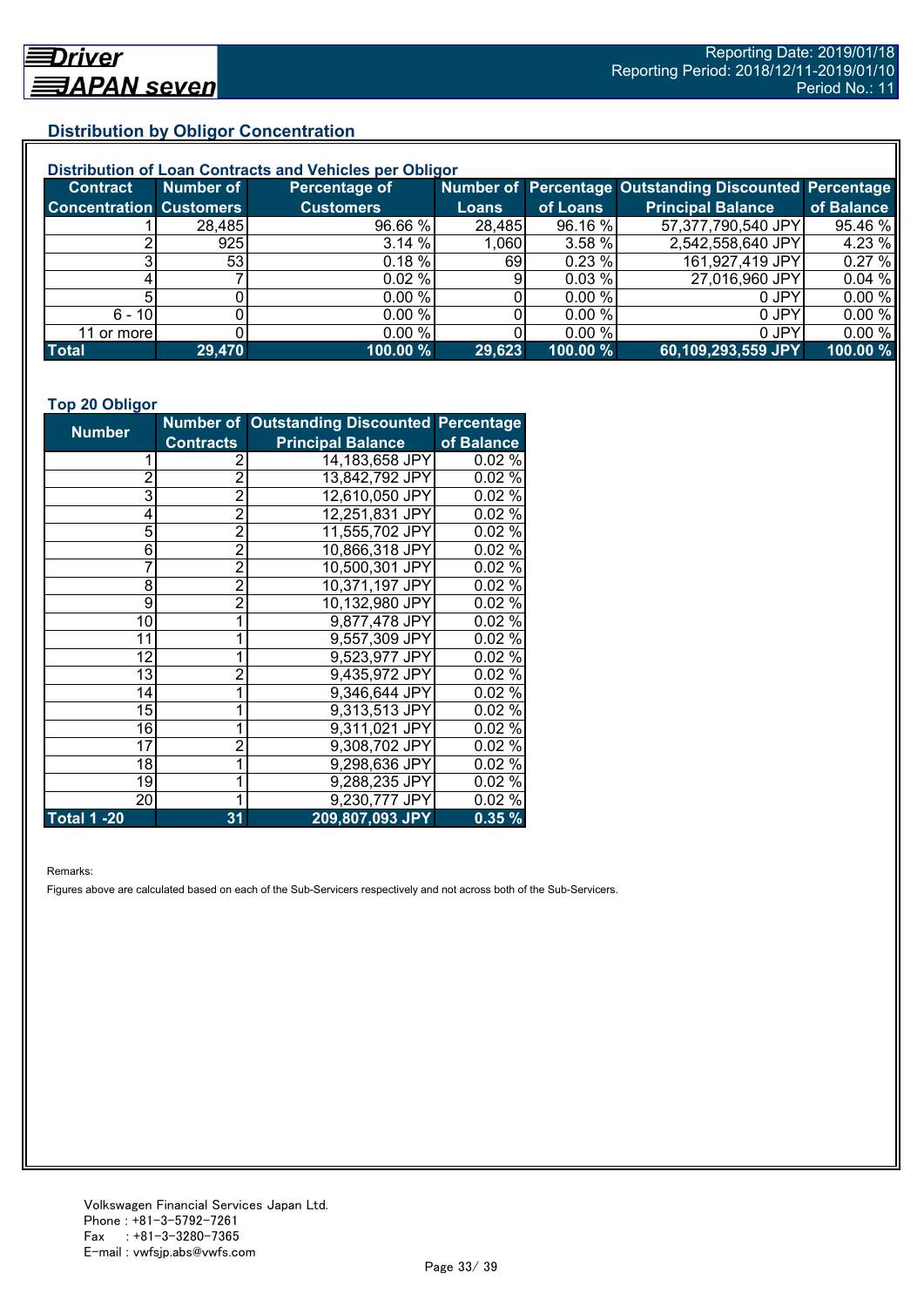## **Distribution by Contract Start Month**

| <b>Origination Month</b> | <b>Number of Loans</b> | <b>Percentage of Loans</b> | Outstanding Discounted Principal Balance Percentage of Balance |                  |
|--------------------------|------------------------|----------------------------|----------------------------------------------------------------|------------------|
| 01.2013<br>02.2013       | 2                      | 0.01%<br>0.00%             | 90,477 JPY<br>577,134 JPY                                      | 0.00%<br>0.00%   |
| 03.2013                  | 2                      | 0.01%                      | 537.046 JPY                                                    | 0.00%            |
| 04.2013                  | 0                      | 0.00%                      | 0 JPY                                                          | 0.00%            |
| 05.2013                  |                        | 0.00%                      | 162,301 JPY                                                    | 0.00%            |
| 06.2013                  | 0                      | 0.00%                      | 0 JPY                                                          | 0.00%            |
| 07.2013                  | 2                      | 0.01%                      | 495,164 JPY                                                    | 0.00%            |
| 08.2013<br>09.2013       | $\overline{2}$         | 0.00%<br>0.01%             | 739,737 JPY<br>894,763 JPY                                     | 0.00%<br>0.00%   |
| 10.2013                  | $\overline{2}$         | 0.01%                      | 479,407 JPY                                                    | 0.00%            |
| 11.2013                  | $\overline{2}$         | 0.01%                      | 1,250,932 JPY                                                  | 0.00%            |
| 12.2013                  | 3                      | 0.01%                      | 5,250,284 JPY                                                  | 0.01%            |
| 01.2014                  | 31                     | 0.10%                      | 19,794,927 JPY                                                 | 0.03%            |
| 02.2014<br>03.2014       | 31                     | 0.10%                      | 13,689,060 JPY                                                 | 0.02%            |
| 04.2014                  | 49<br>16               | 0.17%<br>0.05%             | 36,953,868 JPY<br>8,777,630 JPY                                | 0.06%<br>0.01%   |
| 05.2014                  | 13                     | 0.04%                      | 9,413,750 JPY                                                  | 0.02%            |
| 06.2014                  | 32                     | 0.11%                      | 25,046,091 JPY                                                 | 0.04%            |
| 07.2014                  | 16                     | 0.05%                      | 10,508,438 JPY                                                 | 0.02%            |
| 08.2014                  | 9                      | 0.03%                      | 7,598,286 JPY                                                  | 0.01%            |
| 09.2014<br>10.2014       | 28<br>26               | 0.09%<br>0.09%             | 18,998,924 JPY                                                 | 0.03%<br>0.04%   |
| 11.2014                  | 25                     | 0.08%                      | 21,132,766 JPY<br>28,079,597 JPY                               | 0.05%            |
| 12.2014                  | 40                     | 0.14%                      | 40,054,309 JPY                                                 | 0.07%            |
| 01.2015                  | 33                     | 0.11%                      | 29,934,849 JPY                                                 | 0.05%            |
| 02.2015                  | 43                     | 0.15%                      | 38,805,893 JPY                                                 | 0.06%            |
| 03.2015                  | 59                     | 0.20%                      | 61,580,693 JPY                                                 | 0.10%            |
| 04.2015<br>05.2015       | 24<br>36               | 0.08%<br>0.12%             | 29,316,240 JPY                                                 | 0.05%<br>0.06%   |
| 06.2015                  | 34                     | 0.11%                      | 35,471,135 JPY<br>39,445,004 JPY                               | 0.07%            |
| 07.2015                  | 44                     | 0.15%                      | 38.379.995 JPY                                                 | 0.06%            |
| 08.2015                  | 49                     | 0.17%                      | 50,681,190 JPY                                                 | 0.08%            |
| 09.2015                  | $\overline{71}$        | 0.24%                      | 87,946,385 JPY                                                 | 0.15%            |
| 10.2015                  | 49                     | 0.17%                      | 62.188.095 JPY                                                 | 0.10%            |
| 11.2015<br>12.2015       | 47<br>83               | 0.16%<br>0.28%             | 66,336,684 JPY<br>117,103,849 JPY                              | 0.11%<br>0.19%   |
| 01.2016                  | 198                    | 0.67%                      | 262,856,764 JPY                                                | 0.44%            |
| 02.2016                  | 285                    | 0.96%                      | 392,036,361 JPY                                                | 0.65%            |
| 03.2016                  | 446                    | 1.51 %                     | 646,022,974 JPY                                                | 1.07 %           |
| 04.2016                  | 221                    | 0.75%                      | 380,259,220 JPY                                                | 0.63%            |
| 05.2016                  | 322                    | 1.09 %                     | 505,752,514 JPY                                                | 0.84%            |
| 06.2016<br>07.2016       | 351<br>345             | 1.18 %<br>1.16 %           | 634,702,365 JPY<br>586,406,470 JPY                             | 1.06 %<br>0.98%  |
| 08.2016                  | 377                    | 1.27 %                     | 641,798,509 JPY                                                | 1.07%            |
| 09.2016                  | 554                    | 1.87 %                     | 1,004,648,943 JPY                                              | 1.67 %           |
| 10.2016                  | 326                    | 1.10 %                     | 605,637,301 JPY                                                | 1.01%            |
| 11.2016                  | 457                    | 1.54 %                     | 884,511,742 JPY                                                | 1.47%            |
| 12.2016<br>01.2017       | 1,037<br>1,021         | 3.50 %<br>3.45 %           | 1,965,966,910 JPY<br>1,885,923,009 JPY                         | 3.27 %<br>3.14 % |
| 02.2017                  | 1,501                  | 5.07 %                     | 2,842,421,904 JPY                                              | 4.73%            |
| 03.2017                  | 2,568                  | 8.67%                      | 4,984,896,682 JPY                                              | 8.29 %           |
| 04.2017                  | 1,027                  | 3.47 %                     | 2,010,646,888 JPY                                              | 3.34 %           |
| 05.2017                  | 1,513                  | 5.11 %                     | 3.009.621.245 JPY                                              | 5.01%            |
| 06.2017<br>07.2017       | 1,981                  | 6.69 %<br>4.70 %           | 3,948,763,970 JPY<br>2.869.247.004 JPY                         | 6.57 %<br>4.77%  |
| 08.2017                  | 1,391<br>1,642         | 5.54 %                     | 3.564.400.404 JPY                                              | 5.93 %           |
| 09.2017                  | 2,530                  | 8.54 %                     | 5.653.152.873 JPY                                              | 9.40%            |
| 10.2017                  | 1,628                  | 5.50 %                     | 3,660,651,274 JPY                                              | 6.09%            |
| 11.2017                  | 2,182                  | 7.37 %                     | 5,005,283,359 JPY                                              | 8.33%            |
| 12.2017                  | 754                    | 2.55%                      | 1,772,355,394 JPY                                              | 2.95 %           |
| 01.2018<br>02.2018       | 554<br>623             | 1.87 %<br>2.10 %           | 1,231,025,253 JPY<br>1,379,138,883 JPY                         | 2.05%<br>2.29 %  |
| 03.2018                  | 924                    | 3.12%                      | 2,155,942,294 JPY                                              | 3.59 %           |
| 04.2018                  | 379                    | 1.28 %                     | 904,448,980 JPY                                                | 1.50 %           |
| 05.2018                  | 425                    | 1.43 %                     | 945,399,601 JPY                                                | 1.57 %           |
| 06.2018                  | 444                    | 1.50 %                     | 1,062,108,409 JPY                                              | 1.77%            |
| 07.2018                  | 233                    | 0.79%                      | 564.460.826 JPY                                                | 0.94%            |
| 08.2018<br>09.2018       | 193<br>204             | 0.65 %<br>0.69%            | 468,041,624 JPY<br>533,975,706 JPY                             | 0.78%<br>0.89%   |
| 10.2018                  | 81                     | 0.27%                      | 239.073.001 JPY                                                | 0.40%            |
| 11.2018                  | 0                      | 0.00%                      | 0 JPY                                                          | 0.00%            |
| 12.2018                  | 0                      | 0.00%                      | 0 JPY                                                          | 0.00%            |
| <b>Total</b>             | 29,623                 | 100.00 %                   | 60,109,293,559 JPY                                             | 100.00 %         |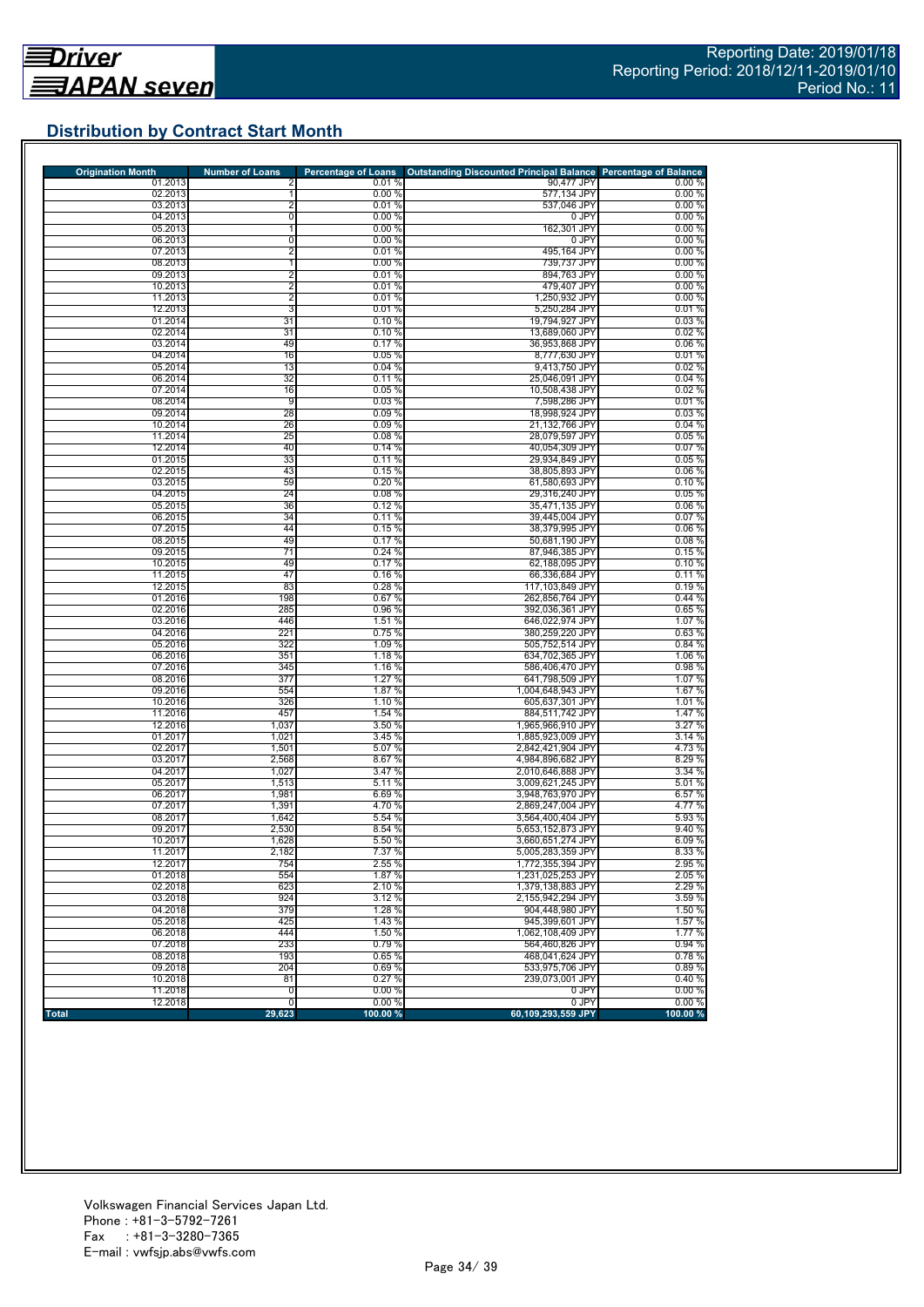## **Distribution by Contract End Month**

| <b>Maturity Month</b> | <b>Number of Loans</b>  | <b>Percentage of Loans</b> | Outstanding Discounted Principal Balance Percentage of Balance |                  |
|-----------------------|-------------------------|----------------------------|----------------------------------------------------------------|------------------|
| 01.2019               | 207                     | 0.70%                      | 118,720,632 JPY                                                | 0.20%            |
| 02.2019<br>03.2019    | 247<br>379              | 0.83%<br>1.28 %            | 138,170,787 JPY<br>304,951,991 JPY                             | 0.23%<br>0.51%   |
| 04.2019               | 193                     | 0.65%                      | 233,555,689 JPY                                                | 0.39%            |
| 05.2019               | 260                     | 0.88 %                     | 263,489,850 JPY                                                | 0.44%            |
| 06.2019               | 356                     | 1.20 %                     | 393,212,414 JPY                                                | 0.65%            |
| 07.2019<br>08.2019    | 279<br>233              | 0.94%<br>0.79%             | 303,986,845 JPY<br>223.517.515 JPY                             | 0.51%<br>0.37%   |
| 09.2019               | 400                     | 1.35 %                     | 482,951,380 JPY                                                | 0.80%            |
| 10.2019               | 275                     | 0.93 %                     | 311,532,273 JPY                                                | 0.52%            |
| 11.2019               | 355                     | 1.20 %                     | 459,103,242 JPY                                                | 0.76%            |
| 12.2019               | 562                     | 1.90 %                     | 945,414,426 JPY                                                | 1.57 %           |
| 01.2020<br>02.2020    | 537<br>739              | 1.81%<br>2.49 %            | 914,764,402 JPY<br>1,319,494,711 JPY                           | 1.52 %<br>2.20%  |
| 03.2020               | 1,240                   | 4.19%                      | 2,251,190,427 JPY                                              | 3.75%            |
| 04.2020               | 428                     | 1.44 %                     | 787,713,775 JPY                                                | 1.31 %           |
| 05.2020               | 693                     | 2.34 %                     | 1,315,132,677 JPY                                              | 2.19%            |
| 06.2020               | 868<br>643              | 2.93 %                     | 1,730,080,716 JPY                                              | 2.88%            |
| 07.2020<br>08.2020    | 782                     | 2.17 %<br>2.64 %           | 1,312,460,996 JPY<br>1,678,424,054 JPY                         | 2.18%<br>2.79%   |
| 09.2020               | 1,132                   | 3.82 %                     | 2,522,439,260 JPY                                              | 4.20%            |
| 10.2020               | 730                     | 2.46 %                     | 1,716,049,339 JPY                                              | 2.85%            |
| 11.2020               | 1,037                   | 3.50 %                     | 2,464,465,843 JPY                                              | 4.10%            |
| 12.2020               | 484<br>383              | 1.63 %                     | 1,045,210,559 JPY                                              | 1.74 %           |
| 01.2021<br>02.2021    | 521                     | 1.29 %<br>1.76 %           | 810,257,810 JPY<br>1,002,176,490 JPY                           | 1.35 %<br>1.67%  |
| 03.2021               | 784                     | 2.65 %                     | 1,634,818,946 JPY                                              | 2.72 %           |
| 04.2021               | 281                     | 0.95%                      | 564,392,283 JPY                                                | 0.94%            |
| 05.2021               | 424                     | 1.43%                      | 808,128,791 JPY                                                | 1.34 %           |
| 06.2021<br>07.2021    | 439<br>350              | 1.48 %<br>1.18 %           | 877,537,805 JPY<br>656,086,827 JPY                             | 1.46 %<br>1.09%  |
| 08.2021               | 405                     | 1.37 %                     | 756,929,819 JPY                                                | 1.26 %           |
| 09.2021               | 551                     | 1.86 %                     | 1.043.380.124 JPY                                              | 1.74 %           |
| 10.2021               | 322                     | 1.09 %                     | 588,198,486 JPY                                                | 0.98%            |
| 11.2021               | 375                     | 1.27 %                     | 725,103,154 JPY                                                | 1.21 %           |
| 12.2021<br>01.2022    | 565<br>483              | 1.91 %<br>1.63 %           | 1,090,588,211 JPY<br>988, 152, 996 JPY                         | 1.81%<br>1.64 %  |
| 02.2022               | 724                     | 2.44 %                     | 1,518,175,621 JPY                                              | 2.53 %           |
| 03.2022               | 1,286                   | 4.34 %                     | 2,729,086,983 JPY                                              | 4.54 %           |
| 04.2022               | 568                     | 1.92 %                     | 1,203,163,309 JPY                                              | 2.00%            |
| 05.2022<br>06.2022    | 739<br>943              | 2.49%                      | 1,601,494,650 JPY<br>2,066,874,419 JPY                         | 2.66%<br>3.44 %  |
| 07.2022               | 622                     | 3.18%<br>2.10 %            | 1,434,167,499 JPY                                              | 2.39 %           |
| 08.2022               | 726                     | 2.45 %                     | 1,758,767,212 JPY                                              | 2.93 %           |
| 09.2022               | 1,168                   | 3.94 %                     | 2,876,499,965 JPY                                              | 4.79%            |
| 10.2022               | 707                     | 2.39 %                     | 1,761,729,240 JPY                                              | 2.93%            |
| 11.2022<br>12.2022    | 880<br>299              | 2.97 %<br>1.01 %           | 2,235,381,895 JPY<br>797,754,676 JPY                           | 3.72 %<br>1.33 % |
| 01.2023               | 225                     | 0.76%                      | 544,095,133 JPY                                                | 0.91%            |
| 02.2023               | 265                     | 0.89%                      | 674,904,116 JPY                                                | 1.12 %           |
| 03.2023               | 350                     | 1.18 %                     | 924,971,994 JPY                                                | 1.54 %           |
| 04.2023               | 195<br>202              | 0.66%                      | 525,854,508 JPY                                                | 0.87%<br>0.83%   |
| 05.2023<br>06.2023    | 209                     | 0.68%<br>0.71%             | 501,336,426 JPY<br>580,735,118 JPY                             | 0.97%            |
| 07.2023               | 119                     | 0.40%                      | 324,550,065 JPY                                                | 0.54 %           |
| 08.2023               | 109                     | 0.37%                      | 281,946,215 JPY                                                | 0.47%            |
| 09.2023               | 115                     | 0.39 %                     | 339,025,714 JPY                                                | 0.56%            |
| 10.2023<br>11.2023    | 63<br>30                | 0.21%<br>0.10%             | 187.388.838 JPY<br>61,938,237 JPY                              | 0.31%<br>0.10%   |
| 12.2023               | 9                       | 0.03%                      | 27,960,181 JPY                                                 | 0.05%            |
| 01.2024               | 19                      | 0.06 %                     | 53,254,748 JPY                                                 | 0.09%            |
| 02.2024               | 7                       | 0.02%                      | 18.161.990 JPY                                                 | 0.03%            |
| 03.2024               | 16                      | 0.05 %                     | 31.933.004 JPY<br>15,330,608 JPY                               | 0.05 %           |
| 04.2024<br>05.2024    | 5<br>6                  | 0.02%<br>0.02%             | 15,381,056 JPY                                                 | 0.03%<br>0.03%   |
| 06.2024               | 15                      | 0.05%                      | 40,560,126 JPY                                                 | 0.07%            |
| 07.2024               | 11                      | 0.04%                      | 33,093,726 JPY                                                 | 0.06%            |
| 08.2024               | $\overline{7}$          | 0.02%                      | 22,846,076 JPY                                                 | 0.04%            |
| 09.2024               | 14                      | 0.05%<br>0.02%             | 44.580.466 JPY                                                 | 0.07%<br>0.04%   |
| 10.2024<br>11.2024    | $\overline{7}$<br>8     | 0.03%                      | 24,175,490 JPY<br>31,059,845 JPY                               | 0.05%            |
| 12.2024               | 2                       | 0.01%                      | 6,187,217 JPY                                                  | 0.01%            |
| 01.2025               | $\overline{2}$          | 0.01%                      | 5,002,180 JPY                                                  | 0.01%            |
| 02.2025               | $\overline{\mathbf{c}}$ | 0.01%                      | 6,383,167 JPY                                                  | 0.01%            |
| 03.2025               | $\pmb{0}$               | 0.00%                      | 0 JPY                                                          | 0.00%            |
| 04.2025<br>05.2025    | 0<br>2                  | 0.00%<br>0.01%             | 0 JPY<br>6,586,434 JPY                                         | 0.00%<br>0.01%   |
| 06.2025               | 3                       | 0.01%                      | 8,086,811 JPY                                                  | 0.01%            |
| 07.2025               | 1                       | 0.00%                      | 3,911,603 JPY                                                  | 0.01%            |
| 08.2025               |                         | 0.00%                      | 3,171,453 JPY                                                  | 0.01%            |
| <b>Total</b>          | 29,623                  | 100.00 %                   | 60,109,293,559 JPY                                             | 100.00 %         |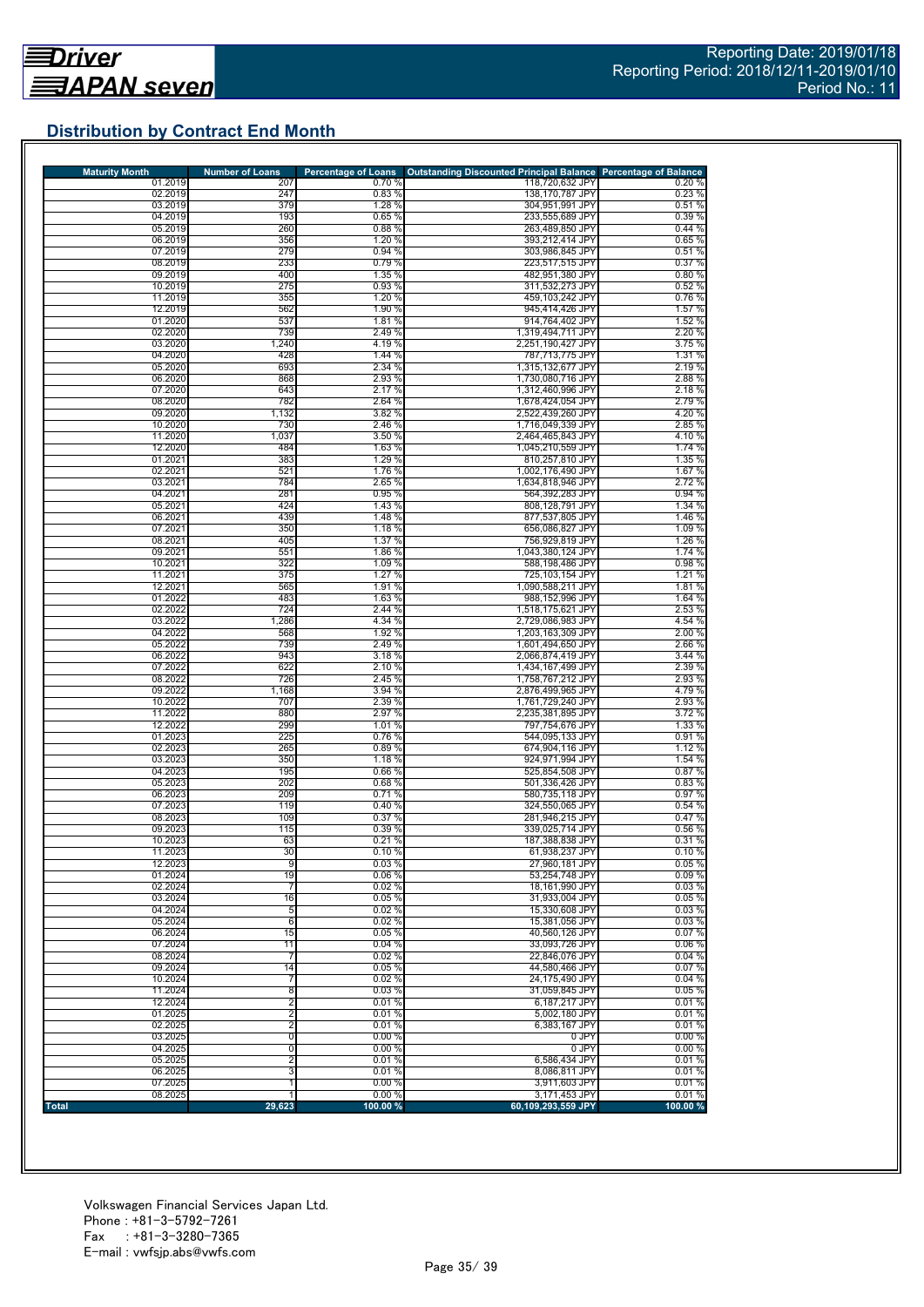## **Distribution by Monthly Payment**

|                            |              | <b>Number of Percentage</b> | <b>Outstanding Discounted</b> | Percentage          |
|----------------------------|--------------|-----------------------------|-------------------------------|---------------------|
| <b>Monthly Payment</b>     | <b>Loans</b> | of Loans                    | <b>Principal Balance</b>      | of Balance          |
| 10,000 JPY<br>$\leq$       | 1,506        | 5.08 %                      | 1,829,202,610 JPY             | 3.04%               |
| 20,000 JPY<br>10,001 JPY   | 5,272        | 17.80 %                     | 7,029,526,638 JPY             | 11.69 %             |
| 30,000 JPY<br>20.001 JPY   | 7,456        | 25.17 %                     | 11,977,333,732 JPY            | 19.93 %             |
| 40,000 JPY<br>30.001 JPY   | 5,895        | 19.90 %                     | 11,444,251,680 JPY            | 19.04 %             |
| 50,000 JPY<br>40.001 JPY   | 3,480        | 11.75 %                     | 8,015,757,350 JPY             | 13.34 %             |
| 60,000 JPY<br>50.001 JPY   | 2,081        | 7.02 %                      | 5,443,602,387 JPY             | 9.06 %              |
| 70.000 JPY<br>60.001 JPY   | 1,212        | 4.09 %                      | 3,572,842,350 JPY             | 5.94 %              |
| 80,000 JPY<br>70.001 JPY   | 727          | 2.45 %                      | 2,319,802,115 JPY             | 3.86 %              |
| 90,000 JPY<br>80,001 JPY   | 510          | 1.72 %                      | 1,741,238,055 JPY             | 2.90 %              |
| 100,000 JPY<br>90,001 JPY  | 443          | 1.50 %                      | 1,728,146,879 JPY             | 2.88 %              |
| 110,000 JPY<br>100,001 JPY | 256          | 0.86 %                      | 1,011,987,775 JPY             | 1.68 %              |
| 120,000 JPY<br>110,001 JPY | 175I         | 0.59 %                      | 831,014,043 JPY               | 1.38 %              |
| 130,000 JPY<br>120.001 JPY | 155          | 0.52%                       | 740,325,268 JPY               | 1.23 %              |
| 140,000 JPY<br>130.001 JPY | 122          | %<br>0.41                   | 619,175,784 JPY               | 1.03 %              |
| 150,000 JPY<br>140.001 JPY | 92           | 0.31%                       | 490,502,864 JPY               | 0.82 %              |
| 150,001 JPY<br>$>=$        | 241          | %<br>0.81                   | 1,314,584,029 JPY             | 2.19 %              |
| <b>Total</b>               | 29,623       | 100.00 %                    | 60,109,293,559 JPY            | $100.00\frac{9}{6}$ |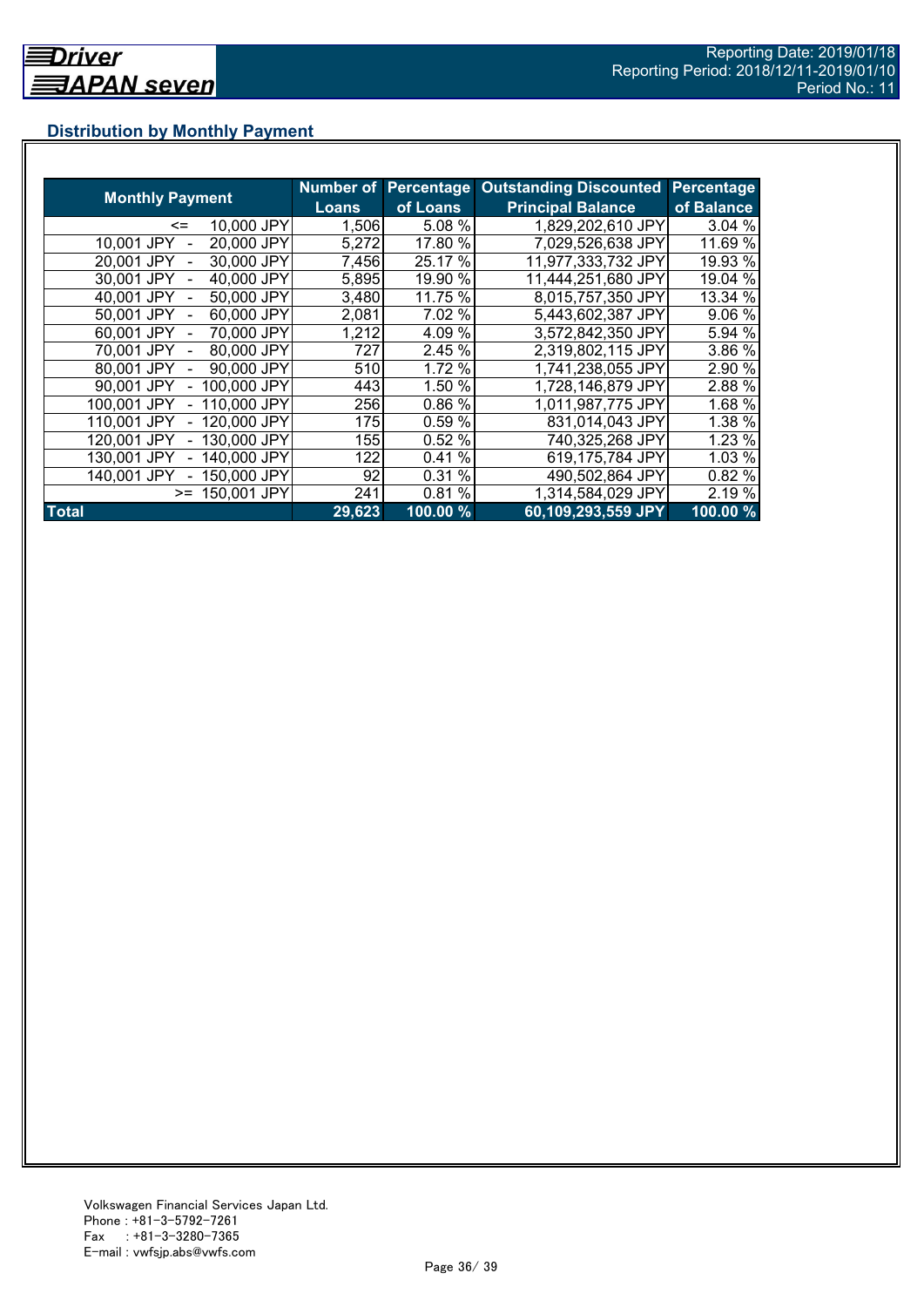## **Distribution by Bonus Payment**

|                            |              |          | Number of Percentage Outstanding Discounted | Percentage |
|----------------------------|--------------|----------|---------------------------------------------|------------|
| <b>Bonus Payment</b>       | <b>Loans</b> | of Loans | <b>Principal Balance</b>                    | of Balance |
| No Bonus Payment           | 18,178       | 61.36 %  | 36,417,279,514 JPY                          | 60.59 %    |
| 25,000 JPY<br>1 JPY -      | 231          | 0.78 %   | 361,012,569 JPY                             | 0.60%      |
| 25,001 JPY -<br>50,000 JPY | 2,752        | 9.29 %   | 4,551,181,963 JPY                           | 7.57 %     |
| 50,001 JPY - 75,000 JPY    | 920          | 3.11 %   | 1,667,204,471 JPY                           | 2.77 %     |
| 75,001 JPY - 100,000 JPY   | 3,921        | 13.24 %  | 7,849,352,993 JPY                           | 13.06 %    |
| 100,001 JPY - 125,000 JPY  | 532          | 1.80 %   | 1,126,483,874 JPY                           | 1.87 %     |
| 125,001 JPY - 150,000 JPY  | 1,562        | 5.27 %   | 3,803,454,336 JPY                           | 6.33 %     |
| 150,001 JPY - 175,000 JPY  | 174          | 0.59 %   | 414,036,991 JPY                             | 0.69%      |
| 175,001 JPY - 200,000 JPY  | 851          | 2.87 %   | 2,288,293,104 JPY                           | 3.81 %     |
| 200,001 JPY - 225,000 JPY  | 51           | 0.17%    | 141,298,570 JPY                             | 0.24%      |
| 225,001 JPY - 250,000 JPY  | 198          | 0.67%    | 641,583,108 JPY                             | 1.07 %     |
| 250,001 JPY - 275,000 JPY  | 12           | 0.04%    | 31,258,444 JPY                              | 0.05%      |
| 275,001 JPY - 300,000 JPY  | 149          | 0.50 %   | 480,508,048 JPY                             | 0.80%      |
| 300,001 JPY - 325,000 JPY  | 8            | 0.03%    | 25,490,921 JPY                              | 0.04%      |
| 325,001 JPY - 350,000 JPY  | 42           | 0.14%    | 153,320,879 JPY                             | 0.26 %     |
| 350,001 JPY - 375,000 JPY  | 3            | 0.01%    | 6,902,533 JPY                               | 0.01%      |
| 375,001 JPY - 400,000 JPY  | 17           | 0.06%    | 68,901,336 JPY                              | 0.11%      |
| 400,001 JPY - 425,000 JPY  |              | 0.00%    | 5,897,038 JPY                               | 0.01%      |
| 425,001 JPY - 450,000 JPY  | 5            | 0.02%    | 16,958,856 JPY                              | 0.03%      |
| 450,001 JPY - 475,000 JPY  | 0            | 0.00 %   | 0 JPY                                       | 0.00%      |
| 475,001 JPY - 500,000 JPY  | 12           | 0.04%    | 50,416,321 JPY                              | 0.08%      |
| 500,001 JPY or more        | 4            | $0.01\%$ | 8,457,690 JPY                               | 0.01%      |
| <b>Total</b>               | 29,623       | 100.00 % | 60,109,293,559 JPY                          | 100.00 %   |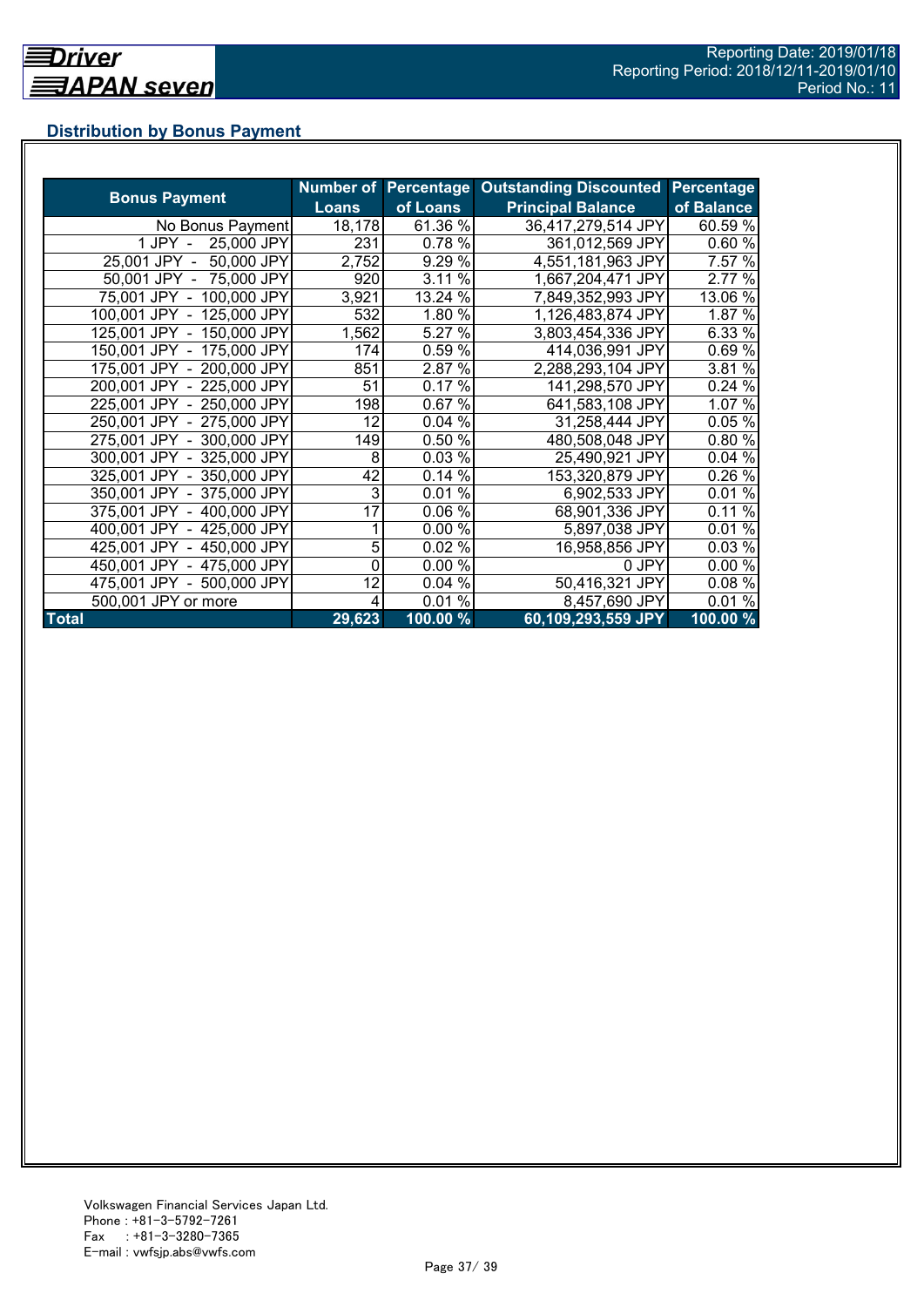## **Distribution by Motor Type**

| <b>Motor Type</b> | <b>Loans</b> | of Loans    | Number of Percentage Outstanding Discounted Percentage<br><b>Principal Balance</b> | of Balance  |
|-------------------|--------------|-------------|------------------------------------------------------------------------------------|-------------|
| <b>EA 189</b>     |              | $0.00 \%$   | 0 JPY                                                                              | 0.00 %      |
| Other             | 29,623       | 100.00 %    | 60,109,293,559 JPY                                                                 | 100.00 %    |
| <b>Total</b>      | 29,623       | $100.00 \%$ | 60,109,293,559 JPY                                                                 | $100.00 \%$ |